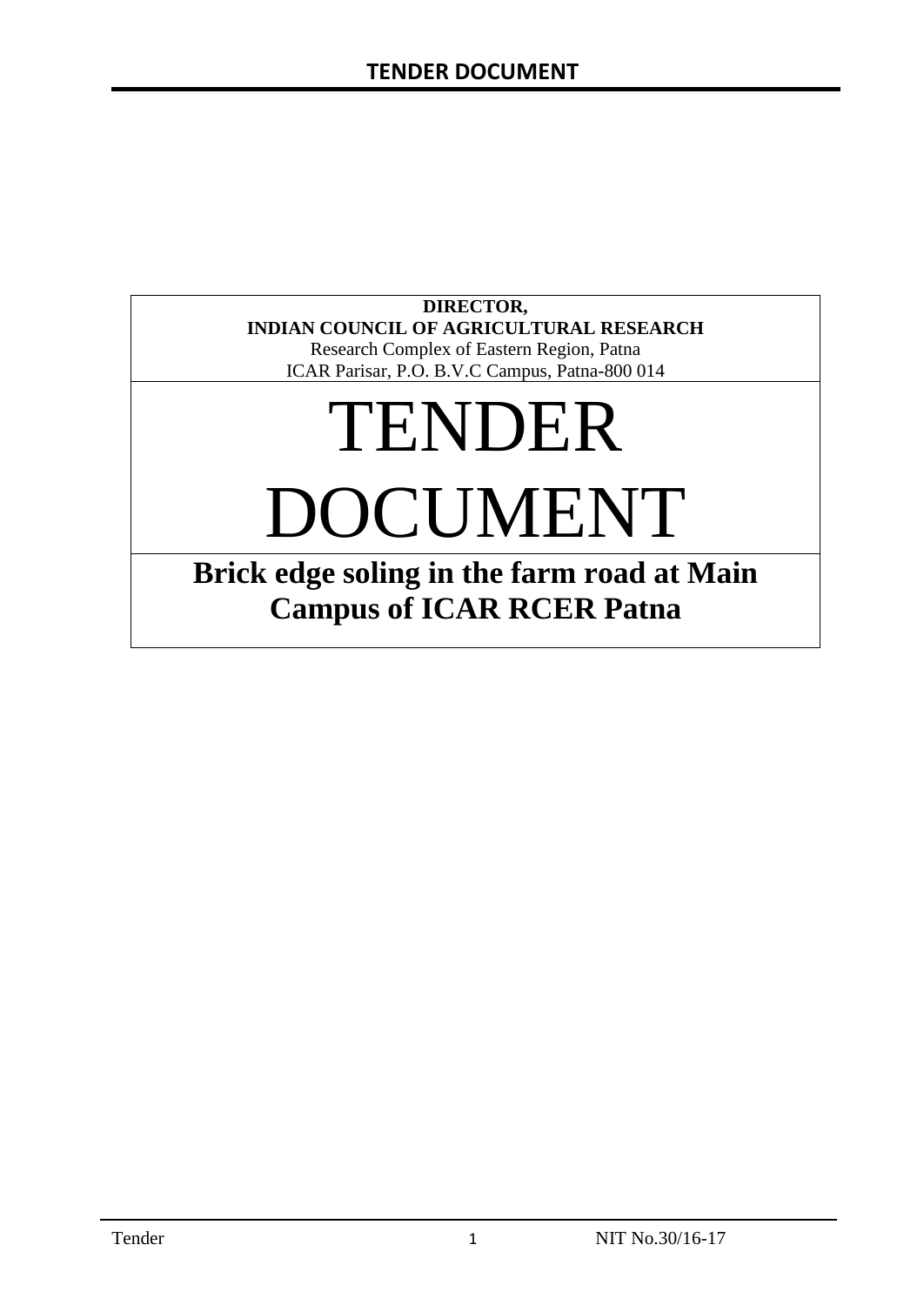# **INDIAN COUNCIL OF AGRICULTURAL RESEARCH RESEARCH COMPLEX OF EASTERN REGION PATNA**

# **TENDER DOCUMENT**

# **Brick edge soling in the farm road at Main Campus of ICAR RCER Patna**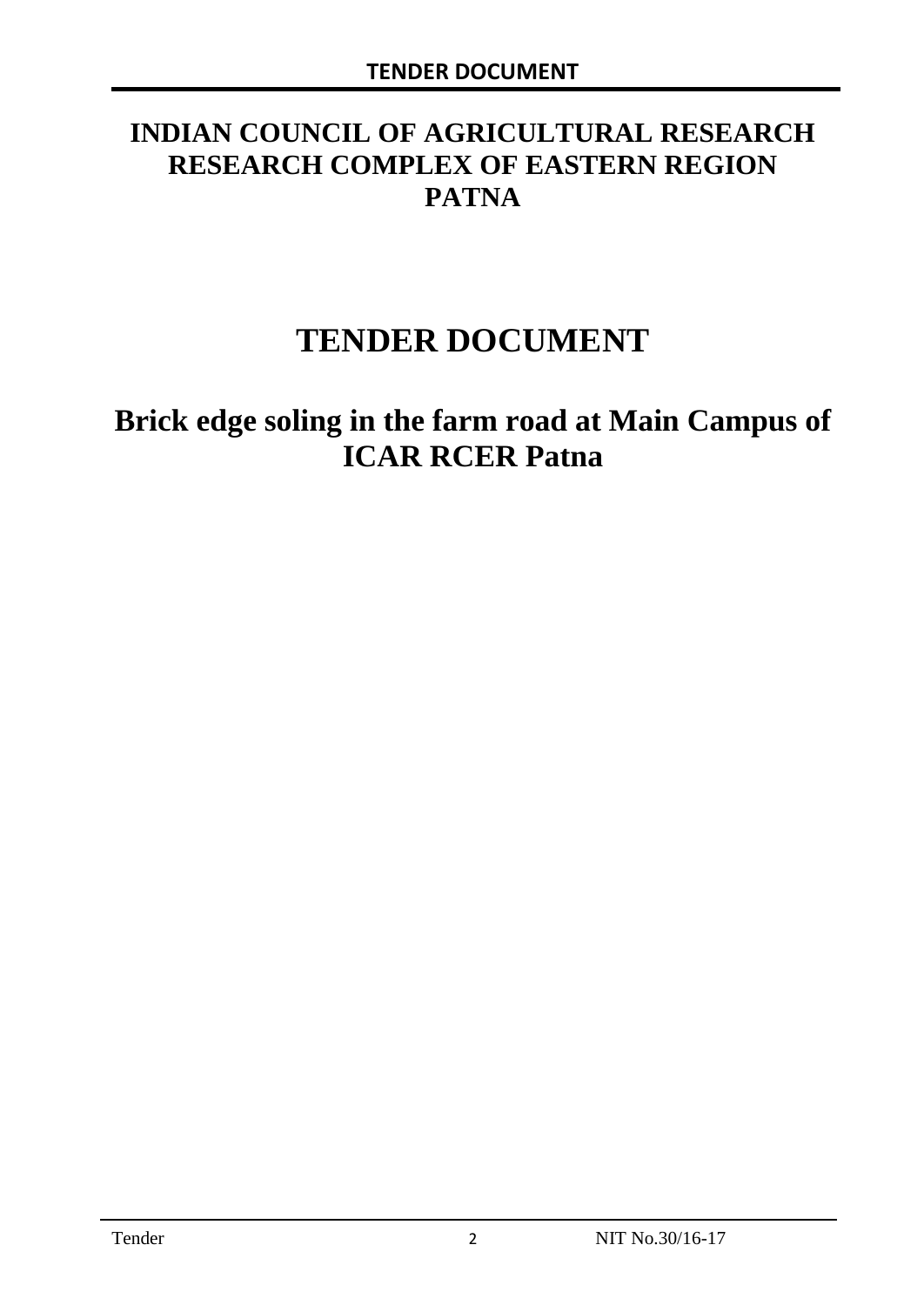# **TENDER DOCUMENT**

# **INDEX**

| Sl. No.                 | <b>Details</b>                                    | Page no.       |
|-------------------------|---------------------------------------------------|----------------|
| 1.                      | <b>NOTICE INVITING TENDERS</b>                    |                |
| 2.                      | <b>INSTRUCTIONS TO TENDERERS</b>                  | 6              |
| A)                      | General                                           | 6              |
| B)                      | Tender document                                   | $\overline{7}$ |
| $\mathcal{C}$           | Preparation of tenders                            | $\overline{7}$ |
| D)                      | Submission of tenders                             | 9              |
| E)                      | Tender opening and evaluation                     | 10             |
| F)                      | Award of contract                                 | 11             |
| $\overline{\mathbf{3}}$ | <b>QUALIFICATION INFORMATION (ANNEXURE-I)</b>     | 12             |
|                         | <b>CHECKLIST TO ACOMPANY THE TENDER</b>           |                |
| 4                       | <b>CONDITIONS OF CONTRACT</b>                     | 13             |
|                         | <b>TENDER</b>                                     | 13             |
| $\overline{A}$          | General                                           | 16             |
| B                       | Time for completion                               | 19             |
| $\overline{C}$          | Quality control                                   | 21             |
| D                       | Cost control                                      | 22             |
| E                       | Finishing the contract                            | 25             |
| $\mathbf{F}$            | Special conditions                                | 26             |
| 5                       | <b>ADDITIONAL CONDITIONS TO TENDER NOTICE</b>     | 38             |
| 6                       | <b>GENERAL SPECIFICATIONS</b>                     | 39             |
| $\overline{7}$          | <b>DRAWINGS</b>                                   | 40             |
| 8                       | <b>BILL OF QUANTITIES</b>                         | 41             |
| 9                       | SCHEDULE - A: PRICE SCHEDULE & BILL OF QUANTITIES | 45             |
| A)                      | Price schedule of contract                        | 46             |
| B)                      | Price summary                                     | 48             |
| $\mathcal{C}$           | Price schedule and Plan/Layout                    | 49             |
| 10                      | <b>Contract Form</b>                              | 50             |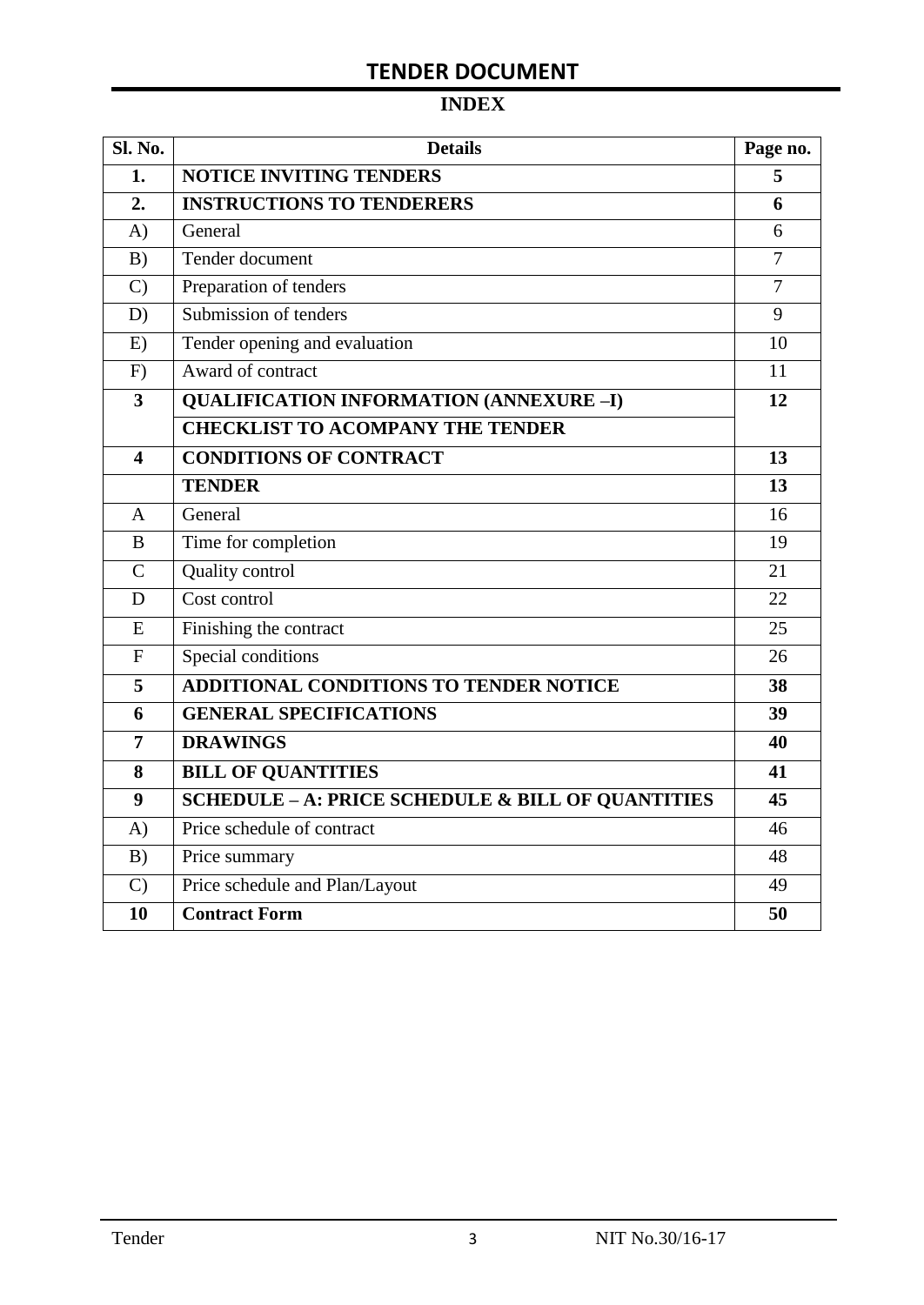# **NOTICE INVITING TENDERS**

# **No. 30/16-17**

# **INDIAN COUNCIL OF AGRICULTURAL RESEARCH RESEARCH COMPLEX OF EASTERN REGION PATNA**

**Name of Work: Brick edge soling in the farm road at Main Campus of ICAR RCER Patna**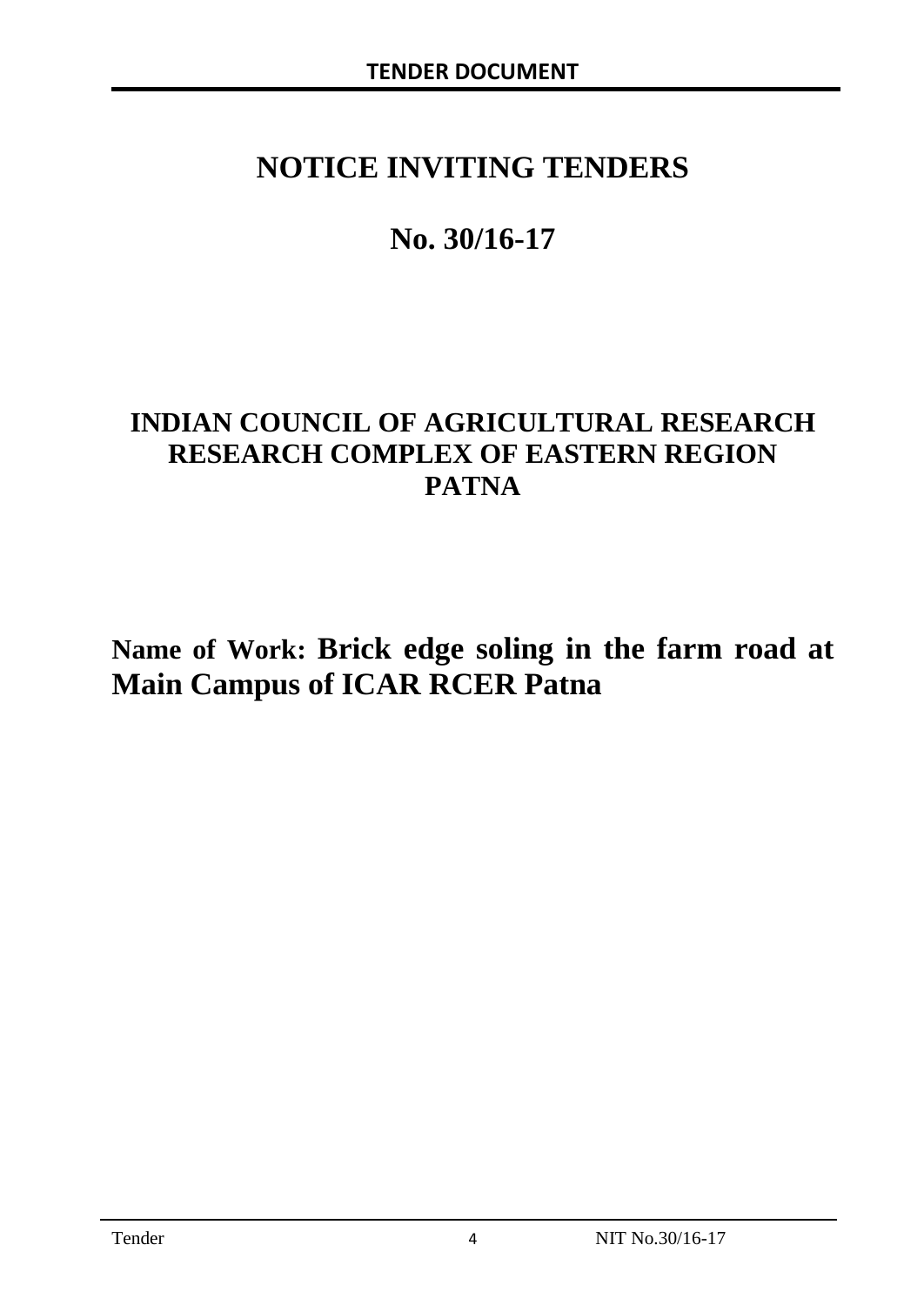# **Notice Inviting Tenders No. 30/16-17**

I) Tenders are invited from eligible Contractors for the work mentioned below:-

| 1. | <b>Name of the Work</b>                                      | Brick edge soling in the farm road at Main Campus       |
|----|--------------------------------------------------------------|---------------------------------------------------------|
|    |                                                              | of ICAR RCER Patna                                      |
| 2. | <b>Estimated cost of the work</b>                            | <b>Rs. 7.11 lakhs</b>                                   |
| 3. | Period of completion of work                                 | 30 days from the award of the work                      |
| 4. | Form of contract / class of firms                            | PWD/<br>Registered<br>contractor<br>from<br>CCW/        |
|    | eligible.                                                    | CPWD/RWD and similar govt. agencies undertaking         |
|    |                                                              | construction work of similar nature.                    |
| 5. | E.M.D to be paid in the shape of                             | Rs. 18500.00 (Rs. Eighteen thousand five hundred        |
|    | Demand Draft obtained from                                   | only)                                                   |
|    | Nationalized Bank only.                                      |                                                         |
| 6. | Issue of tender document                                     | Tender documents can be purchased on payment of         |
|    |                                                              | Rs.500/- for the work which estimated cost is less than |
|    |                                                              | Rs.3.0 lakhs and Rs. 1000/- for the work which          |
|    |                                                              | estimated cost is higher than 3.0 lakhs) in shape of    |
|    |                                                              | demand draft towards cost of tender document or         |
|    |                                                              | down loaded from website: www.icarreer.in in which      |
|    |                                                              | case, a demand draft for Rs.500/- or Rs.1000/- per      |
|    |                                                              | work to be enclosed alongwith tender in favour of       |
|    |                                                              | "ICAR Unit-ICAR-RCER, Patna", payable at Patna.         |
| 7. | date<br>time<br>for<br>Last<br>and                           | 23.01.2017 up to 11.00 A.M.                             |
|    | submission of tender.                                        |                                                         |
| 8. | Date and time of opening of $\vert$ 23.01.2017 at 11.30 A.M. |                                                         |
|    | tender.                                                      |                                                         |

#### II) **Eligibility criteria for tenderer.**

- a) Registered contractor from CCW/CPWD/ PWD/ RWD and similar govt. agencies undertaking construction work of similar nature.
- b) Any type of single civil work of not less than Rs.3.50 lakhs in preceding three years.
- c) Should have a net worth of at least Rs.3.50 lakhs
- d) Certificates in support of existing Commitments.
- e) Valid Labour license and Income Tax Clearance certificate for last Financial Year must be submitted alongwith tender document.
- III) To purchase tender documents by paying an amount of Rs. 500/- or Rs. 1000/- (as applicable) towards cost of tender document including VAT etc. Those not able to purchase tender document can down load the application from web site www.icarrcer.in and submit the D.D for Rs.500/- or Rs. 1000/- (as applicable) along with EMD in the shape of Demand Draft @ 2.5% on Tender Value issued by any Nationalized Bank/Scheduled Commercial bank in favour of "**ICAR Unit: ICAR-RCER, Patna**" to be valid for 3 months from the date of NIT along with bid. The tenderer shall invariably furnish original DD towards EMD to the tender inviting authority along with the Tender Document.
- IV) The tenders will be opened by the Tender Cum Works committee, ICAR-RCER, Patna in the presence of tenderers/or their authorized representatives on the date mentioned above.
- V) If the office happens to be closed on the dates specified above, the respective activity will be performed at the designated time on the next working day without any notification.
- VI) Any other details can be obtained from the Office of the **AAO (P), ICAR-RCER, Patna or www.icarrcer.in**.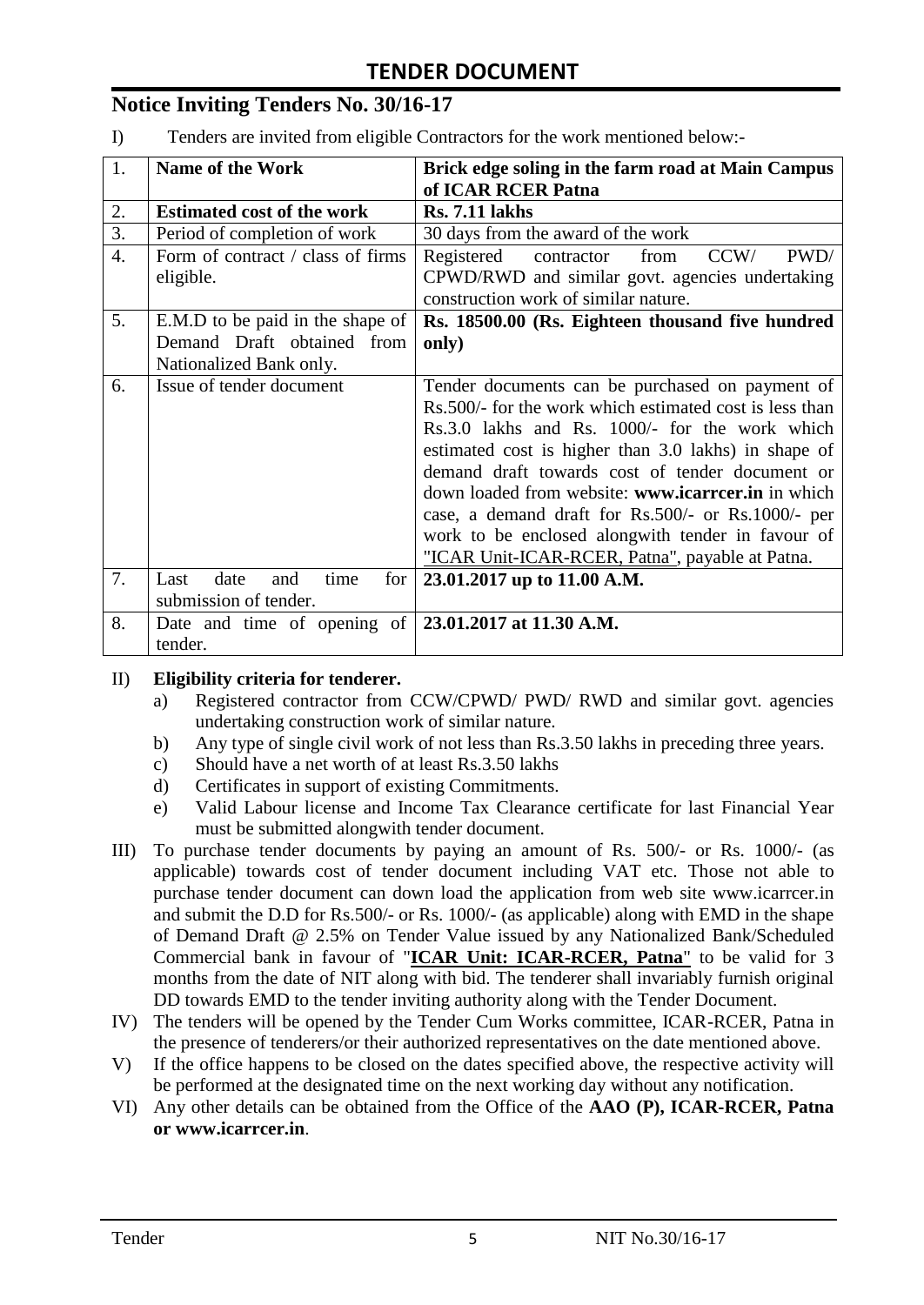#### **INSTRUCTIONS TO TENDERERS A – GENERAL**

#### **1. Name & Scope of work:**

1.1 Brief details of the work are as follows:

|                  | $A \mid$ Brief description and $\mid$ Brick edge soling in the farm road at Main Campus of ICAR |
|------------------|-------------------------------------------------------------------------------------------------|
| location of work | <b>RCER Patna</b>                                                                               |
| Scope of work:   | Civil work                                                                                      |
| Period           | of 30 days from the award of the work                                                           |
| Completion       |                                                                                                 |

- **1.2 The Director, ICAR-RCER, Patna invites tenders along with** EMD of Rs. **18500/-** in the shape of Demand Draft issued by any Nationalized Bank**, Payable at Patna** to be valid for 3 months from the date of NIT along with bid. Bids without EMD will be summarily rejected.
- **1.3** The successful tenderer is expected to complete the work within the stipulated time period, as specified in 1.1 C.

#### **2. Firms Eligible to Tender:**

- 2.1 The Firms who are having;
	- a) Registered contractor from CCW/PWD/CPWD/RWD and similar govt. agencies undertaking construction work of similar nature.
	- b) Any type of single civil work of not less than **Rs.3.50** lakhs in preceding the years.
	- c) Should have net worth of at least **Rs.3.50** Lakhs.
	- d) Experience in any type of civil work.
	- e) Certificates in support of Existing Commitments.
	- f) Valid Labour license and Income Tax Clearance certificate for last Financial Year must be submitted alongwith tender document.

#### **3. Qualification data of the Tenderers:**

- 3.1 The tenderer shall furnish the following particulars in the formats enclosed, supported by documentary evidence as specified in the formats.
	- a) Check slip to accompany the tender **(in Annexure-I)**.
	- b) Attested copies of documents relating to experience in the similar type of works.
- 3.2 Even though the tenderers meet the above qualifying criteria, they are liable to be disqualified / debarred / suspended / blacklisted if they have
	- Furnished false / fabricated particulars in the forms, statements and /annexure submitted in proof of the qualification requirements and/or
	- Not turned up for entering into agreement, when called upon.
	- Record of poor progress such as abandoning the work, not properly completing the contract, inordinate delays in completion, litigation history or financial failures etc. and/or
	- Participated in the previous bidding for the same work and had quoted unreasonably high tender rate and
	- Even while execution of the work, if found that the work was awarded to the Contractor based on false / fake certificates of experience, the Contractor will be blacklisted and work will be taken over invoking relevant standard rules of GOI.
- 3.3 **A tenderer submitting a Tender which the tender accepting authority considers excessive and or indicative of insufficient knowledge of current prices or definite attempt of profiteering will render him liable to be debarred permanently from tendering or for such period as the tender accepting authority may decide. The tenderer overall quote should be based on the controlled prices for the materials, if any, fixed by the Government or the reasonable prices permissible for the tenderer**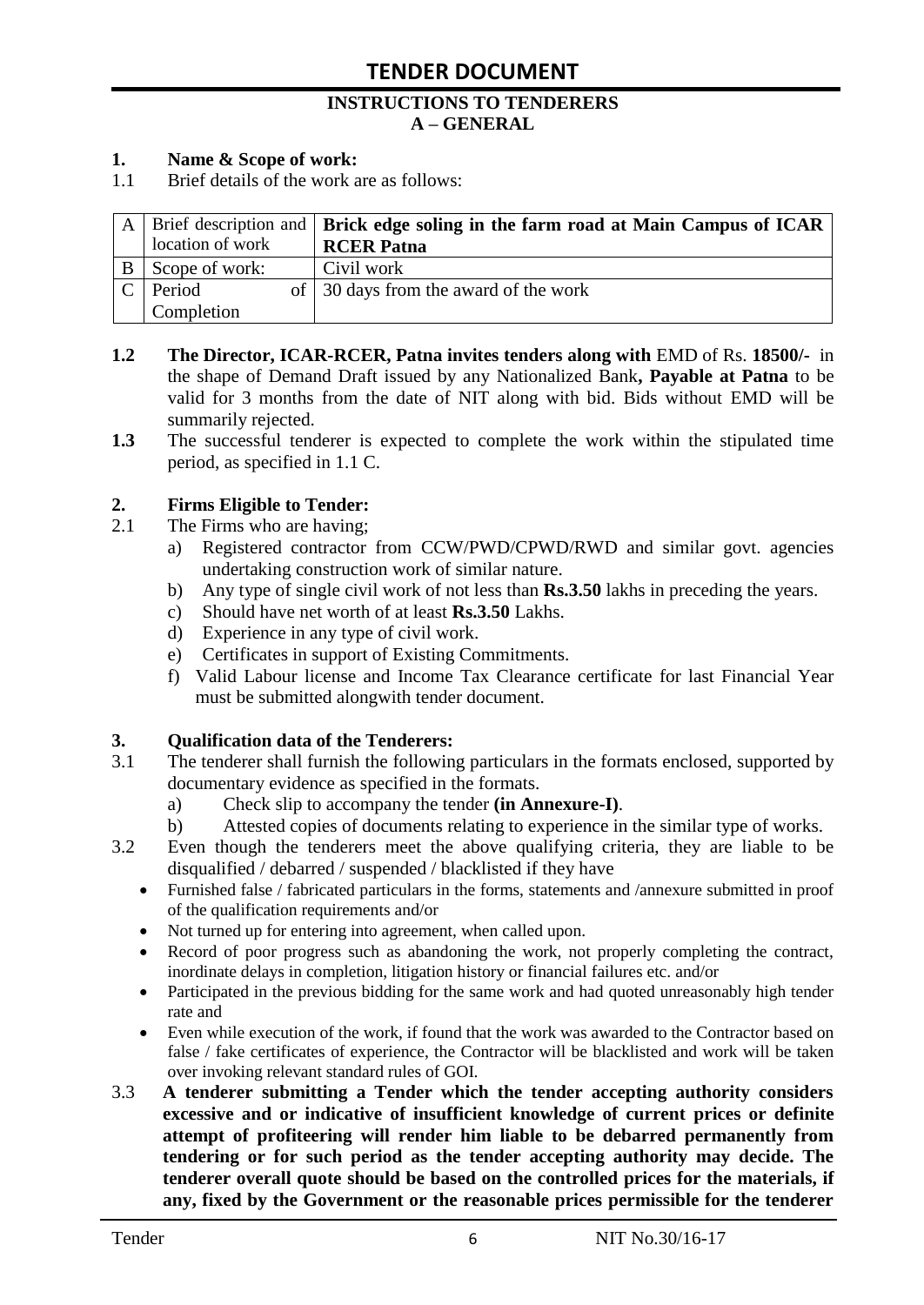**to charge a private purchaser under the provisions of clause-6 of the hoarding and profiteering prevention ordinance of 1943 as amended from time to time and on similar principle in regard to labour supervision on the construction.**

#### **4. One Tender per Tenderer:**

4.1 Each Tenderer shall submit only one Tender for the work. A Tenderer who submits more than one Tender will cause disqualification of all the Tenders submitted by the Tenderer.

#### **5. Cost of Tendering**

5.1 The Tenderer shall bear all costs associated with the preparation and submission of his Tender and the tender inviting authority will in no case be responsible and liable for those costs.

#### **6. Site Visit.**

6.1 The Tenderer, at the Tenderer"s own responsibility and risk is advised to visit and examine the Site of Work and its surroundings and obtain all information that may be necessary for preparing the Tender for entering into a contract, for construction of the work. The costs of visiting the site shall be at the Tenderer's own expenses.

### **B. TENDER DOCUMENT**

#### **7. Contents of Tender document.**

- 7.1 One set of Tender document, comprises of the following:
	- 1) **Notice Inviting Tenders (NIT)**
	- **2) Instruction to Tenderers**
	- **3) Forms of Tender and qualification information**
	- **4) Conditions of Contract.**
	- **5) Specifications.**
	- **6) Drawings.**
	- **7) Forms of Securities. i.e., EMD, Additional Security etc.**
	- **8) Bill of quantities and Price.**

#### **8. Clarification on Tender Documents.**

8.1 A prospective Tenderer requiring any clarification on Tender documents may contact the Administrative Officer at the address **indicated in the NIT**. The Administrative Officer will also respond to any request for clarification, received through post.

#### **9. Amendment to Tender Documents.**

- 9.1 Before the last date for submission of Tenders, the Tender Inviting Officer may modify any of the Contents of the Tender Notice, Tender documents by issuing amendment / Addendum.
- 9.2 Any addendum/amendments issued by the Tender Inviting Officer shall be part of the Tender Document and it shall either be communicated in writing to all the purchasers of the Tender documents or notified in the News Papers in which NIT was published.
- 9.3 To give prospective Tenderers reasonable time to take an addendum into account in preparing their bids, the Tender Inviting Officer may extend if necessary, the last date for submission of tenders.

# **C. PREPARATION OF TENDERS**

**10. Language of the Tender:** All documents relating to the tender shall be in the English Language only.

#### **11. Documents comprising of the Tender.**

- 11.1 The bidders are requested to submit a proposal as detail in this document.<br>11.2 The bidders, who are desirous of participating in the Tender, shall sign on
- The bidders, who are desirous of participating in the Tender, shall sign on all the statements, documents, certificates, tender document purchased by him, owning responsibility for their correctness/authenticity.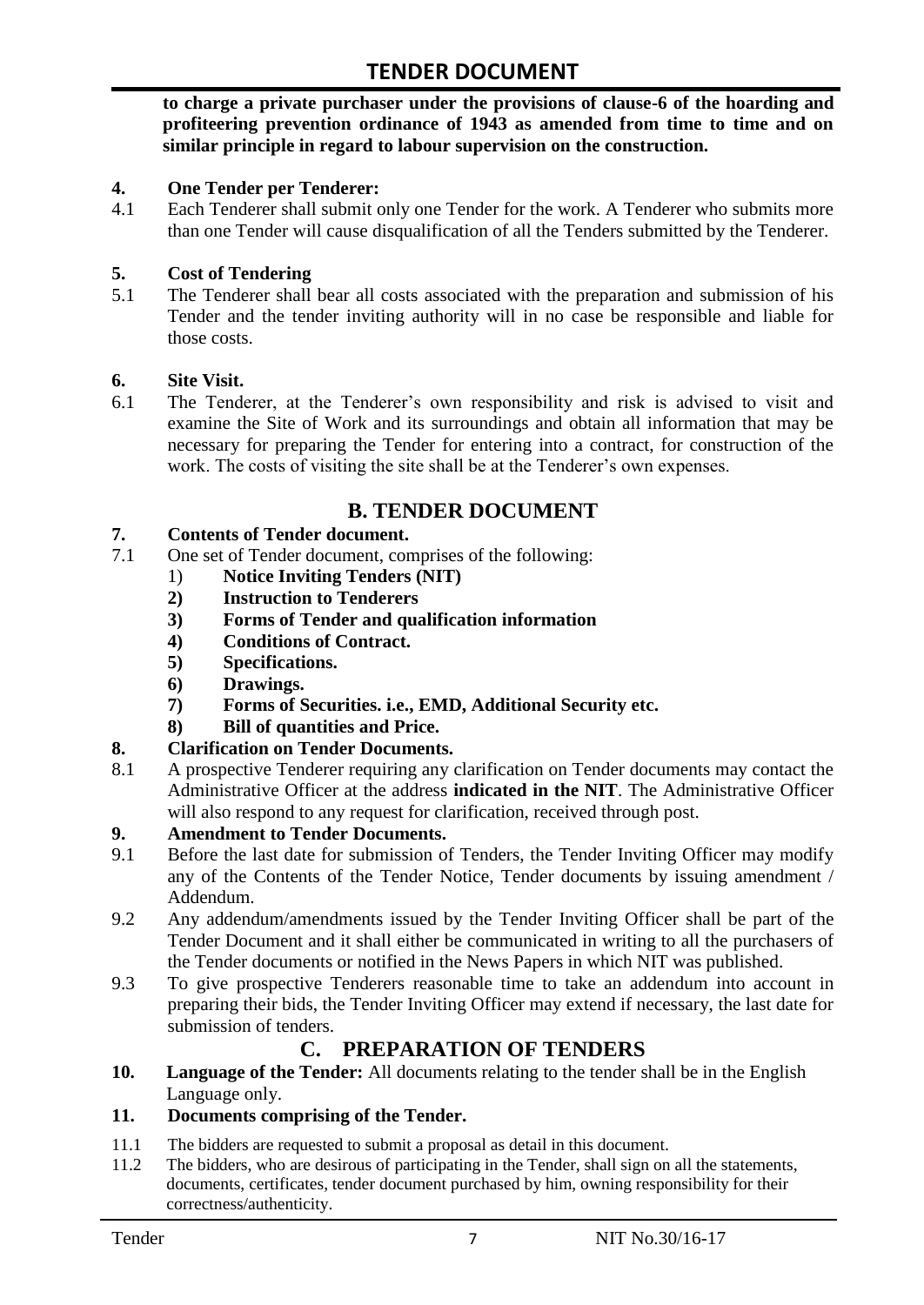- 11.3 **Earnest Money Deposit (EMD):** The bidders shall submit EMD as indicated earlier along with the Proposal. The proposals without EMD are liable for rejection.
- **11.4 The tenderer should place two bids in separate envelopes namely;**
	- **a) Technical bid**
	- **b) Financial bid or Price bid Both the envelope should clearly mention the NIT No. and type of bid i.e. technical or financial or price bid.**

#### **11.5 Proposal of Technical Bid**

- a. In preparing the Technical bid, bidders are expected to examine the documents comprising this tender document in detail. Material deficiencies in providing the information requested may result in rejection of a Proposal.
- b. While preparing the Technical bid, bidders must give particular attention to the following:
	- I) If a bidder considers that they do not have all the expertise for the Assignment, it may obtain a full range of expertise by associating with other firms as appropriate.
	- II) The Technical Proposal should provide the following information using the attached Standard Forms, where ever applicable
	- III) A brief description of the bidder organization and an outline of recent experience on assignments of a similar nature. For each assignment, the outline should indicate, inter alia, duration of the assignment, contract amount, and bidder involvement.
	- IV) List of equipment make, model etc with technical brochures, if any equipment is to be supplied.
	- V) List of personnel who will be looking after the work execution.
	- VI) Any comments or suggestions on the proposed scope of work, list of services, and any facilities expected to be provided by the **ICAR-RCER, Patna**.
	- VII) Any additional comments/ remarks.
- c. The Technical Proposal shall not include any financial information.
- **11.6** The Technical proposal will be reviewed by Tender cum Works Monitoring Committee of the **ICAR-RCER, Patna** and the clarifications, particulars if any required from the bidders will be obtained or in the conventional method by addressing the bidders.
- **11.7 The Tender Document will be opened in front of Tender cum Works Monitoring Committee of the ICAR-RCER, Patna at the time and date as specified in the tender documents.**

#### **12. Price Offer:**

- 12.1 The tenderer should however quote his lump sum tender based on this schedule of quantities. He should quote his offer as an overall tender percentage. The over all tender percentage should be written both in words and figures. The bid offers i.e., percentage shall be written both in figures and words legibly and free from erasures, over writings or corrections of figures. Corrections where unavoidable should be made by crossing out, and rewriting duly initialising with date.
- 12.2 The Schedule A contains not only the quantities but also the rates worked out by the department and the amount for each item and total value of the estimated contract. The tenderer should workout his own rates keeping in view the work, site conditions and quote his overall tender percentage with which he intends to execute the work.
- 12.3 The bid offer shall be for the whole work and not for individual items / part of the work.
- 12.4 All duties, taxes, and other levies payable by the contractor as per State / Central Government rules, shall be included in the tender percentage quoted by the tenderer.
- 12.5 **The tendered contract amount as computed based on overall tender percentage is subject to variation during the performance of the Contract in accordance with variation in quantities etc.**
- **13. Validity of Tenders:**
- 13.1 Tenders shall remain valid for a period of not less than six months from the last date for receipt of Tender.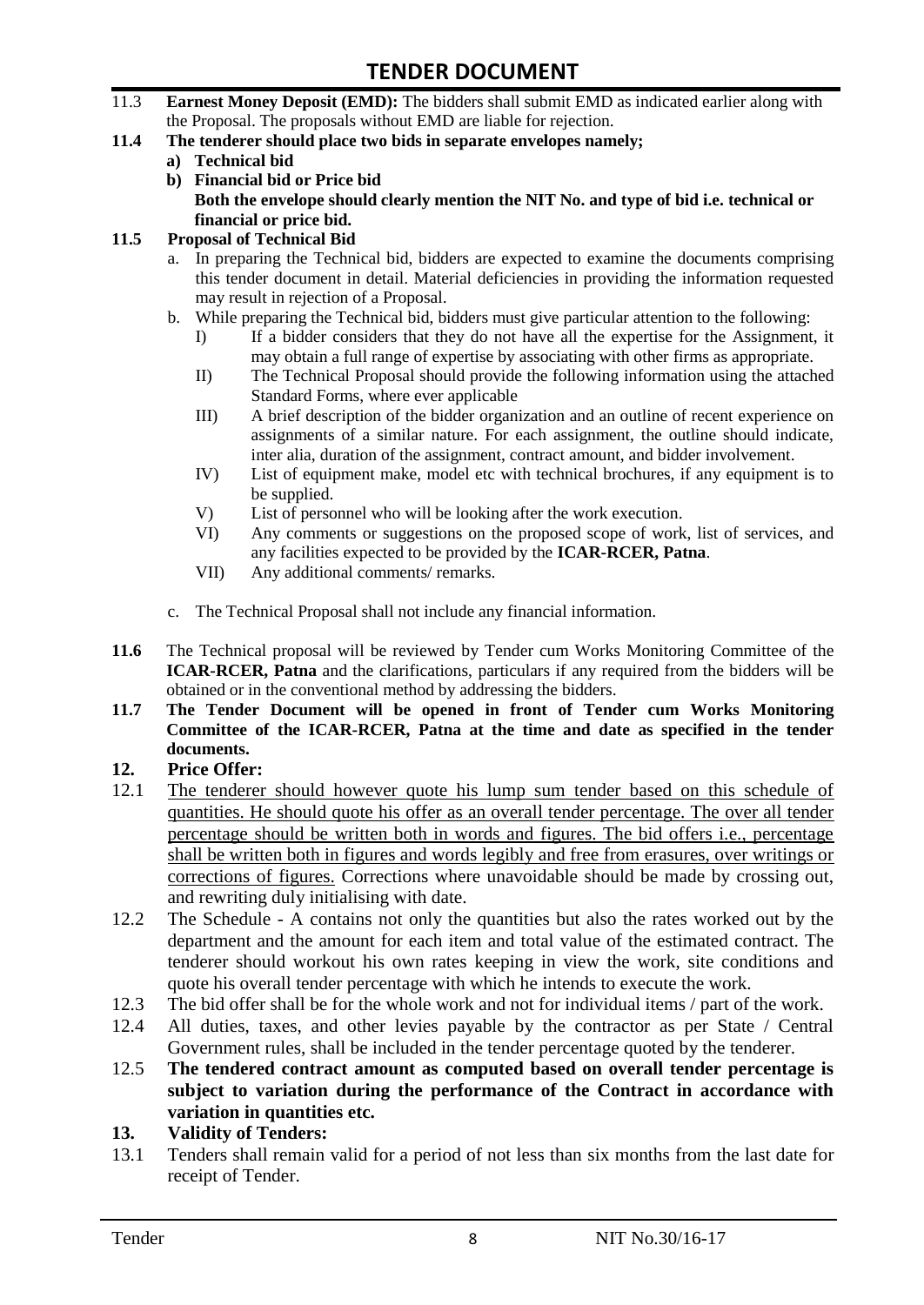- 13.2 During the above mentioned period no plea by the tenderer for any sort of modification of the tender based upon or arising out of any alleged misunderstanding or misconceptions or mistake or for any reason will be entertained.
- 13.3 In exceptional circumstances, prior to expiry of the original time limit, the Tender Inviting Officer may request the bidders to extend the period of validity for a specified additional period. Such request to the Tenderers shall be made in writing. A Tenderer may refuse the request without forfeiting his E.M.D. A tenderer agreeing to the request will not be permitted to modify his Tender, but will be required to extend the validity of his E.M.D for a period of the extension.

# 14. **Signing of Tenders**<br>14.1 If the tender is mag

- If the tender is made by an individual, it shall be signed with his full name and his address shall be given. If it is made by a firm, it shall be signed with the co-partnership name by a member of the firm, who shall also sign his own name, and the name and address of each member of the firm shall be given, if the tender is made by a corporation it shall be signed by a duly authorized officer who shall produce with his tender satisfactory evidence of his authorization. Such tendering corporation may be required before the contract is executed, to furnish evidence of its corporate existence. Tenders signed on behalf of G.P.A holder will be rejected.
- 14.2 The tender shall contain no alterations or additions, except those to comply with instructions issued by the tender inviting officer, or as necessary to correct errors made by the tenderer, in which case all such corrections shall be initialled by the person signing the tender.
- 14.3 No alteration which is made by the tenderer in the contract form, the conditions of the contract, the drawings, specifications or statements / formats or quantities accompanying the same will be recognized, and, if any such alterations are made the tender will be void.

# **D. SUBMISSION OF TENDERS.**

#### **15. Submission of Tenders:**

- 15.1 The tenderer shall invariably ensure that the following are to be submitted along with tender document.
	- **a) Check slip**
	- **b) Copy of Experience Certificate in Similar type of Work.**
	- **c) Any type of single civil work of not less than Rs.3.50 lakhs in preceding three years.**
	- **d) DD towards EMD.**
	- **e) Declaration towards the genuineness of the certificates**
- 15.2 The successful tenderer shall furnish the original hard copies of all the documents/ EMD / certificates / statements by them before concluding the agreement.
- 15.3 Submit tenders in as explained above. The tender should be submitted in a water proof covers and duly sealed. The cover should clearly indicate the Tender Number, Name of work tendered, due date for opening, address of the bidder and the Bid schedule. The EMD should be enclosed prominently along with the BID.

# **16. Last date / time for submission of the tenders.**

- 16.1 Tenders must be submitted not later than the date and time specified in NIT. In the event of the specified date / time for the submission of bids declared as holiday, the bids will be received on the next working day.
- 16.2 The Director, ICAR-RCER may extend the dates for issue and receipt of Tenders by issuing an amendment in which case all rights and obligations of the Incharge and the Tenderers will remain same as previously.

#### **17. Late tenders**

17.1 Any tender received after the last date / time prescribed will be summarily rejected.<br>18. Modification to the tender

# **18. Modification to the tender**<br>18.1 No tender shall be modified

No tender shall be modified after the last date / time of submission of tenders.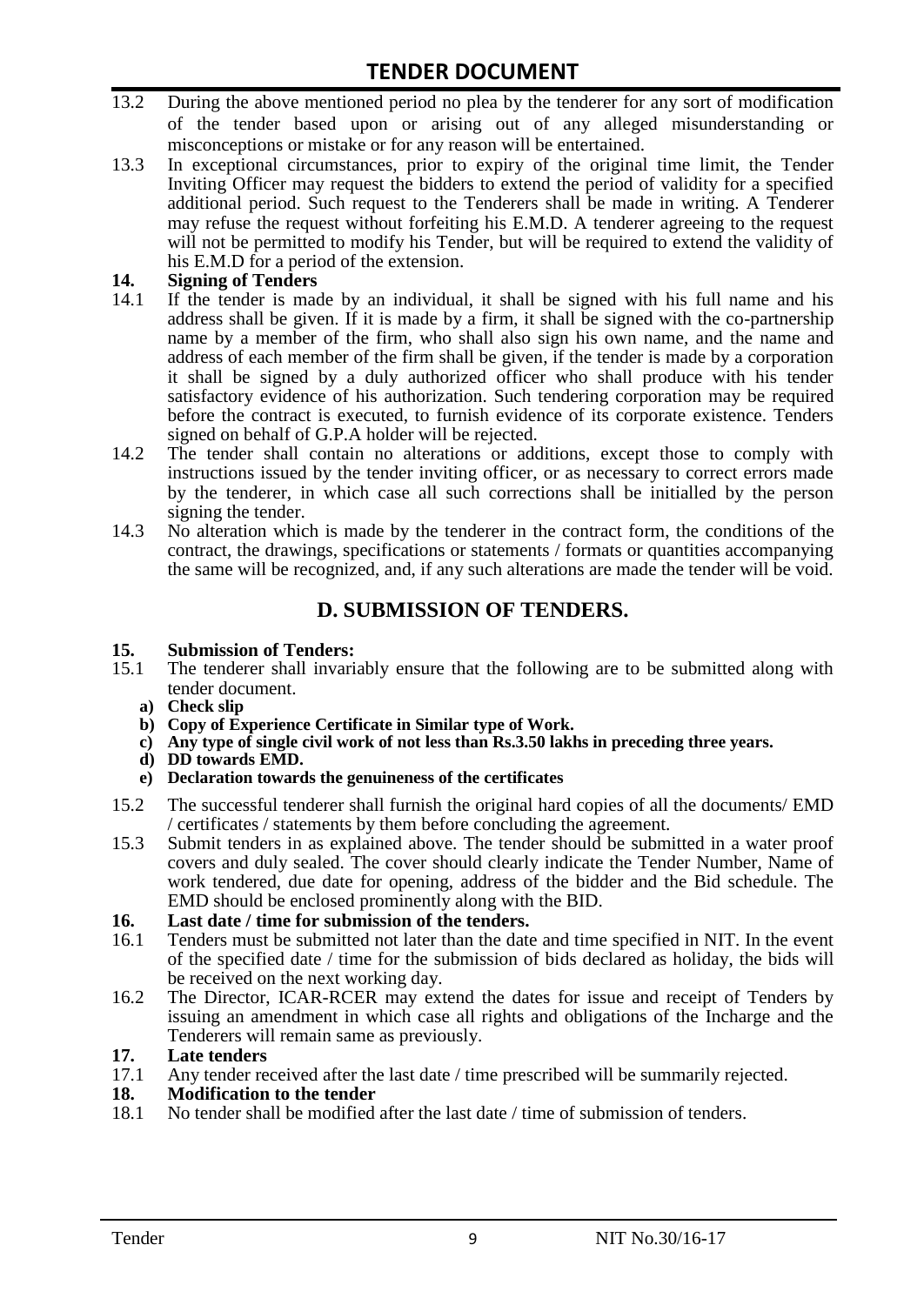### **E. TENDER OPENING AND EVALUATION**

- **19. Tender opening**
- 19.1 **The tenderers or their authorized representatives can be present at the time of opening of the tenders. Either the tenderer himself or one of his representative with proper authorization only will be allowed at the time of tender opening. If any of the tenderer is not present at the time of opening of tenders, the tender opening authority will, on opening the tender of the absentee tenderer, reads out and record the deficiencies if any, which shall be binding on the tenderer.**
- 19.2 **The technical bid containing qualification requirements as per Annexure: I and statement I to VII in 11:5 (b) will be evaluated by the tender opening authority and the minutes are recorded which will be signed by the tender opening authority as well as tenderers or their authorized representatives present.**

#### **20. Clarification of the Tender Document.**

- 20.1 The tender opening authority may call upon any tenderer for clarification on the statements, documentary proof relating to the Tender Document. The request for clarification and response thereto shall be in writing and it shall be only on the qualification information furnished by the tenderer. The clarification called for from the tenderers shall be furnished within the stipulated time, which shall not be more than a week.
- 20.2 The tenderer if so desirous, shall agree in writing to furnish the clarification called for within the stipulated time and, for disqualification and rejection of his tender in the event of failure to do so.

# **21. Examination of Tender Document and determination of responsiveness**

- 21.1 The Director, ICAR-RCER will evaluate whether each tenderer is satisfying the eligibility criteria prescribed in the tender document and declares them as a qualified tenderer.
- 21.2 If any alteration is made by the tenderer in the tender documents, the conditions of the contract, the drawings, specifications or statements / formats or quantities the tender will be rejected.
- 21.3 Tenders shall be scrutinized in accordance with the conditions stipulated in the Tender document. In case of any discrepancy of non-adherence conditions the tender accepting authority shall communicate the same which will be binding both on the tender opening authority and the tenderer. In case of any ambiguity, the decision taken by the tender accepting authority on tenders shall be final.
- 21.4 Those proposals which are found to meet the minimum standards as prescribed by the Director, ICAR-RCER will be treated as responsive bids.

# **22. Evaluation and comparison of price.**

- The committee will evaluate and compare the price of all the qualified tenderers.
- 22.2 Negotiations at any level are strictly prohibited. However, good gesture rebate, if offered by the lowest tenderer prior to finalization of tenders may be accepted by the tender accepting authority.
- 22.3 Selection of tenderer among the lowest and equally quoted tenderers will be in the following orders:
	- **a) The tenderer whose bid capacity is higher will be selected.**
	- **b) In case the bid capacity is also same the tenderer whose annual turnover is more will be preferred.**
	- **c) Even if the criteria incidentally become the same, the turnover on similar works and thereafter machinery available for the work and then the clean track record will be considered for selection.**

#### **23. Process to be confidential**

- 23.1 Information relating to the examination, clarification, evaluation and comparison of tenders and recommendations for the award of a contract shall not be disclosed to tenderers or any other persons not officially concerned with such process until the award to the successful tenderer has been announced by the tender accepting authority. Any effort by a tenderer to influence the processing of tenders or award decisions may result in the rejection of his tender.
- 23.2 No Tenderer shall contact the Director, ICAR-RCER or any authority concerned with finalisation of tenders on any matter relating to its Tender from the time of the Tender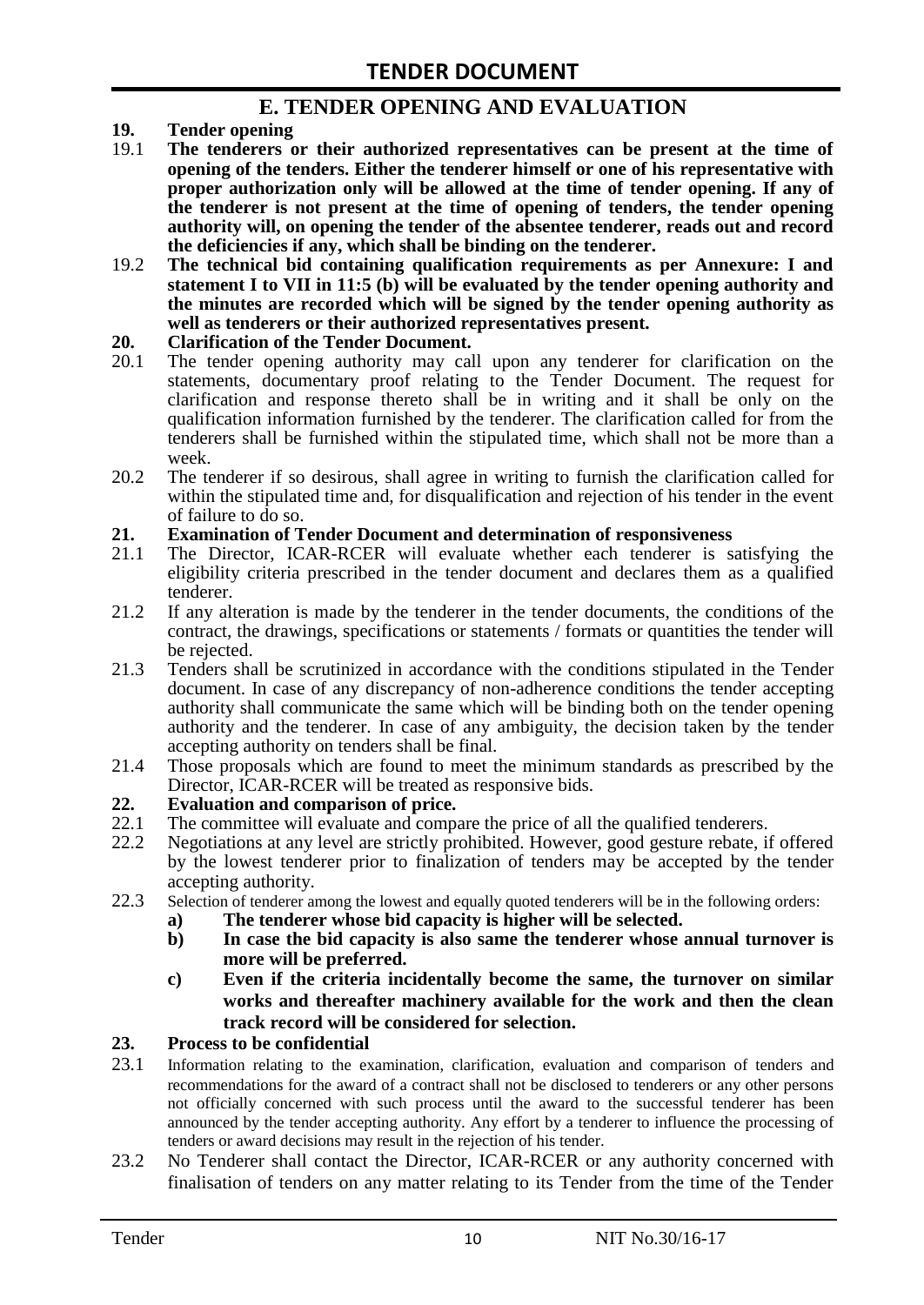opening to the time the Contract is awarded. If the Tenderer wishes to bring additional information to the notice of the Director, it should do so in writing.

23.3 Before recommending / accepting the tender, the tender recommending / accepting authority shall verify the correctness of certificates submitted to meet the eligibility criteria and specifically experience. The authenticated agreements of previous works executed by the lowest tenderer shall be called for.

# **F. AWARD OF CONTRACT**

### **24. Award Criteria**

- 24.1 The Director, ICAR-RCER will award or recommend to the competent tender accepting authority for award of the contract to the tenderer who is found technically qualified as per the tender conditions and whose price is lowest.
- 24.2 The tender accepting authority reserves the right to accept or reject any tender or all tenders and to cancel the tendering process, at any time prior to the award of contract, without thereby incurring any liability to the affected tenderer or tenderers or any obligation to inform the affected tenderer or tenderers of the reasons for such action.
- 25. Notification of award and signing of agreement
- 25.1 **The Tenderer whose Tender has been accepted will be notified of the award of the work by The Director ICAR-RCER prior to expiration of the Tender validity period by registered letter. This letter (hereinafter and in the Conditions of Contract called "Letter of Acceptance") will indicate the sum that the Government will pay the Contractor in consideration of the execution, completion, and maintenance of the Works by the Contractor as prescribed by the Contract (hereinafter and in the Contract called the "Contract Amount").**
- 25.2 The successful tenderer has to sign an agreement within a period of 15 days from the date of receipt of communication of acceptance of his tender. On failure to do so his tender will be cancelled duly forfeiting the E.M.D., paid by him without issuing any further notice and action will be initiated for black listing the tenderer.

#### **26. Corrupt or fraudulent practices**

- 26.1 The Government requires that the bidders / suppliers / contractors under Government financed contracts, observe the highest standard of ethics during the procurement and execution of such contracts. In pursuance of this policy, the Government
- (a) Define for the purposes of the provision, the terms set forth below as follows:
- (i) "corrupt practices" means the offering, giving, receiving or soliciting of anything of value to influence the action of a Government official in procurement process or in contract execution: and
- (ii) "fraudulent practice" means a misrepresentation of facts in order to influence a procurement process or the execution of a contract to the detriment of the Government and includes collusive practice among Tenderers (prior to or after Tender submission) designed to establish in Tender prices at artificial noncompetitive levels and to deprive the Government of the benefits of free and open competition.
- (b) Will reject a proposal for award if it determines that the tenderer recommended for award has engaged in corrupt or fraudulent practices in competing for the contract in question.
- (c) Will blacklist / or debar a firm, either indefinitely or for a stated period of time, if at any time determines that the firm has engaged in corrupt or fraudulent practices in competing for, or in executing a Government contract.
- (d) Further more, tenderers shall be aware of the provisions stated in the general conditions of contract.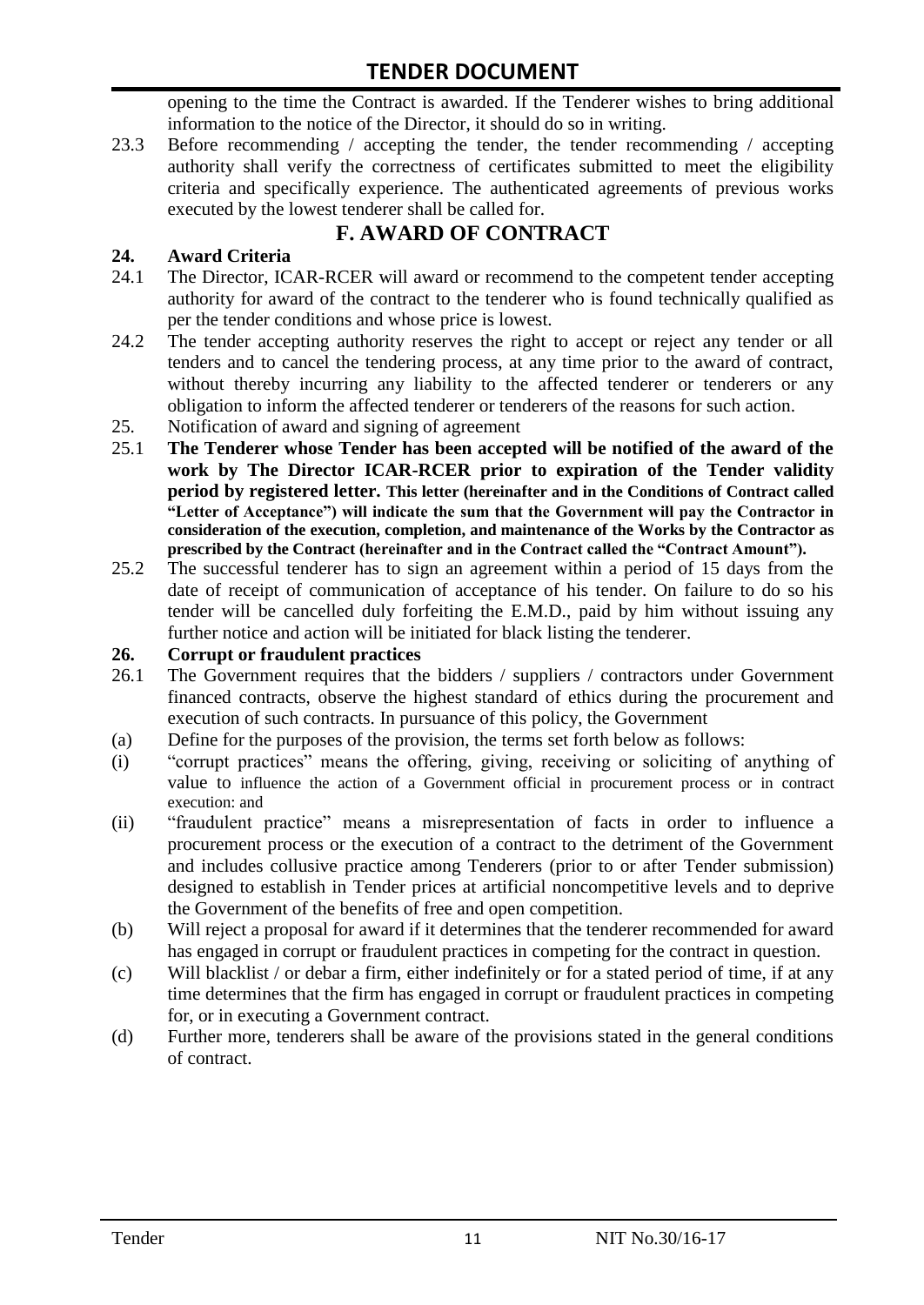# **QUALIFICATION INFORMATION Annexure –I**

| <b>CHECKLIST TO ACOMPANY THE TENDER</b> |  |
|-----------------------------------------|--|
|                                         |  |

| SI.            | <b>Description</b>                                       | <b>Submitted</b> | Page No.  |
|----------------|----------------------------------------------------------|------------------|-----------|
| No.            |                                                          | Yes/No           | (see Note |
|                |                                                          |                  | below)    |
| 1              | 2                                                        | 3                | 4         |
| $\mathbf{1}$   | Attested photocopy of Registered contractor from         | Yes / No         |           |
|                | CCW/CPWD/ PWD/ RWD and similar govt. agencies            |                  |           |
|                | undertaking construction work of similar nature.         |                  |           |
| 2              | Any type of single civil work of not less than Rs.3.50   | Yes / No         |           |
|                | lakhs in preceding three years.                          |                  |           |
| 3              | Certificates in support of Existing Commitments.         | Yes / No         |           |
| $\overline{4}$ | DD towards EMD.                                          | Yes / No         |           |
| 5              | Declaration towards the genuineness of the certificates  | Yes / No         |           |
| 6              | <b>Experience :</b> Experience in any type of civil work | Yes / No         |           |
| $\overline{7}$ | Valid Labour license and Income Tax Clearance            | Yes / No         |           |
|                | certificate for last Financial Year must be submitted    |                  |           |
|                | alongwith tender document.                               |                  |           |

#### **Notes:-**

- 1) All the statements copies of the certificates, documents etc., enclosed to the Tender Document shall be given page numbers on the right corner of each certificate, which will be indicated in column (4) against each item. The statements furnished shall be in the formats appended to the tender document.
- 2) The information shall be filled-in by the Tenderer in the checklist and **statements VI & VII** of section 11.5 (b) and shall be enclosed to the Technical bid for the purposes of verification as well as evaluation of the tenderer"s Compliance to the qualification criteria as provided in the Tender document. All the Certificates, documents, statements as per check-list shall be submitted by the tenderer.
- 3) The bidder shall sign all the statements/documents/certificates received by him owing responsibility for their correctness/authenticity. The successful tenderer shall furnish the original hard copies of all the documents / certificates / statements received by them before concluding the Agreement.

#### **DECLARATION**

I / WE ………………………………………………………………. have gone through carefully all the Tender conditions and solemnly declare that the certificates or the documents uploaded by me/us are genuine and I/We will abide by any penal action such as disqualification or black listing or determination of contract or any other action deemed fit, taken by, the Institute against us, if it is found that the statements, documents, certificates produced by me/us are false/fabricated.

I / WE hereby declare that, I / WE have not been blacklisted / debarred / Suspended / demoted in any department in any State due to any reasons.

Signature of the Tenderer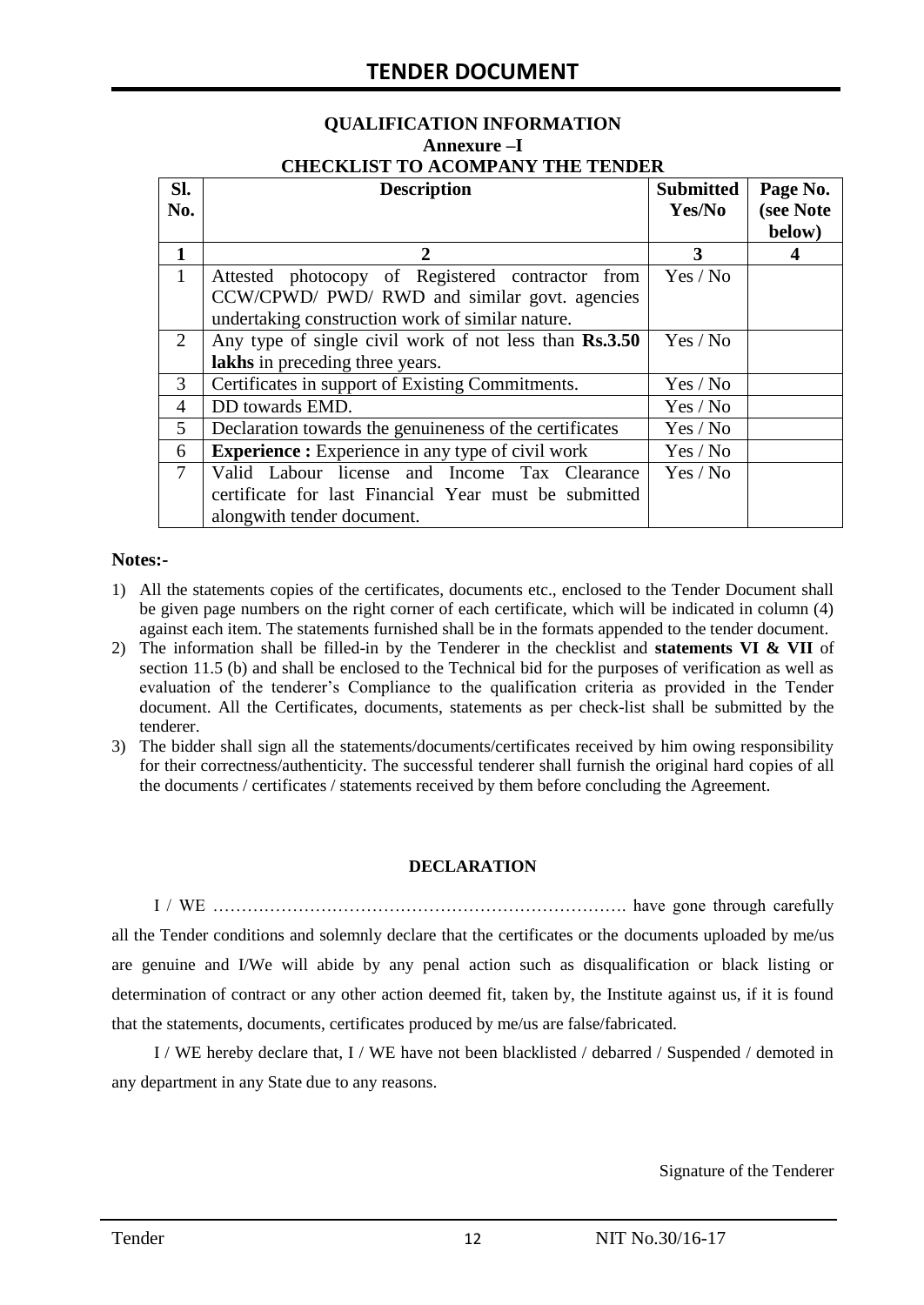### **CONDITIONS OF CONTRACT**

#### **TENDER**

Date: ……………

To The Director, ICAR-RCER, Patna

Sir,

I / We do hereby tender and if this tender be accepted, under take to execute the work entitled "**Brick edge soling in the farm road at Main Campus of ICAR RCER Patna"** as shown in the drawings and as per specifications described in this document of ICAR-RCER, Patna for the sum of **Rs. 7.11 lakhs** or such other sum as may be arrived under the clause of the standard preliminary specifications relating to "Payment by final measurement at unit rates"

I/WE have also quoted rates in Schedule "A", annexed (in words and figures) for which I/We agree to execute the work when the lumpsum payment under the terms of the agreement is varied by payment on measurement quantities.

I/WE have quoted rates in Schedule "A" both in words & figures. In case of any discrepancy between the Percentage excess or less on E.C.V., in words and figures, the rates quoted words only shall prevail.

I/WE agreed to keep the offer in this tender valid a period of six month(s) mentioned in the tender notice and not to modify the whole or any part of it for any reason within above period. If the tender is withdrawn by me/us for any reasons whatsoever, the earnest money paid by me/us will be forfeited to Government

I/WE hereby distinctly and expressly, declare and acknowledge that, before the submission of my/our tender I/We have carefully followed the instructions in the tender notice and have read the preliminary specifications and that I/We have made such examination of the contract documents and the plans, specifications and quantities and of the location where the said work is to be done, and such investigation of the work required to be done, and in regard to the material required to be furnished as to enable me/us to thoroughly understand the intention of same and the requirements, covenants, agreements, stipulations and restrictions contained in the contract, and in the said plans and specifications and distinctly agree that I/We will not hereafter make any claim or demand upon the Government based upon or arising out of any alleged misunderstanding or misconception /or mistake on my/or our part of the said requirement, covenants, agreements, stipulations, restrictions and conditions.

I / WE enclosed to my/our application for tender schedule a crossed demand draft (No.

dated: \_\_\_\_\_\_\_\_\_\_\_) for Rs: \_\_\_\_\_\_\_\_\_\_\_\_\_\_\_\_\_\_\_\_\_\_\_\_\_\_\_\_\_\_\_\_\_\_\_\_\_\_\_\_\_\_\_\_\_\_\_\_\_\_\_\_\_\_

as earnest money not to bear interest.

I / WE shall not assign the contractor or sublet any portion of the same. In case if it becomes necessary such subletting with the permission of the shall be limited to (1) Labour contract, (2) Material contract, (3) Transport contract and (4) Engaging specialists for special item of work.

IF MY / OUR tender is not accepted the sum shall be returned to me/us on application when intimation is sent to me/us of rejection or at the expiration of three months from last date of receipt of this tender, whichever is earlier. If my/our tender is accepted the earnest money shall be retained by the Government as security for the due fulfilment of this contract. If upon written intimation to me/us by the Office, I/We fail to attend the said office on the date herein fixed or if upon intimation being given to me/us or acceptance of my/our tender, and if I/We fail to make the additional security deposit or to enter into the required agreement as defined in tender document, then I/We agree the forfeiture of the earnest money. Any notice required to be served on me/us here under shall be sufficiently served on me/us if delivered to me/us hereunder shall be sufficiently served on me/us if delivered to me/us personally or forwarded to me/us by post to (registered or ordinary) or left at my/our address given herein. Such notice shall if sent by post be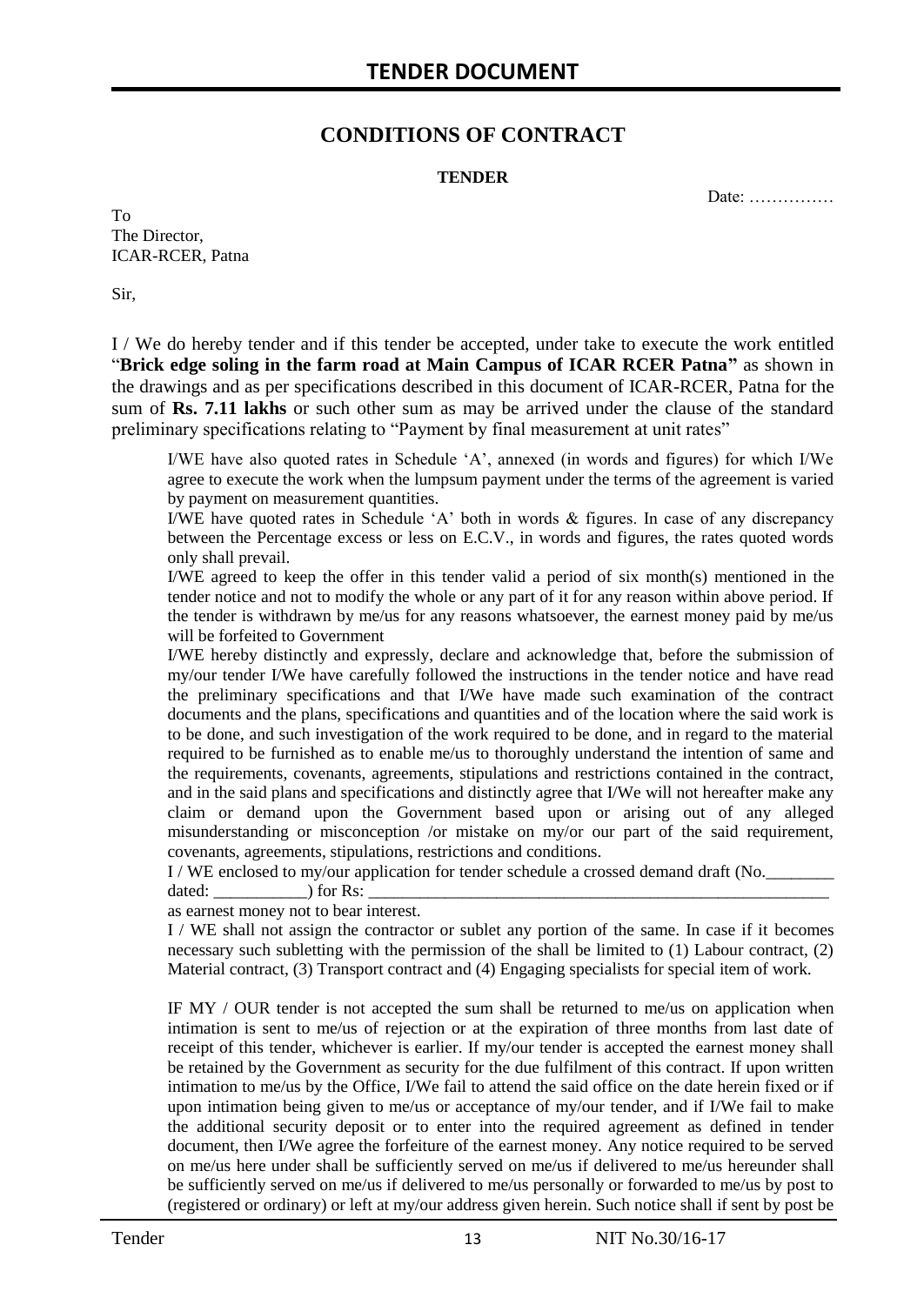deemed to have been served on me/us at the time when in due course of post it would be delivered at the address to which it is sent.

I/WE fully understand that the written agreement to be entered into between me/us and Government shall be the foundation of the rights of the both the parties and the contract shall not be deemed to be complete until the agreement has first been signed by me/us and then by the proper officer authorized to enter into contract on behalf of Government.

I AM/WE ARE professionally qualified and my/our qualifications are given below:

| S. No. | Name | Qualification |
|--------|------|---------------|
|        |      |               |
|        |      |               |
|        |      |               |
|        |      |               |
|        |      |               |
|        |      |               |
|        |      |               |
|        |      |               |

I/WE will employ the following technical staff for supervising the work and will see that one of them is always at site during working hours, personally checking all items of works and paint extra attention to such works as required special attention (eg) Main panel boards, Cable connections etc.,

| S. No. | Name | Qualification |  |  |
|--------|------|---------------|--|--|
|        |      |               |  |  |
|        |      |               |  |  |
|        |      |               |  |  |
|        |      |               |  |  |
|        |      |               |  |  |
|        |      |               |  |  |

I / WE declare that I / WE agree to recover the salaries of the technical staff actually engaged on the work by the department, from the work bills, if I / We fail to employ technical staff as per the tender condition.

#### **TENDERERS / CONTRACTOR'S CERTIFICATE.**

- (1) I/WE hereby declare that I/We have perused in detail and examined closely the Indian Standard Specifications, all clauses of the preliminary specifications with all amendments and have either examined all the standards specifications or will examine all the standard specifications for items for which I/We tender, before I/We submit such tender and agree to be bound and comply with all such specifications for this agreement which I/We execute in the different Government Departments.
- (2)I/WE certify that I/We have inspected the site of the work before quoting my price, I /We have satisfied about the quality, availability and transport facilities for all the materials.
- (3)I / WE am/are prepared to furnish detailed data in support of all my quoted rates, if and when called upon to do so without any reservations.
- $(4)$ I / WE hereby declare that I / We will not claim any price escalation.
- (5)I / WE hereby declare that I am / We are accepting for the defect liability period as 24 months.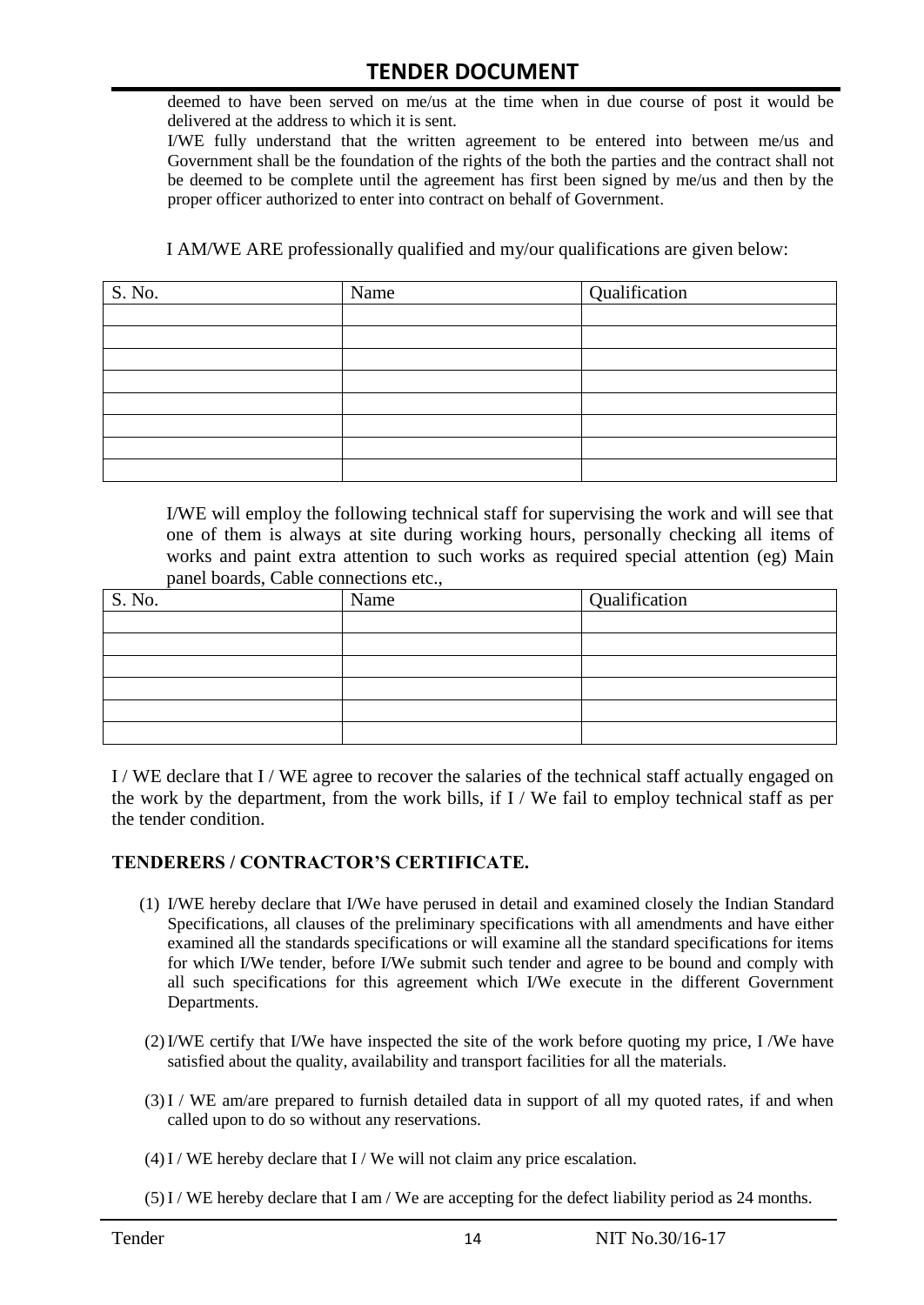- (6)I / WE declare that I / WE will not claim any extra amount towards any material used for the work other than the quoted works for respective schedule 'A' items.
- $(7)$  I / WE declare that I / WE will execute the work as per the mile stone programme, and if I / WE fail to complete the work as per the mile stone programme I abide by the condition to recover liquidated damages as per the tender conditions.
- (8)I / WE declare that I / WE will abide for settlement of disputes as per the tender conditions.

#### **DECLARATION OF THE TENDERER**

- 1) I/WE have not been black listed in any department due to any reasons.
- 2) I/We declare that all the Certificates/Documents submitted by Me/US are Genuine.
- 3) I/WE agree to disqualify me/us for any wrong declaration in respect of the above and to summarily reject my/our tender.

Address of the Tenderer:

Phone No.: Fax No.: Fax No.: CONTRACTOR.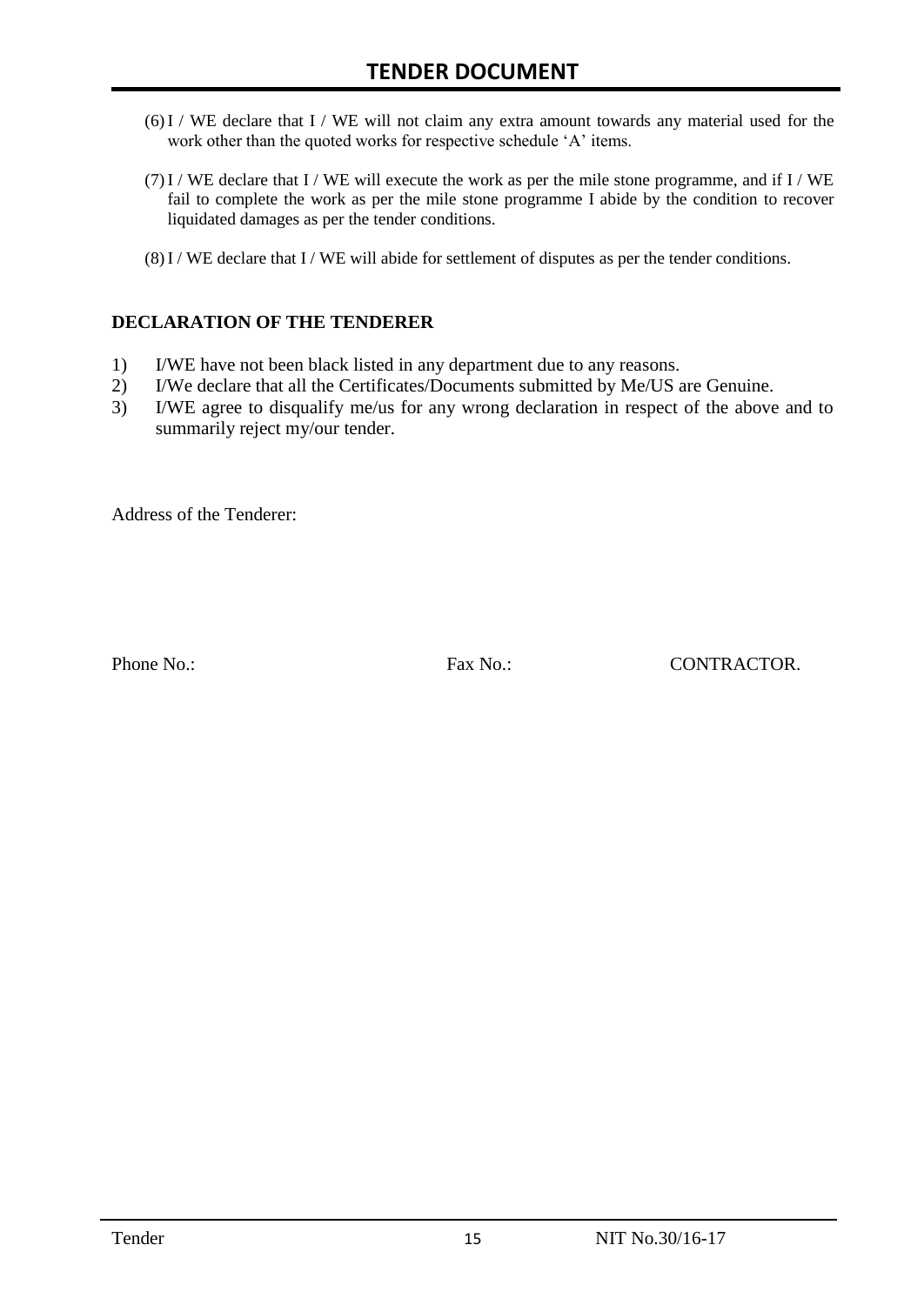# **CONDITIONS OF CONTRACT**

# **A. GENERAL**

#### **1. Interpretation:**

- 1.1 In interpreting these Conditions of Contract, singular also means plural, male also means female, and vice-versa. Headings have no significance. Works have their normal meaning under the language of the contract unless specifically defined. The Incharge will provide instructions clarifying queries about the conditions of Contract.
- 1.2 The documents forming the Contract shall be interpreted in the following order of priority:
- **1) Agreement**
- **2) Letter of Acceptance, notice to proceed with the works**
- **3) Contractor's Tender**
- **4) Conditions of contract**
- **5) Specifications**
- **6) Drawings**
- **7) Bill of quantities**
- **8) Any other document listed as forming part of the Contract.**

#### **2. Decisions:**

2.1 Except where otherwise specifically stated, the Director will decide the contractual matters between the Department and the Contractor in the role representing the Department.

#### **3. Delegation:**

3.1 The Director may delegate any of his duties and responsibilities to other officers and may cancel any delegation by an official order issued.

#### **4. Communications:**

4.1 Communications between parties, which are referred to in the conditions, are effective only when in writing. A notice shall be effective only when it is delivered **(in terms of Indian Contract Act)**

#### **5. Sub-contracting:**

**5.1 If the prime contractor desires to sub-let a part of the work, he should submit the same at the time of filing tenders itself or during execution, giving the name of the proposed Sub-contractor, along with details of his qualification and experience. The Tender Accepting Authority should verify the experience of the Sub-contractor and if the Sub-contractor satisfies the qualification criteria in proportion to the value of work proposed to be sub-let, he may permit the same. The total value of works to be awarded on sub-letting shall not exceed 50% of contract value. The extent of subletting shall be added to the experience of the sub-contractor and to that extent deducted from that of the main contractor.**

#### **6. Other Contractors:**

6.1 The Contractor shall cooperate and share the Site with other contractors, Public authorities, utilities, and the Department. The Contractor shall also provide facilities and services for them as directed by the Incharge.

#### **7. Personnel:**

- 7.1 The Contractor shall employ the required Key Personnel named in the Schedule of Key Personnel to carry out the functions stated in the Schedule or other personnel approved by the Incharge. The Incharge will approve any proposed replacement of Key Personnel only if their qualifications, abilities, and relevant experience are substantially equal to or better than those of the personnel listed in the Schedule.
- 7.2 Failure to employ the required technical personnel by the contractor the institute will depute its own technical person and expenditure of salary will be recovered from contractor.
- 7.3 The technical personnel should be on full time and available at site whenever required by Incharge to take instructions.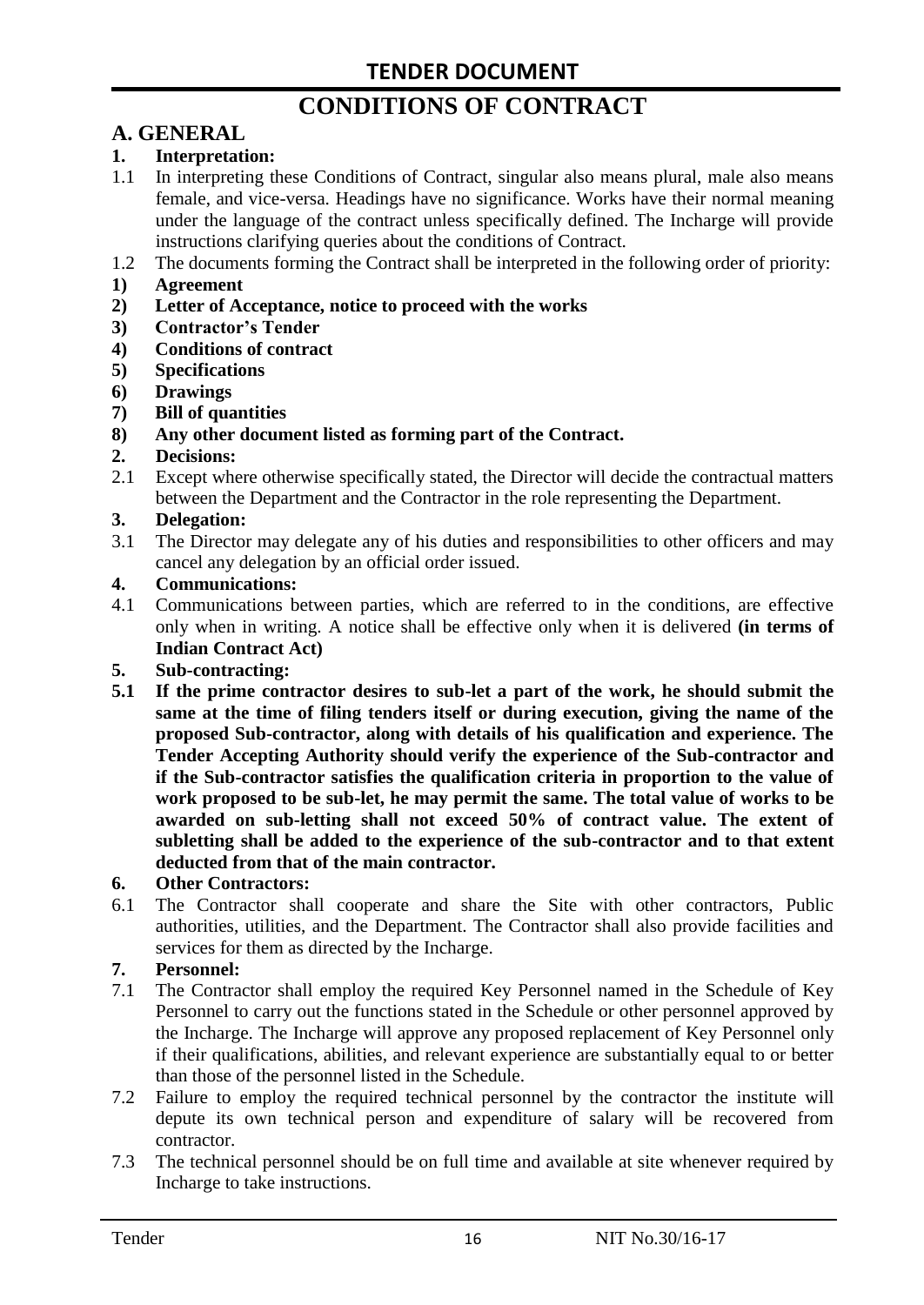- 7.4 The names of the technical personnel to be employed by the contractor should be furnished in the statement enclosed separately.
- 7.5 In case the contractor is already having more than one work on hand and has undertaken more than one work at the same time, he should employ separate technical personnel on each work.
- 7.6 If the contractor fails to employ technical personnel the work will be suspended or department will engage a technical personnel and recover the cost thereof from the contractor.
- 7.7 If the Incharge asks the Contractor to remove a person who is a member of Contractor"s staff or his work force stating the reasons the Contractor shall ensure that the person leaves the site forthwith and has no further connection with the work in the contract.

#### **8. Contractor's Risks:**

- 8.1 All risks of loss of or damage to physical property and of personnel injury and death, which arise during and in consequence of the performance of the Contract are the responsibility of the Contractor.
- **9. Insurance:**
- **9.1 The Contractor shall provide, in the joint names of the Department and the contractor, insurance cover from the Start Date to the end of the Defects Liability Period i.e., 24 months after completion for the following events which are due to the Contractor's risks.**
- **a) loss of or damage to the Works, Plant and Materials;**
- **b) loss of or damage to the Equipment;**
- **c) loss of or damage of property in connection with the Contract; and**
- **d) Personal injury or death of persons employed for construction.**
- **9.2 Policies and certificates of insurance shall be delivered by the Contractor to the Incharge at the time of concluding Agreement. All such insurance shall provide for compensation to be payable to rectify the loss or damage incurred.**
- **i) The contractor shall furnish insurance policy in force in accordance with proposal furnished in the Tender and approved by the Department for concluding the agreement.**
- **ii) The contractor shall also pay regularly the subsequent insurance premia and produce necessary receipt to the Incharge well in advance.**
- **iii) In case of failure to act in the above said manner the department will pay the premium and the same will be recovered from the Contractors payments.**
- **9.3 Alterations to the terms of insurance shall not be made without the approval of the Incharge.**

#### **10. Site Inspections:**

- 10.1 The contractor should inspect the site and also proposed quarries of choice for materials source of water and quote his rate including quarrying, conveyance and all other charges etc.
- 10.2 The responsibility for arranging the land for borrow area rests with the Contractor and no separate payment will be made for procurement or otherwise. The contractor's quoted rate will be inclusive of land cost.

#### **11. Contractor to Construct the Works:**

11.1 The Contractor shall construct and Commission the Work in accordance with the specifications and Drawings.

#### **12. Power Supply.**

- 12.1 The contractor shall make his own arrangements for obtaining power from the Electricity dept., at his own cost. The contractor will pay the bills of Electricity Department for the cost of power consumed by him till the **(Name of work**) is handed over to ICAR-RCER.
- 12.2 **The contractor shall satisfy all the conditions and rules required as per Indian Electricity Act 1910 and under Rule-45(I) of the Indian Electricity Rules, 1956 as amended from time to time and other pertinent rules.**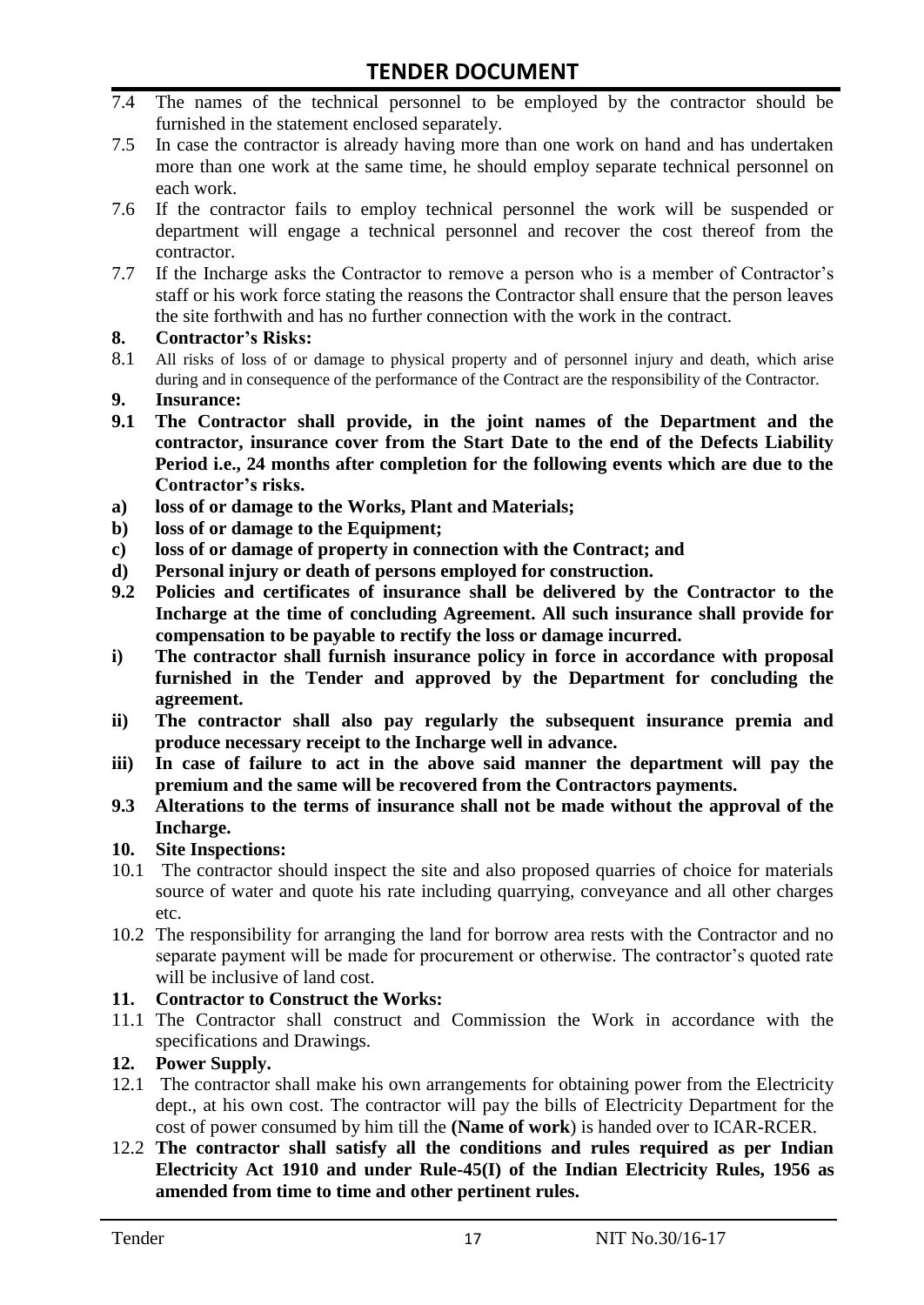12.3 The power shall be used for bonafide Departmental work only.

#### **13. Monsoon Damages:**

Damages due to rain or flood shall have to be made good by the contractor till the work is handed over to the Department. The responsibility of damages making good the damages due to rain or flood rests with the contractor. **No extra payment is payable** for such operations and the contractor shall therefore, have to take all necessary precautions to protect the work done during the construction period.

#### **14. The works to be Completed by the Intended Completion Date:**

14.1 The Contractor may commence execution of the Works on the Start Date and shall carry out the Works in accordance with the programme submitted by the Contractor, as updated with the approval of the Incharge, and complete the work by the Intended Completion Date.

#### **15. Safety:**

15.1 The Contractor shall be responsible for the safety of all activities on the Site.

#### **16. Discoveries:**

16.1 Anything of historical or other interest or of significant value unexpectedly discovered on the Site is the property of the Government. The Contractor is to notify the Incharge of such discoveries and carry out the Incharge instructions for dealing with them.

#### **17. Possession of the Site.**

17.1 The Department shall give possession of the site to the Contractor.

#### **18. Access to the Site:**

18.1 The Contractor shall provide the Incharge and any person authorised by the Incharge, access to the site and to any place where work in connection with the Contract is being carried out or is intended to be carried out.

#### **19. Instructions:**

- 19.1 The Contractor shall carry out all instructions of the Incharge and comply with all the applicable local laws where the Site is located.
- **20. Settlement of disputes:**
- 20.1 **If any dispute of difference of any kind whatsoever arises between the department and the Contractor in connection with, or arising out of the Contract, whether during the progress of the works or after their completion and whether before or after the termination, abandonment or breach of the Contract, it shall in the first place, be referred to and settled by the Incharge who shall, within a period of thirty days after being requested by the Contractor to do so, give written notice of his decision to the Contractor. Upon receipt of the written notice of the decision of the Incharge the Contractor shall promptly proceed without delay to comply with such notice of decision.**
- 20.2 **If the Incharge fails to give notice of his decision in writing within a period of thirty days after being requested or if the Contractor is dissatisfied with the notice of the decision of the Incharge the Contractor may within thirty days after receiving the notice of decision appeal to the Department who shall offer an opportunity to the contractor to be heard and to offer evidence in support of his appeal, the Department shall give notice of his decision within a period of thirty days after the Contractor has given the said evidence in support of his appeal, subject to arbitration, as hereinafter provided. Such decision of the Department in respect of every matter so referred shall be final and binding upon the Contractor and shall forthwith be given effect to by the Contractor, who shall proceed with the execution of the works with all due diligence whether he requires arbitration as hereinafter provided, or not. If the Department has given written notice of his decision to the Contractor and no claim to arbitration, has been communicated to him by the Contractor within a period of thirty days from receipt of such notice the said decision shall remain final and binding upon the Contractor. If the Department fail to give notice of his decision, as**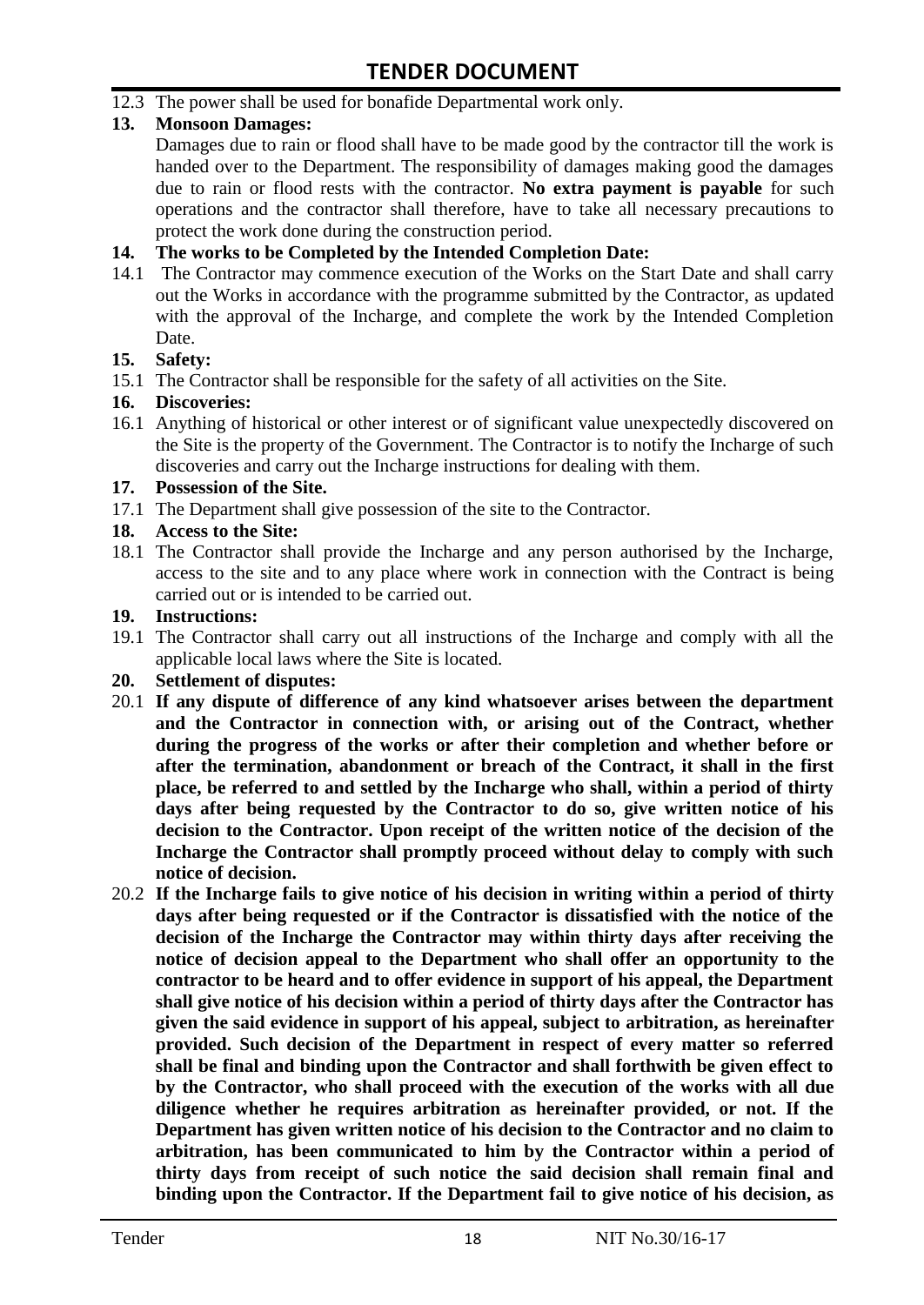**aforesaid within a period of thirty days after being requested as aforesaid, or if the Contractor be dissatisfied with any such decision, then and in any such case the contractor within thirty days after the expiration of the first named period of thirty days as the case may be, require that the matter or matters in dispute be referred to arbitration: jurisdiction of Patna limits.**

### **B. TIME FOR COMPLETION**

#### **21. Program:**

- 21.1 The total period of completion is (**duration of 30 days**) from the date of receipt of Work Order.
- 21.2 The attention of the tenderer is directed to the contract requirement at the time of beginning of the work. The rate of progress and proportionate value of work done from time to time as will be indicated by the Certificate for the value of work done will be required. Date of commencement of their programme will be the date for concluding agreement but not the date of handing over site.
- 21.3 After signing the agreement, the contractor shall forthwith begin the work, shall regularly and continuously proceed with them.
- 21.4 The contractor shall commence the works on site within the period specified under condition 23.1 to 23.2 after the receipt by him of a written order to this effect from the concerned authority and shall proceed with the same with due expedition and without delay, except as may be expressly sanctioned or ordered.
- 21.5 Save in so far as the contractor may prescribe, the extent of portions of the site of which the contractor is to be given possession from time to time and the order in which such portions shall be made available to him and, Subject to any requirement in the contract as to the order in which the works shall be executed, the "s written order to commence the works, give to the contractor possession of so much of the site as may be required to enable the contractor to commence proceed with the execution of the works in accordance with the programme if any, and otherwise in accordance with such reasonable proposals of the contractor as he shall by written notice to the Incharge, make and will from time to time as the works proceed, give to the contractor possession of such further portions of the site as may be required to enable the contractor to proceed with the execution of the works with due dispatch in accordance with the said programme or proposals as the case maybe; if the contractor suffers delay or incurs cost from failure on the part of the Concerned authority to give possession in accordance with the terms of this clause, the Concerned authority shall grant an extension of time for the completion of works.
- 21.6 The contractor shall bear all costs and charges for special or temporary way leases required by him in connection with access to the site. The contractor shall also provide at his own cost any additional accommodation outside the site required by him for the purposes of the work.
- 21.7 Subject to any requirement in the contract as to completion of any section of the works before completion of the whole of the works shall be completed in accordance with provisions of clauses in the Schedule within the time stated in the contract calculated from the last day of the period named in the statement to the tender as that within which the works are to be commenced or such extended time as may be allowed.

#### 21.8 **Delays and extension of time:**

No claim for compensation on account of delays or hindrances to the work from any cause whatever shall lie, except as hereafter defined. Reasonable extension of time will be allowed by the or by the office competent to sanction the extension, for unavoidable delays, such as may result from causes, which in the opinion of the , are undoubtedly beyond the control of the contractor. The shall assess the period of delay or hindrance caused by any written instructions issued by him, at twenty five per cent in excess or the actual working period so lost.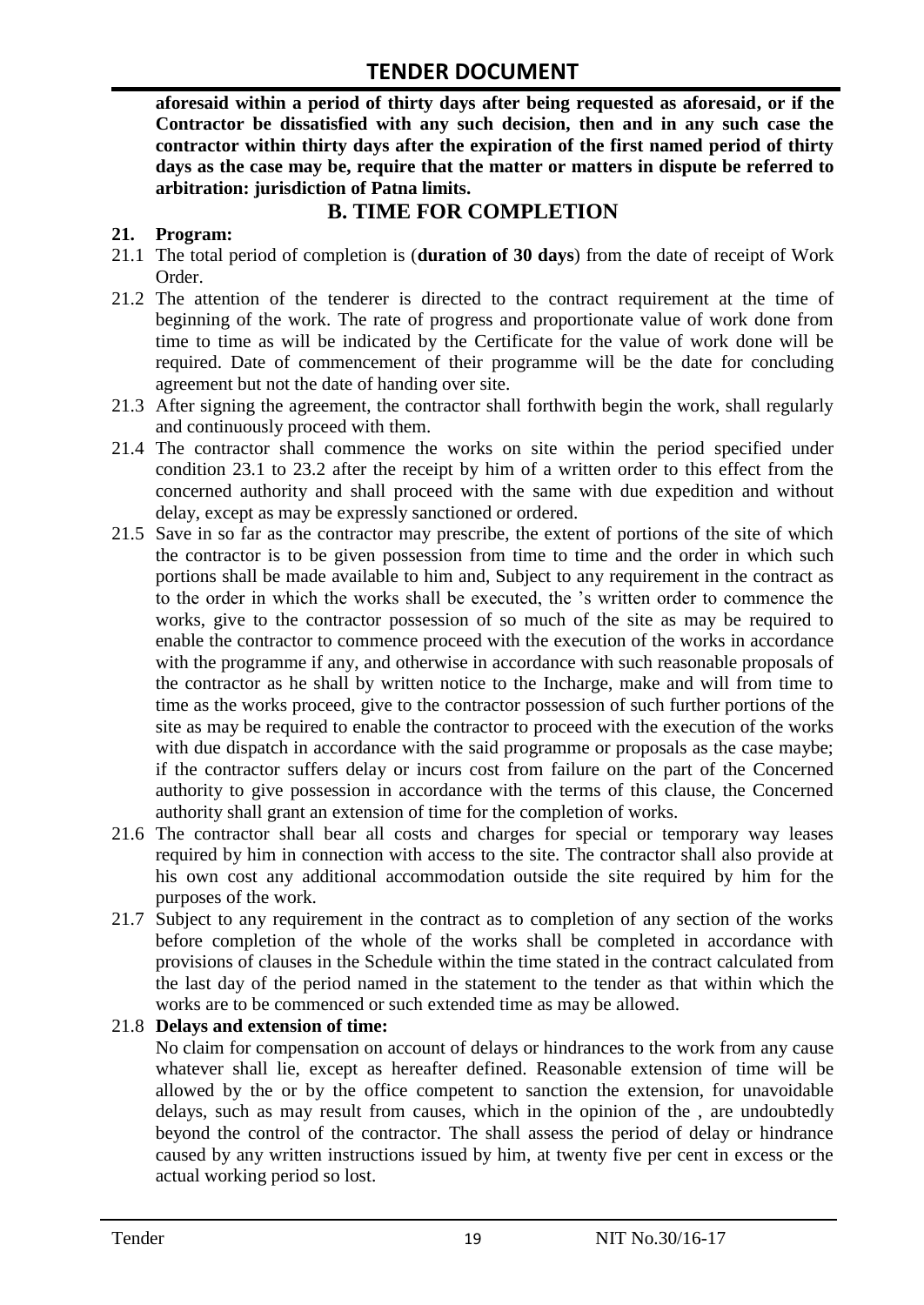In the event of the failing to issue necessary instructions and thereby causing delay and hindrance to the contractor, the latter shall have the right to claim an assessment of such delay by the Director, ICAR-RCER whose decision will be final and binding. The contractor shall lodge in writing with the statement of claim for any delay or hindrance referred to above, within fourteen days from its commencement, otherwise no extension of time will be allowed.

Whenever authorised alterations or additions made during the progress of the work are of such a nature in the opinion of the as to justify an extension of time in consequence thereof, such extension will be granted in writing by the or other competent authority when ordering such alterations or additions.

#### **22. Construction Programme:**

- 22.1 The Contractor shall furnish within 15 days of the order of the work a programme showing the sequence in which he proposed to carry out the work, monthly progress expected to be achieved, also indicating date of procurement of materials plant and machinery. The schedule should be such that it is practicable to achieve completion of the whole work within the time limit fixed and shall obtain the approval of the Incharge. Further rate of the progress as in the program shall be kept up to date. In case it is subsequently found necessary to alter this program, the contractor shall submit sufficiently in advance the revised program incorporating necessary modifications and get the same approved by the Incharge. No revised program shall be operative with out approval of Incharge.
- 22.2 The Director, ICAR-RCER shall have all times the right, without any way violating this contract, or forming grounds for any claim, to alter the order of progress of the works or any part thereof and the contractor shall after receiving such directions proceed in the order directed. The contractor shall also report the progress to the Director, ICAR-RCER within 7 days of the Incharge direction to alter the order of progress of works.
- 22.3 The Contractor shall give written notice to the Incharge whenever planning or progress of the works is likely to be delayed or disrupted unless any further drawings or order including a direction, instruction or approval is issued by the Incharge within a reasonable time. The notice shall include details of the drawing or order required and of why and by when it is required and of any delay or disruption likely to be suffered if it is late.
- 22.4 Rate of progress/percentage of work:

#### i) **(30 days) 100% of contract value**

#### **23. Speed of Work**

- 23.1 The Contractor shall at all times maintain the progress of work to conform to the latest operative progress schedule approved by the Incharge. The contractor should furnish progress report indicating the programme and progress once in a month. The Incharge may at any time in writing direct the contractor to slow down any part or whole of the work for any reason (which shall not be questioned) whatsoever, and the contractor shall comply with such orders of the Incharge. The compliance of such orders shall not entitle the contractor to any claim of compensation. Such orders of the Incharge for slowing down the work will however be duly taken into account while granting extension of time if asked by the contractor for which no extra payment will be entertained.
- 23.2 Delays in Commencement or progress or neglect of work and forfeiture of earnest money, Security deposit and withheld amounts:

If, at any time, the Incharge shall be of the opinion that the Contractor is delaying Commencement of the work or violating any of the provisions of the Contractor is neglecting or delaying the progress of the work as defined by the tabular statement. "Rate of progress" in the Articles of Agreement", he shall so advise the Contractors in writing and at the same time demand compliance in accordance with conditions of Tender notice. If the Contractor neglects to comply with such demand within seven days after receipt of such notice, it shall then or at any time there after, be lawful for the Director, ICAR-RCER to take suitable action in accordance with relevant Clauses.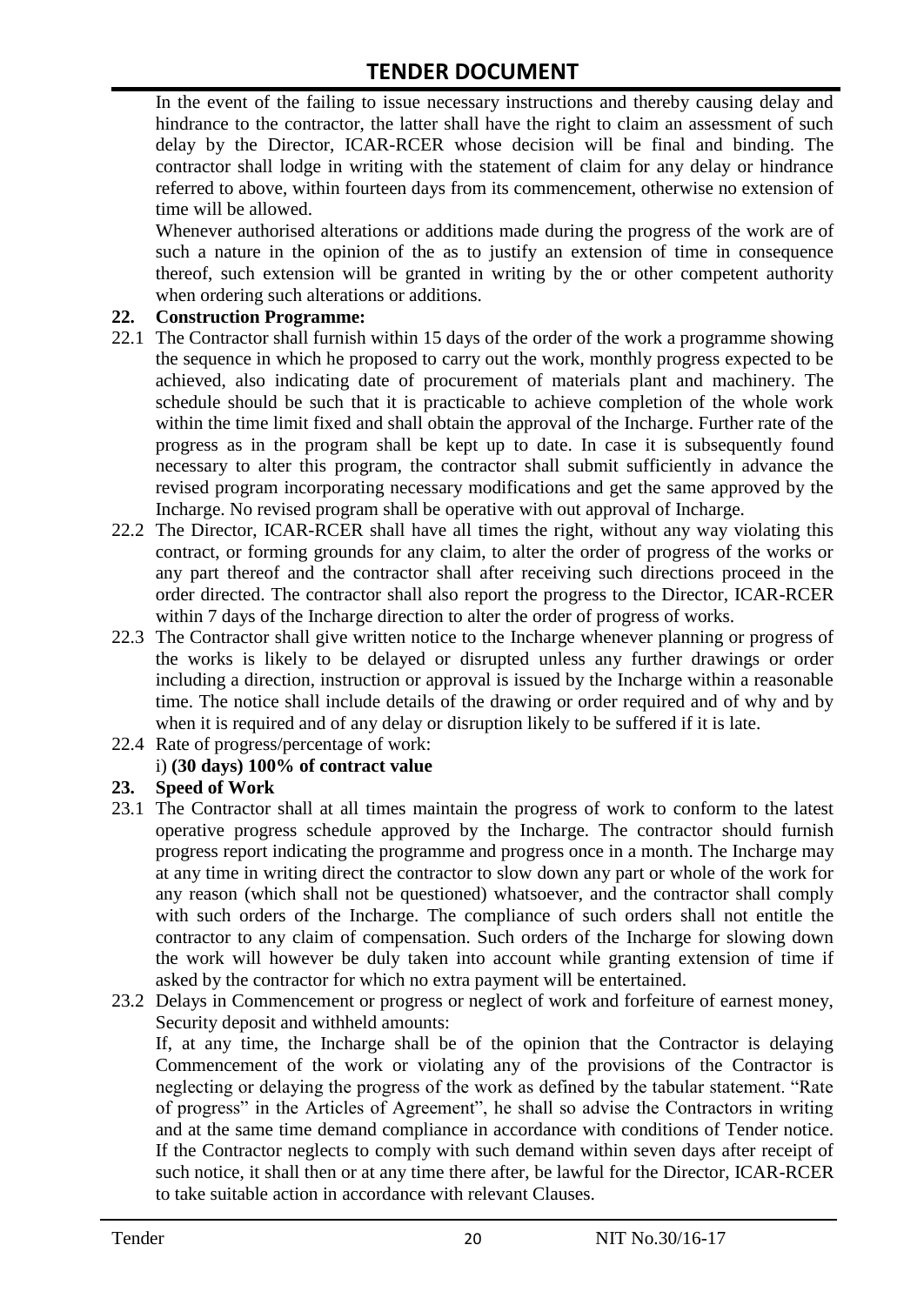#### **24. Suspension of works by the Contractor:**

- 24.1 If the Contractor shall suspend the works, or sublet the work without sanction of the Incharge, or in the opinion of the Incharge shall neglect or fail to proceed with due diligence in the performance of his part of the Contract as laid down in the Schedule rate of progress, or if he shall continue to default or repeat such default in the respects mentioned in relevant rules of GOI, Incharge shall take action in accordance with related Clauses.
- 24.2 If the Contractor stops work for 28 days and the Stoppage has not been authorised by the Incharge the Contract will be terminated as per the law.
- 24.3 If the Contractor has delayed the completion of works the Contract will be terminated under relavant Clauses.

#### **25. Extension of the Intended Completion Date:**

- 25.1 The Incharge shall extend or recommend for extension, in accordance with the Government orders in force, the Intended Completion Date if a Variation is issued which makes it impossible for Completion to be achieved by the Intended Completion Date.
- 25.2 The Incharge shall decide whether and by how much to extend the Intended Completion Date within 21 days of the Contractor asking the Engineer for a decision upon the effect of a Variation and submitting full supporting information. If the Contractor has failed to give early warning of a delay or has failed to cooperate in dealing with a delay, the delay by this failure shall not be considered in assessing the new Intended Completion Date.

#### **26. Delays Ordered by the Incharge**

26.1 The Incharge may instruct the Contractor to delay the start or progress of any activity within the Work.

#### **27. Early Warning:**

- 27.1 The contractor is to warn the Incharge at the earliest opportunity of specific likely future events or circumstances that may adversely affect the Execution of Works.
- 27.2 The Contractor shall cooperate with the Incharge in making and considering proposals for how the effect of such an event or circumstance can be avoided or reduced by anyone involved in the work and in carrying out any resulting instruction of the Incharge.

#### **28. Management Meetings:**

28.1 **The Incharge may require the Contractor to attend a management meeting. The business of a management meeting shall be to review the progress work.**

### **C. QUALITY CONTROL**

#### **29. Identifying Defects:**

29.1 The Incharge shall check the Contractor's work and notify the Contractor of any Defects that are found. Such checking shall not affect the Contractor"s responsibilities. The Incharge may instruct the Contractor to verify the Defect and to uncover and test any work that the Engineer considers may be a Defect.

#### **30. Tests:**

30.1 If the Incharge instructs the Contractor to carry out a test not specified in the Specification to check whether any work has a Defect and the Contractor shall pay for the test and any samples.

#### **31. Correction of Defects:**

- 31.1 The Incharge shall give notice to the Contractor of any Defects before the end of the Defects Liability Period, which begins on Completion. The defects liability period shall be extended for as long as defects remain to be corrected by the Contractor.
- 31.2 Every time notice of a Defect is given, the Contractor shall correct the notified defect within the length of time specified by the Incharge's notice.

#### **32. Uncorrected defects**

32.1 If the contractor has not corrected the defect within the time specified in the Incharge"s notice, the Incharge will assess the cost of having the defect corrected and the contractor will pay this amount.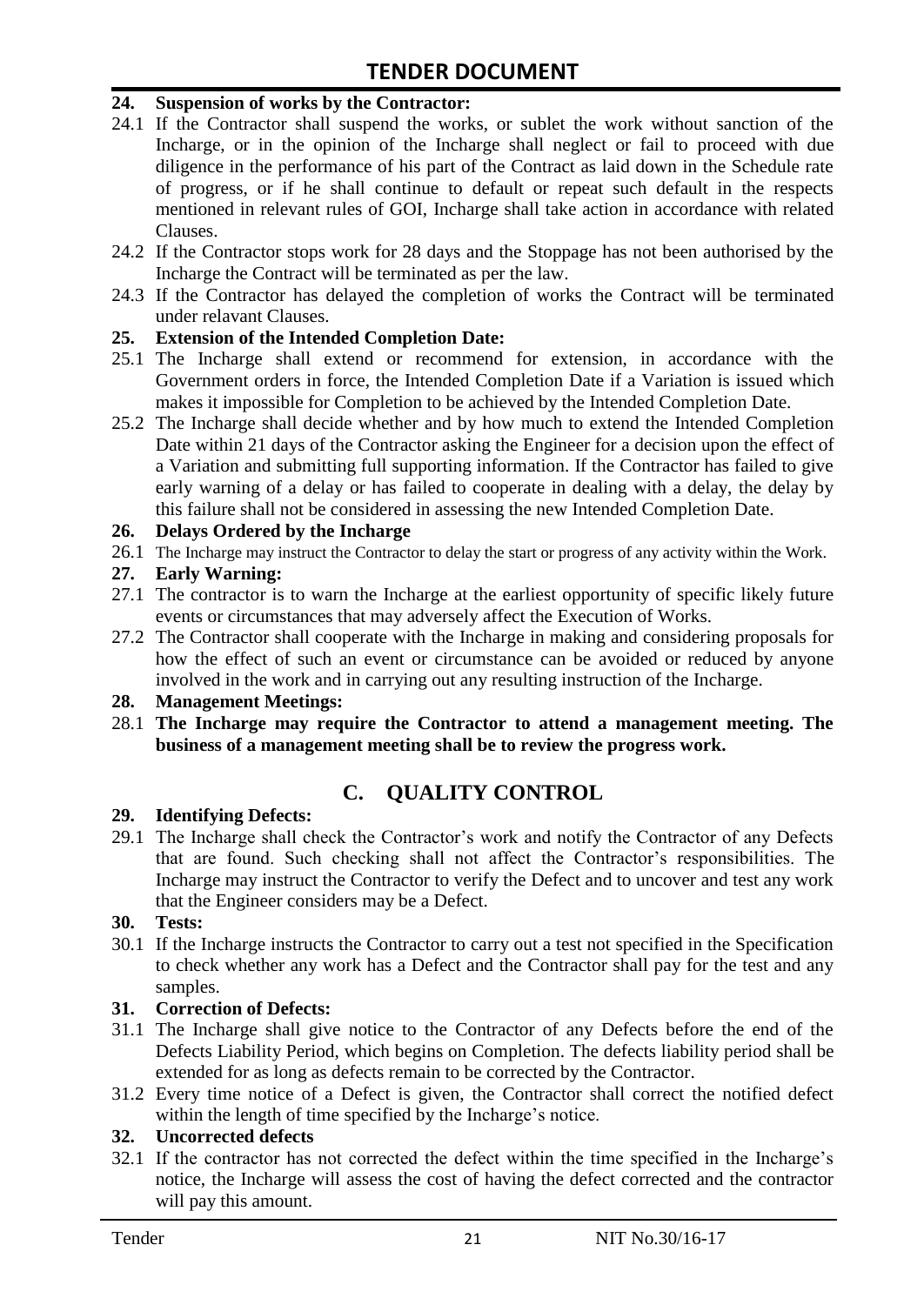#### **33. Quality Control:**

In addition to the normal inspection by the regular staff in charge of the execution of work, the work may also be inspected by the, Quality control Circle or by the State or District level Vigilance Cell Unit and any other authorised external Agency if any sub-standard work or excess payments are noticed with reference to measurement books etc., during inspection, action will be taken based on their observations and these will be effected by the Incharge of the execution of the work.

# **D. COST CONTROL**

#### **34. Bill of Quantities:**

- 34.1 The Bill Quantities shall contain items for the construction work to be done by the Contractor.
- 34.2 The Contractor is paid for the quantity of the work done as per quoted rate in the Bill of Quantities for each item.

#### **35. Changes in the Quantities:**

- 35.1 The contractor is bound to execute all supplemental works that are found essential, incidental and inevitable during execution of main work.
- 35.2 The payment of rates for such supplemental items of work will be regulated as under; Supplemental items directly deducible from similar items in the original agreement.
- 35.2.1 The rates shall be derived by adding to or subtracting from the agreement rate of such similar item the cost of the difference in the quantity of materials labour between the new items and similar items in the agreement worked out with reference to the Standard Schedule of Rates adopted in the sanctioned estimate with which the tenders are accepted.
- 35.2.2 (a) Similar items but the rates of which cannot be directly deduced from the original agreement.

(b) Purely new items which do not correspond to any item in the agreement.

35.2.3 The rates of all such items shall be Estimated Rates plus or minus overall Tender premium.

#### **36. Extra Items:**

- 36.1 Extra items of work shall not vitiate the contract. The contractor shall be bound to execute extra items of work as directed by the Incharge. The rates for extra items shall be worked out by the as per the conditions of the Contract and the same are binding on the Contractor.
- 36.2 The contractor shall before the 15th day of each month, submit in writing to the a statement of extra items if any that they have executed during the preceding month failing which the contractor shall not be entitled to claim any.

#### **36.3 Entrustment of additional items:**

- 36.3.1 Where ever additional items not contingent on the main work and outside the scope of original agreement are to be entrusted to the original contractor dispensing with bids and if the value of such items exceeds the limits up to which the officer is empowered to entrust works initially to contractor without calling for tenders, approval of next higher authority shall be obtained. Entrustment of such items on nomination shall be at rates not exceeding the estimated rates.
- 36.3.2 Entrustment of the additional items contingent on the main work will be authorised by the officers upto the monetary limits upto which they themselves are competent to accept items in the original agreement so long as the total amounts upto which they are competent to accept in an original agreement rates for such items shall be worked out in accordance with the procedure (I) For all items of work in excess of the quantities shown in the Bill of Quantities of the Tenders, the rate payable for such items shall be estimate rates for the items accepted by the competent authority.
- 36.3.3 Entrustment of either the additional or supplemental items shall be subject to the provisions of the agreement entered into by a Competent Authority after the tender is accepted. The Director being the authority next higher to the Director, who entered into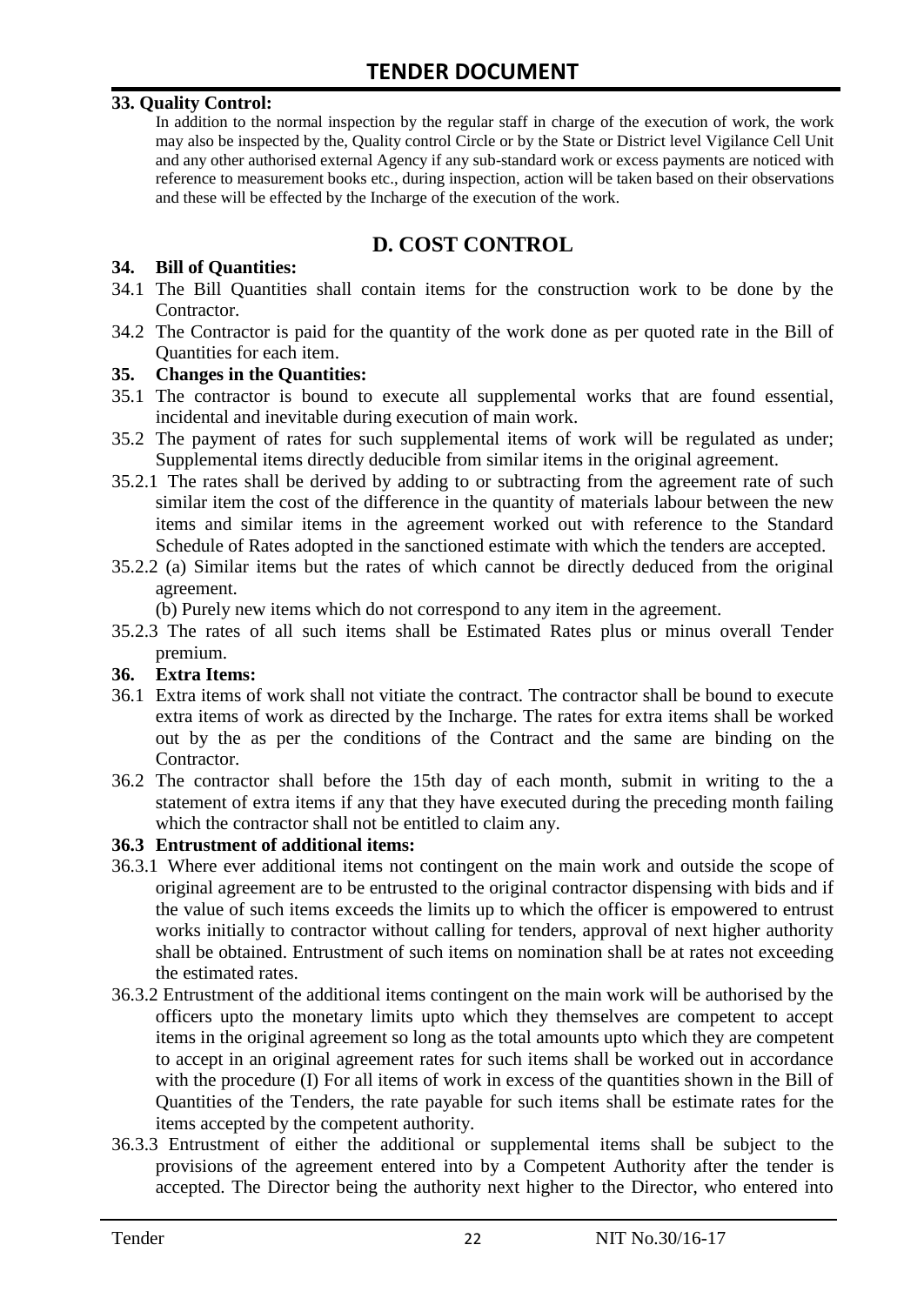the agreement approves the rate for the items / variation in quantity in the current agreement. The items shall not be ordered by an officer on his own responsibility if the revised estimate or deviation statement providing for the same requires the sanction of Director.

- Note:It may be noted that the term Estimate Rate used above means the rate in the sanctioned estimate with which the tenders are accepted, or if no such rates is available in the estimate, the rate derived will be with reference to the Standard Schedule of Rates adopted in the sanctioned estimate with which tenders are accepted.
- **37. Cash flow forecasts:**
- **37.1 When the program is updated, the contractor is to provide the Incharge with an updated cash flow forecast.**
- **38. Payment Certificates:**
- **38.1 The Contractor shall submit to the Incharge monthly statements of the estimated value of the work completed less the cumulative amount certified previously.**
- **38.2 The Incharge shall check the Contractor's monthly statement within 14 days.**
- **38.3 The value of work executed shall be determined by the Incharge.**
- **38.4 The value of work executed shall comprise the value of the quantities of the items in the Bill of Quantities completed.**
- **38.5 The Incharge may exclude any item certified in a previous certificate or reduce the proportion of any item previously certified in any certificate in the light of later information.**
- **39. Payments:**
- **39.1 Payment will be made after satisfactory completion of the work.**
- 39.2 Part Payment if any will be consider as per Govt. of India norms.
- 39.3 Part payment if any will be adjusted against the final payment
- **39.3 Payments and Certificates:**
- 39.3.1 In case of over payments or wrong payment if any made to the contractor due to wrong interpretation of the provisions of the contract a n d c ontract conditions etc., such unauthorized payment will be deducted in the subsequent bills or final bill for the work or from the bills under any other contracts with the Government or at any time there after from the deposits available with the Government.
- 39.3.2 Any recovery or recoveries advised by the Government Department either state or central, due to non-fulfilment of any contract entered into with them by the contractor shall be recovered from any bill or deposits of the contractor.
- 39.3.3 No claim shall be entertained, if the same is not represented in writing to the Incharge within 15 days of its occurrence.
- 39.3.4 The contractor is not eligible for any compensation for inevitable delay in handing over the site or for any other reason. In such case, suitable extensions of time will be granted after considering the merits of the case.

#### **40. Interest on Money due to the Contractor:**

- 40.1 No omission by the or the sub-divisional officer to pay the amount due upon certificates shall vitiate or make void the contract, nor shall the contractor be entitled to interest upon any guarantee fund or payments in arrear, nor upon any balance which may, on the final settlement of his accounts, found to be due to him.
- **41. Certificate of Completion of works:**
- **41.1 Certificate of Completion of works:**
- **41.1.1 When the whole of the work has been completed and has satisfactory passed any final test that may be prescribed by the Contract, the Contractor may give a notice to that effect to the Incharge accompanied by an undertaking to carryout any rectification work during the period of maintenance, such notice and undertaking shall be in writing and shall be deemed to be request by the Contractor for the Incharge to issue a Certificate of completion in respect of the Works. The Incharge**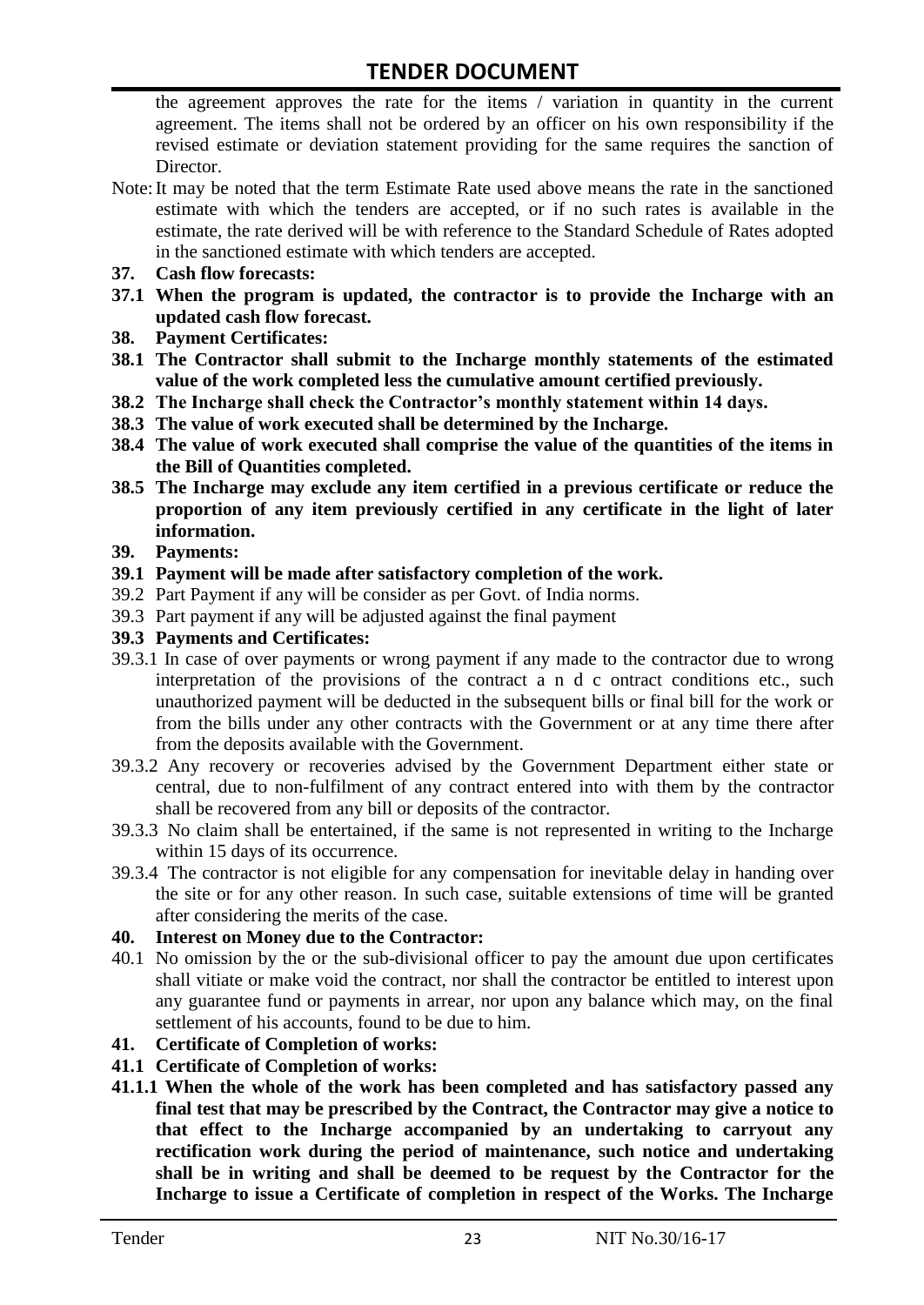**shall, within twenty one days of the date of delivery of such notice either issue to the Contractor, a certificate of completion stating the date on which, in his opinion, the works were completed in accordance with the Contract or give instructions in writing to the Contractor specifying all the Works which, in the Incharge'' opinion, required to be done by the Contractor before the issue of such Certificate.**

- **41.1.2 Incharge shall also notify the Contractor of any defects in the Works affecting completion that may appear after such instructions and before completion of the Works specified there in. The Contractor shall be entitled to receive such Certificate of the Completion within twenty one days of completion to the satisfaction of the Incharge of the Works so specified and making good of any defects so notified.**
- **41.1.3 Similarly, the Contractor may request and the Incharge shall issue a Certificate of Completion in respect of:**
- **a) Any section of the Permanent works in respect of which a separate time for completion is provided in the Contract, and**
- **b) Any substantial part of the Permanent Works which has been both completed to the satisfaction of the Incharge and occupied or used by the Department.**
- **41.1.4 If any part of the Permanent Works shall have been completed and shall have satisfactorily passed any final test that may be prescribed by the Contract, the Incharge may issue such certificate, and the Contractor shall be deemed to have undertaken to complete any outstanding work in that part of the Works during the period of Maintenance.**

#### **42. Taxes included in the Price:**

42.1 The rates quoted by the contractor shall be deemed to be inclusive of the sales Tax and other taxes on all materials that the contractor will have to purchase for performance of this contract.

#### **43. Liquidated Damages:**

- 43.1 If for any reason, which does not entitle the contractor to an extension of item, the rate of progress of works, or any section is at any time, in the opinion of the Director, ICAR-RCER too slow to ensure completion by the prescribed time or extended time for completion Director, ICAR-RCER shall so notify the contractor in writing and the contractor shall there upon take such steps as are necessary and the Director, ICAR-RCER may approve to expedite progress so as to complete the works or such section by the prescribed time or extended time. The contractor shall not be entitled to any additional payment for taking such steps. If as a result of any notice given by the Director, ICAR-RCER under this clause the contractor shall seek the Director, ICAR-RCER permission to do any work at night or on Sundays, if locally recognised as days or rest, or their locally recognised equivalent, such permission shall not be unreasonably refused.
- 43.2 If the contractor fails to complete whole of the works or any part thereof or section of the works within the stipulated periods of individual mile stones (including any bonafide extensions allowed by the competent authority without levying liquidated damages), the Director, ICAR-RCER may without prejudice to any other method of recovery will deduct one hundreds of one percent of contract value per calendar day or part of the day for the period of delays subject to a maximum of 10% of the contract value not as a penalty from any monies in his hands due or which may become due to the contractor. The payment or deductions of such damages shall not relieve the contractor from his obligation to complete the works, or from any other of his obligations and liabilities under the contract
- 43.3 The liquidated damages for the whole of the work are @0.05% of value of contract per day for delay. The maximum amount of liquidated damages for the whole of the works is ten percent of final contract price.

The effective date will be from the date of handing over of the site after agreement and after obtaining a Program of the work.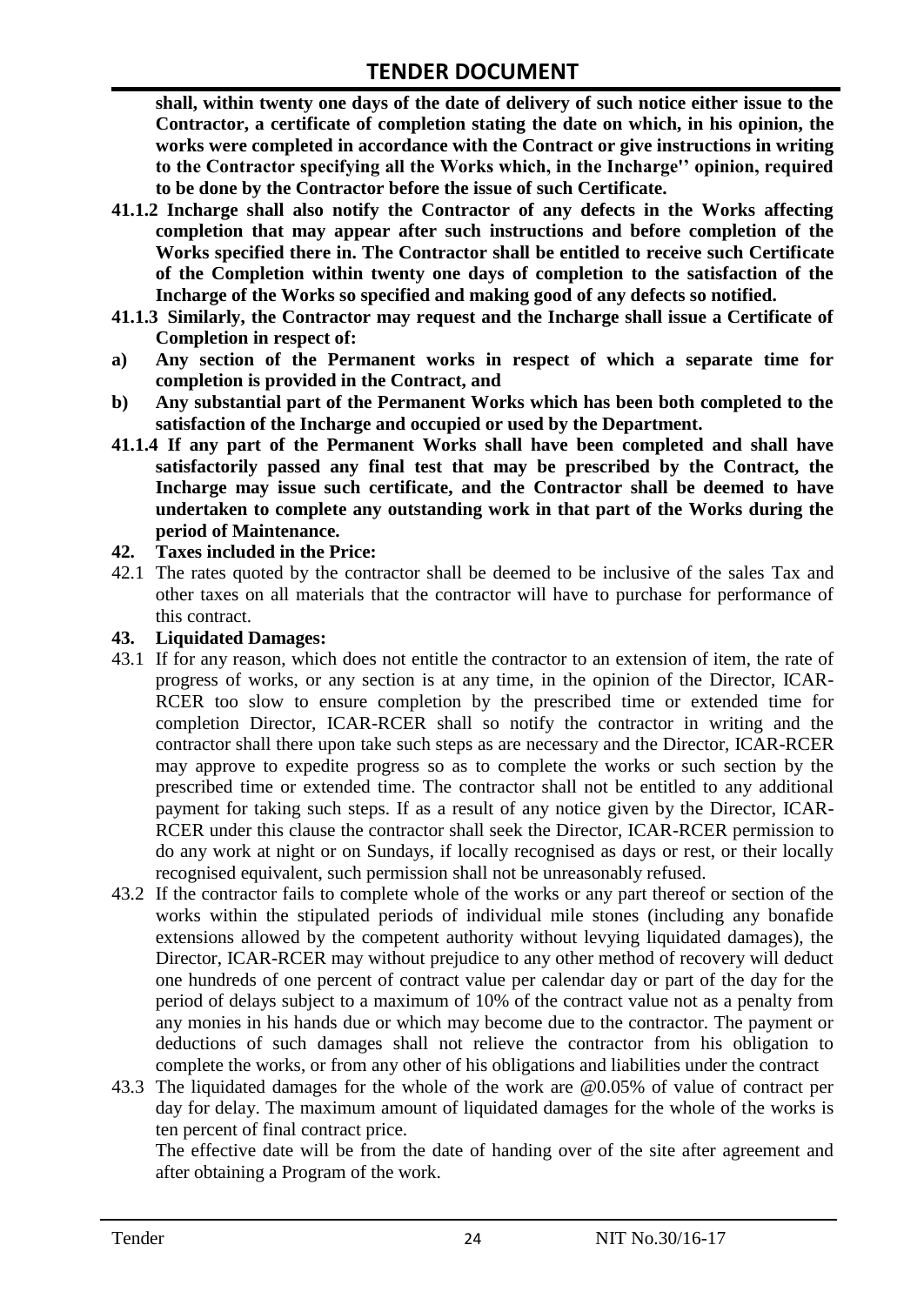#### **44. Cost of Repairs:**

44.1 Loss or damage to the works or materials to the works between the start date and the end of the defects correction periods shall be remedied by the contractor at the contractor"s cost if the loss or damage arises from the contractor's acts or omissions.

# **E. FINISHING THE CONTRACT**

#### **45. Completion:**

45.1 The Contractor shall request the Incharge to issue a Certificate of completion of the Works and the Incharge will do so upon deciding that the work is completed.

#### **46. Taking Over:**

- 46.1 The Department shall takes over the Site and the Works within seven days of the Incharge issuing a certificate of Completion based on the report given by the Consultant.
- *47. Final Account:*
- **47.1 The Contractor shall supply to the Incharge a detailed account of the total amount that the Contractor considers payable under the Contract before the end of the Defects Liability Period. The Incharge shall issue a Defects Liability Certificate and certify any final payment that is due to the Contractor within 56 days of receiving the Contractor's account if it is correct and complete. If it is not, the Incharge shall issue within 56 days a schedule that states the scope of the corrections or additions that are necessary. If the final Account is still unsatisfactory after it has been resubmitted, the Incharge shall decide on the amount payable to the Contractor and issue a payment certificate with in 56 days of receiving the Contractor's revised account.**

#### **48. Termination:**

- 48.1 The Department may terminate the Contract if the contractor causes a fundamental breach of the Contract.
- 48.2 Fundamental breaches of Contract include, but shall not be limited to the following.
- a) The Contractor stops work for 28 days when no stoppage of work is shown on the current program and the stoppage has not been authorised by the Incharge.
- b) The Contractor is made bankrupt or goes into liquidation other than for a reconstruction or amalgamation.
- c) The Incharge gives Notice that failure to correct a particular Defect is a fundamental breach of Contract and the Contractor fails to correct it within a reasonable period of time determined by the Incharge; and
- d) The Contractor does not maintain a security which is required and
- e) The Contractor has delayed the completion of works by the number of days for which the maximum amount of liquidated damages can be paid as defined.
- f) If the contractor, in the judgement of the Department has engaged in corrupt or fraudulent practices in competing for or in the executing the contract.

For the purpose of this paragraph: "corrupt practice" means the offering, giving, receiving or soliciting of any thing of value to influence the action of a public official in the procurement process or in contract execution. "Fraudulent practice" means a misrepresentation of facts in order to influence a procurement process or the execution of a contract to the detriment o the Government and includes collusive practice among Tenderers (prior to or after Tender submission) designed to establish Tender prices at artificial non-competitive levels and to deprive the Government of the benefits of free and open competition.

- 48.3 Notwithstanding the above the Department may terminate the contract for convenience.
- 48.4 If the Contract is terminated, the Contractor shall stop work immediately, make the Site safe and secured leave the Site as soon as reasonably possible.

#### **49. Payment upon Termination:**

**49.1 If the Contract is terminated because of a fundamental breach of Contract by the Contractor, the Incharge shall issue a certificate for the value of the work done less**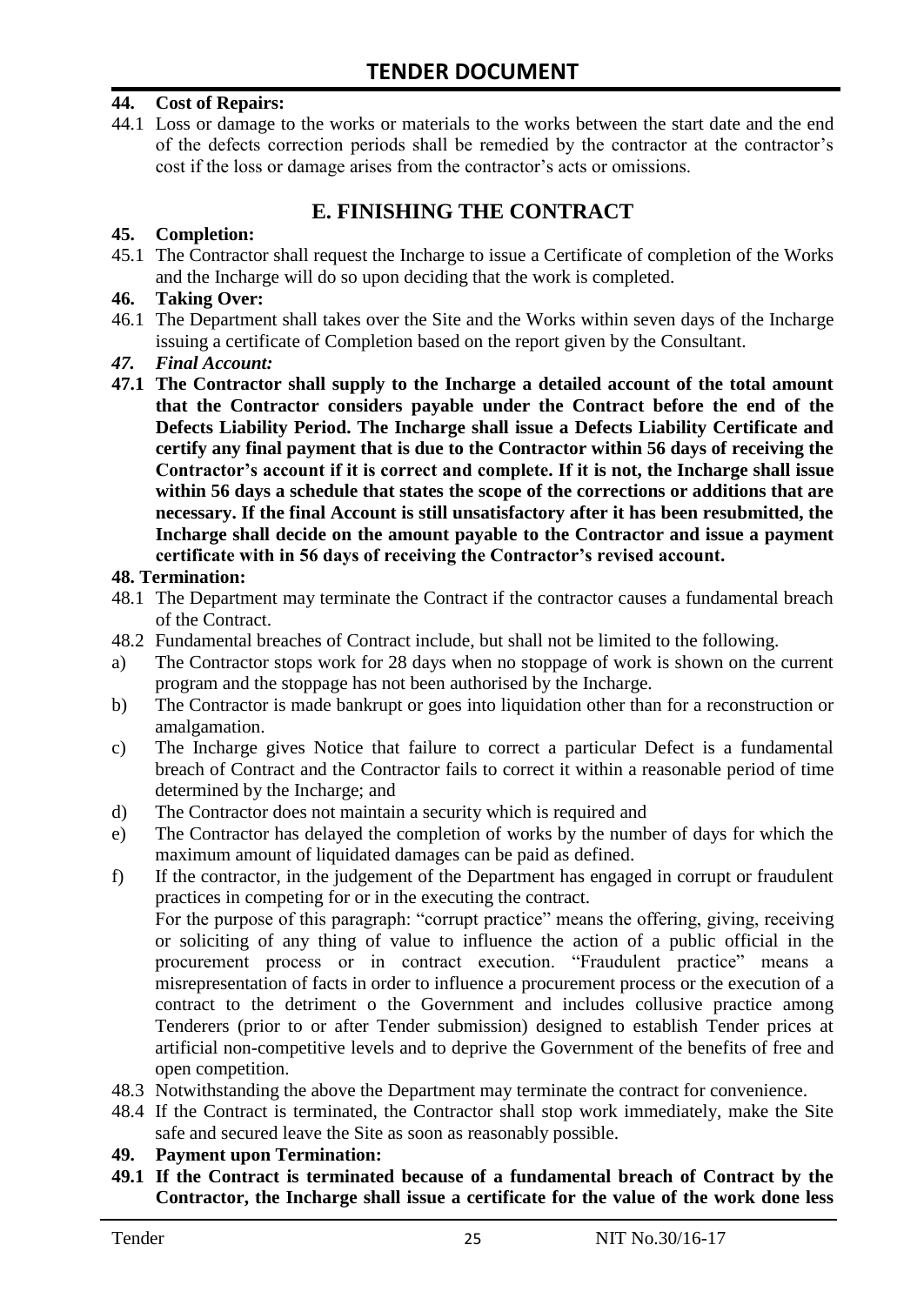**advance payments received upon the date of the issue of the certificate, less other recoveries due in terms of the Contract, less taxes due to be deducted at source as per applicable law and less the rate to apply to the work not completed.. If the total amount due to the Department exceeds any payment due to the Contractor the difference shall be a debt payable to the Department.**

- **50. Property:**
- 50.1 All materials on the Site, Plant, Equipment, Temporary Works and Works are deemed to be the property of the Department if the Contract is terminated because of Contractor's default.
- **51. Release from Performance:**
- 51.1 **If the Contract is frustrated by the outbreak of war or by any other event entirely outside the control of either the Department or the Contractor the Incharge shall certify that the contract has been frustrated. The Contractor shall make the site safe and stop work as quickly as possible after receiving this certificate and shall be paid for all works carried out before receiving it and for any work carried out after wards to which commitment was made.**

# **F. Special Conditions**

#### **52. Water Supply:**

The Contractor has to make his own arrangements for water required for the work and to the colonies and work sites, which are to be established by the Contractor.

#### **53. Electrical Power:**

The Contractors will have to make their own arrangements for drawing electric power from the nearest power line after obtaining permission from the PESU at his own cost. In case of failure of electricity, the Contractor has to make alternative arrangements for supply of electricity by Diesel Generator sets of suitable capacity at place of work. If the supply is arranged by the Department, necessary Tariff rates shall have to be paid based on the prevailing rates.

The contractor will pay the bills of Electricity Board for the cost of power consumed by him.

**The contractor shall satisfy all the conditions and rules required as per Indian Electricity Act 1910 and under rule –45(I) of the Indian Electricity Rules, 1956 as amended from time to time and other pertinent rules.**

The power shall be used for bonafide Departmental works only.

#### **53.1 Electric Power for Domestic Supply:**

- a) The contractor has to make his own arrangements for the supply of electric power for domestic purposes and the charges for this purpose have to be paid by him at the rates as fixed by the Bihar State Electricity Board from time to time.
- b) The contractor will have to make his own arrangements to lay and maintain the necessary distribution lines and wiring for the camp at his own cost. The layout and the methods of laying the lines and wiring shall have the prior approval of the Incharge. All camp area shall be properly electrified. All lines, streets, approaches for the camp etc., shall be sufficiently lighted for the safety of staff and labour of the contractor, at the cost of the Contractor and it will be subject to the approval of the Incharge.

#### **54. Land:**

#### **54.1 Land for Contractor's use:**

The contractor will be permitted to use Government land for execution of work. The contractor shall have to make his own arrangements for acquiring and clearing the site, leveling, providing drainage and other facilities for labour staff colonies, site office, workshop or stores and for related activities. The Contractor shall apply to the Department within a reasonable time after the award of the contract and atleast 30 days in advance of its use, the details of land required by him for the work at site and the land required for his camp and should any private land which has not been acquired, be required by the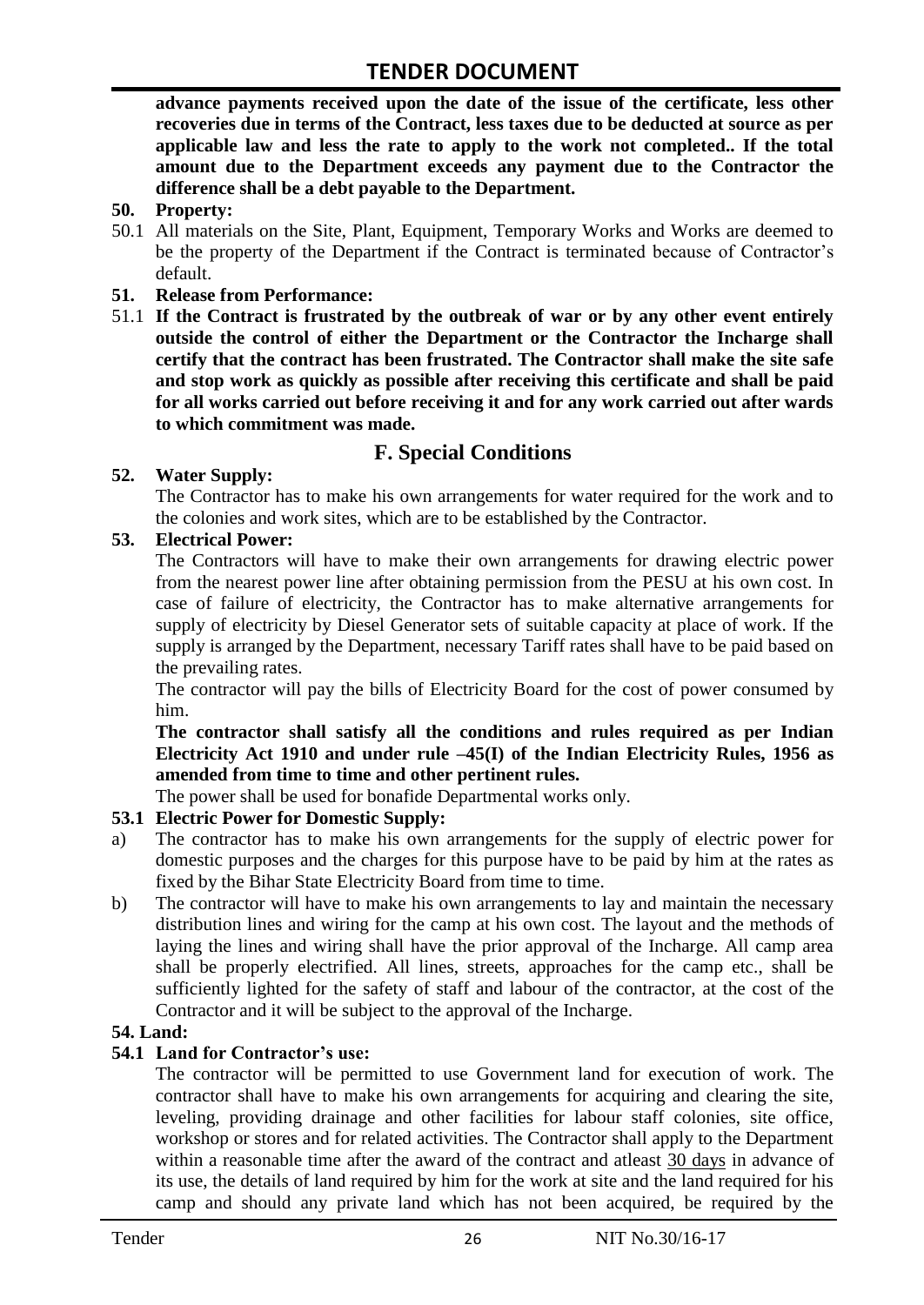contractor for his use. The same may be acquired by the contractor at his own cost by private negotiations and no claim shall be admissible to him on this account. The Incharge reserves the right to refuse permission for use of any government land for which no claim or compensation shall be admissible to the contractor. The contractor shall, however, not be required to pay cost or any rent for the Government land given to him.

#### **54.2 Surrender of occupied land**

- a) The Government land as here in before mentioned shall be surrendered to the Incharge within seven days, after issue of completion certificate. Also no land shall be held by the contractor longer than the Incharge shall deem necessary and the contractor shall on the receipt of due notice from the Incharge, vacate and surrender the land which the Incharge may certify as no longer required by the Contractor for the purpose of the work.
- b) The contractor shall make good to the satisfaction of the Incharge any damage to areas, which he has to return or to other property or land handed over to him for purpose of this work. Temporary structures may be erected by the contractor for storage sheds, offices, residences etc., for non-commercial use, with the permission of the on the land handed over to him at his own cost. At the completion of the work these structures shall be dismantled site cleared and handed over to the. The land required for providing amenities will be given free of cost from Government lands if available otherwise the contractor shall have to make his own arrangements.

#### **54.3 Contractor not to dispose off Spoil etc.,**

The contractor shall not dispose off or remove except for the purpose of fulfilment of this contract, sand, stone, clay ballast, earth, trees and shrubs or other materials obtained in the excavation made or lying on the site of the work, and all such materials and produce shall remain property of the Government. The Department may upon request from the contractor, or if so stipulated in the conditions of the contract allow the contractor to use any of the above materials for the works either free of cost or after payment as may be specifically mentioned or considered necessary during the execution of the work.

#### **55. Roads:**

In addition to existing public roads and roads Constructed by Government, if any, in work area all additional approach roads inside work area and camp required by the Contractor shall be constructed and maintained by him at his own cost. The layout design, construction and maintenance etc. of the roads shall be subject to the approval of the Incharge. The contractor shall permit the use of these roads by the Government free of charge.

It is possible that work at, or in the vicinity of the work site will be performed by the Government or by other contractors engaged in work for the Government during the contract period. The contractor shall without charge permit the government and such other contractor and other workmen to use the access facilities including roads and other facilities, constructed and acquired by the contractor for use in the performance of the works.

The contractor's heavy construction traffic or tracked equipment shall not traverse any public roads or bridges unless the contractor has made arrangement with the authority concerned. In case contractor"s heavy construction traffic or tracked equipment is not allowed to traverse any public roads or bridges and the contractor is required to make some alternative arrangements, no claim on this account shall be entertained. The contractor is cautioned to take necessary precautions in transportation of construction materials to avoid accidents.

#### **56. Payment for Camp Construction**

No payment will be made to the contractor for construction, operation and maintenance of camp and other camp facilities and the entire cost of such work shall be deemed to have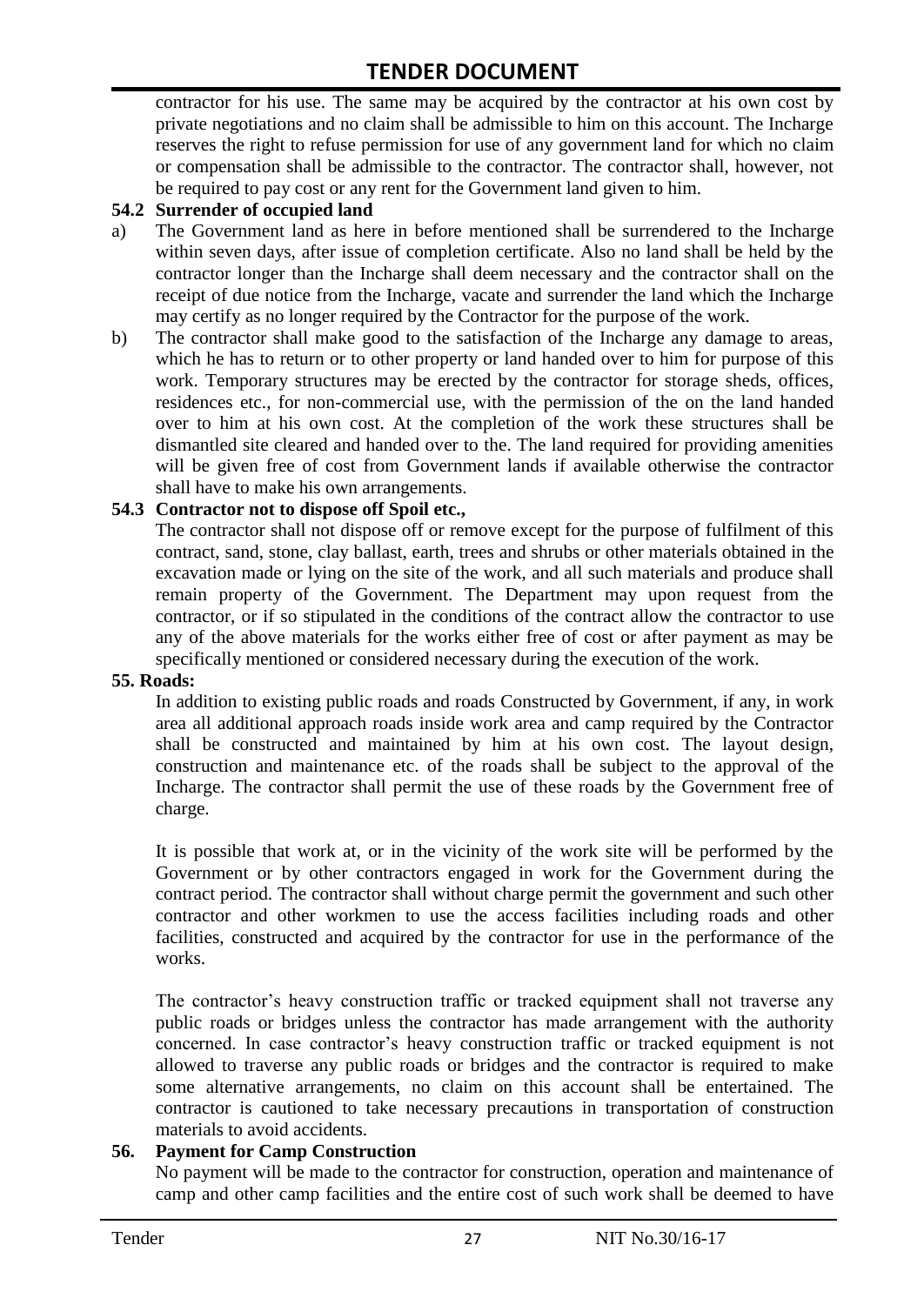been included in the tendered rate for the various items of work in the schedule of quantities and bids.

#### **57. Explosive And Fuel Storage Tanks**

No explosive shall be stored within  $\frac{1}{2}$  (half) KM of the limit of the camp sites. The storage of gasoline and other fuel oils or of Butane, Propane and other liquefied petroleum gases, shall confirm to the regulations of Andhra Pradesh State Government and Government of India. The tanks, above ground and having capacity in excess of 2000 liters, shall not be located within the camp area, nor within 200m, of any building.

#### **58. Labour:**

The contractor shall, make his own arrangements for the engagement of all staff and labour, local or other, and for their payment, housing, feeding and transport.

Labour importation and amenities to labour and contractor's staff shall be to the contractor's account. His quoted rate shall include the expenditure towards importation of labour amenities to labour and staff;

The contractor shall, if required by the Incharge deliver to the Incharge a written in detail, is such form and at such intervals as the Incharge may prescribe, showing the staff and the numbers of the several classes of labour from time to time employed by the contractor on the Site and such information respecting Contractor"s Equipment as the Incharge may require.

#### **58.1 Transportation of Labour:**

- I. The contractor shall make his own arrangement for the daily transportation of the labour and staff from labour camps colonies to the work spot and no labour or staff of the contractor shall stay at the work spot. No extra payment will be made to the contractor for the above transportation of the labour and his quoted rate to the work shall include the transportation charges of labour from colonies to work spot and back.
- **II. The contractor will at all times duly observe the provisions of employment of children Act XXVI of 1938 and any enactment or modification of the same and will not employ or permit any person to do any work for the purpose under the provisions of this agreement in contravention of said Act. The contractor here by agrees to indemnify the department from and against all claims, penalties which may be suffered by the department or any person employed by the department by any default on the part of the contractor in the observance and performance of the provisions of the employment of children Act. XXVI of 1938 or any enactment or modification of the same.**

**The contractor shall obtain the insurance at his own cost to cover the risk on the works to labour engaged by him during period of execution against fire and other usual risks and produce the same to the concerned before commencement of work as per govt. guidelines.**

#### **59. Safety Measures:**

- 1. The contractor shall take necessary precautions for safety of the workers and preserving their health while working in such jobs, which require special protection and precautions. The following are some of the measures listed but they are not exhaustive and contractor shall add to and augment these precautions on his own initiative where necessary and shall comply with directions issued by the or on his behalf from time to time and at all times.
- 2. Providing protective foot wear to workers situations like mixing and placing of mortar or concrete sand in quarries and places where the work is done under much wet conditions.
- 3. Providing protective head wear to workers at places like under ground excavations to protect them against rock falls.
- 4. Providing masks to workers at granulates or at other locations where too much fine dust is floating about and sprinkling water at frequent intervals by water hoses on all stone crushing area and storage bins abate to dust.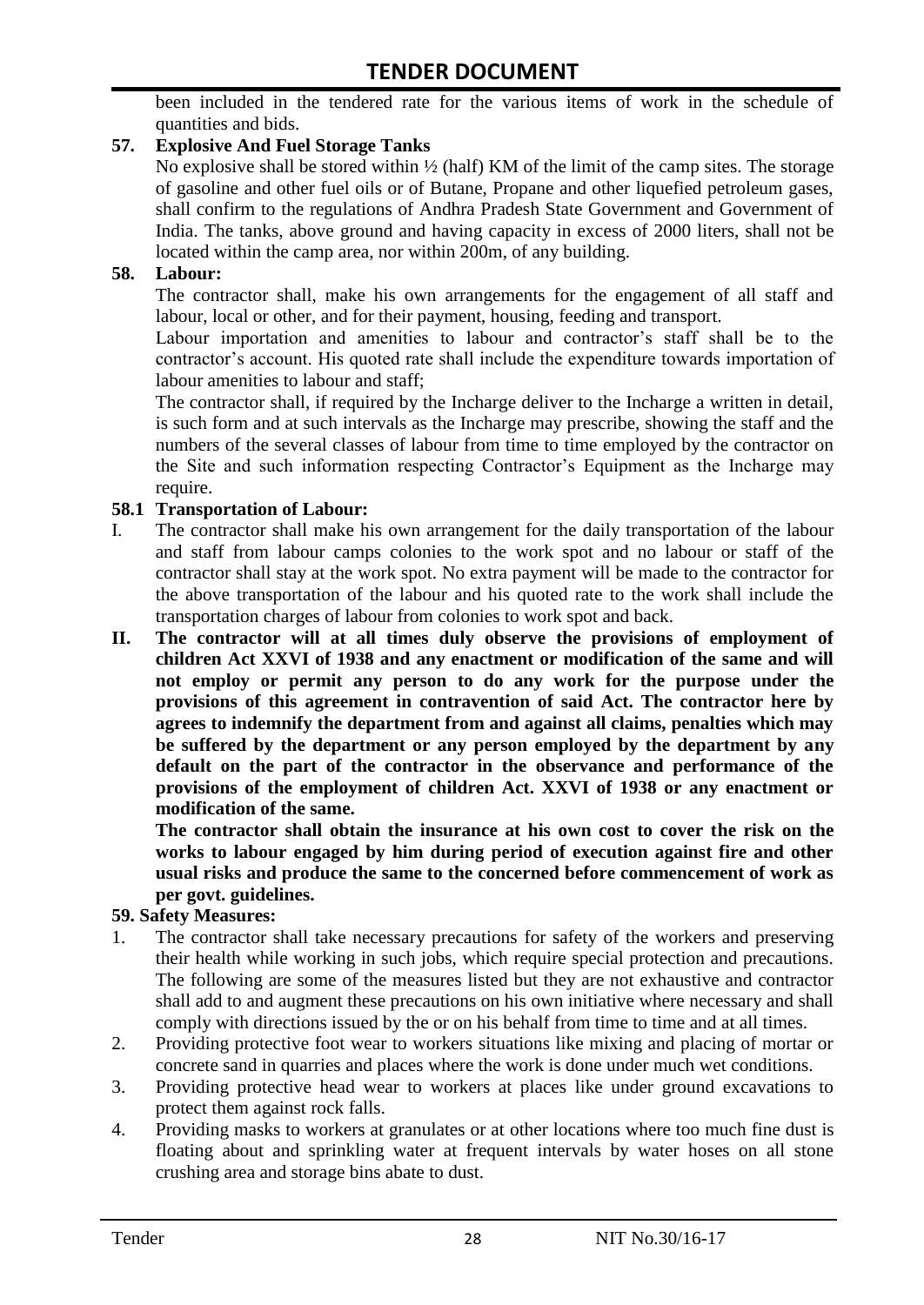- 5. Getting the workers in such jobs periodically examined for chest trouble due to too much breathing in to fine dust.
- 6. Taking such normal precautions like fencing and lightening in excavation of trenches, not allowing rolls and metal parts of useless timber spread around, making danger areas for blasting providing whistles etc.
- 7. Supply work men with proper belts, ropes etc., when working in precarious slopes etc.
- 8. Avoiding named electrical wire etc., as they would electrocute the works.
- 9. Taking necessary steps towards training the workers concerned on the machinery before they are allowed to handle them independently and taking all necessary precautions in around the areas where machines hoists and similar units are working.

#### **60. Fair Wage Clause:**

- 1. The contractor shall pay not less than fair wages to labourers engaged by him on the work.
- 2. "Fair" wages means wages whether for time of piecework notified by the Government from time in the area in which the work is situated.
- 3. The contractor shall not with-standing the revisions of any contract to the contrary cause to be paid to the labour, in directly engaged on the work including any labour engaged by the sub-contractor in connection with the said work, as if the laborers had been directly employed by him.
- 4. In respect of labour directly or indirectly employed in the works for the purpose of the contractors part of the agreement the contractor shall comply with the rules and regulations on the maintenance of suitable records prescribed for this purpose from time to time by the Government. He shall maintain his accounts and vouchers on the payment of wages to the laborers to the satisfaction of the Incharge.
- 5. The shall have the right to call for such record as required to satisfy himself on the payment of fair wages to the labourers and shall have the right to deduct from the contract amount a suitable amount for making good the loss suffered by the worker or workers by reason of the "fair wages" clause to the workers.
- 6. The contractor shall be primarily liable for all payments to be made and for the observance of the regulations framed by the Govt. from time to time without prejudice to his right to claim indemnity from his sub-contractors.
- **7. As per contract labour (Regulation and abolition) Act. 1970 the contractor has to produce the license obtained from the licensing officers of the labour department along with the tender or at the time of agreement.**
- 8. Any violation of the conditions above shall be deemed to be a breach of his contract.
- 9. Equal wages are to be paid for both men and women if the nature of work is same and similar.
- 10. The contractor shall arrange for the recruitment of skilled and unskilled labour local and imported to the extent necessary to complete the work within the agreed period as directed by the Engineer-in-charge in writing.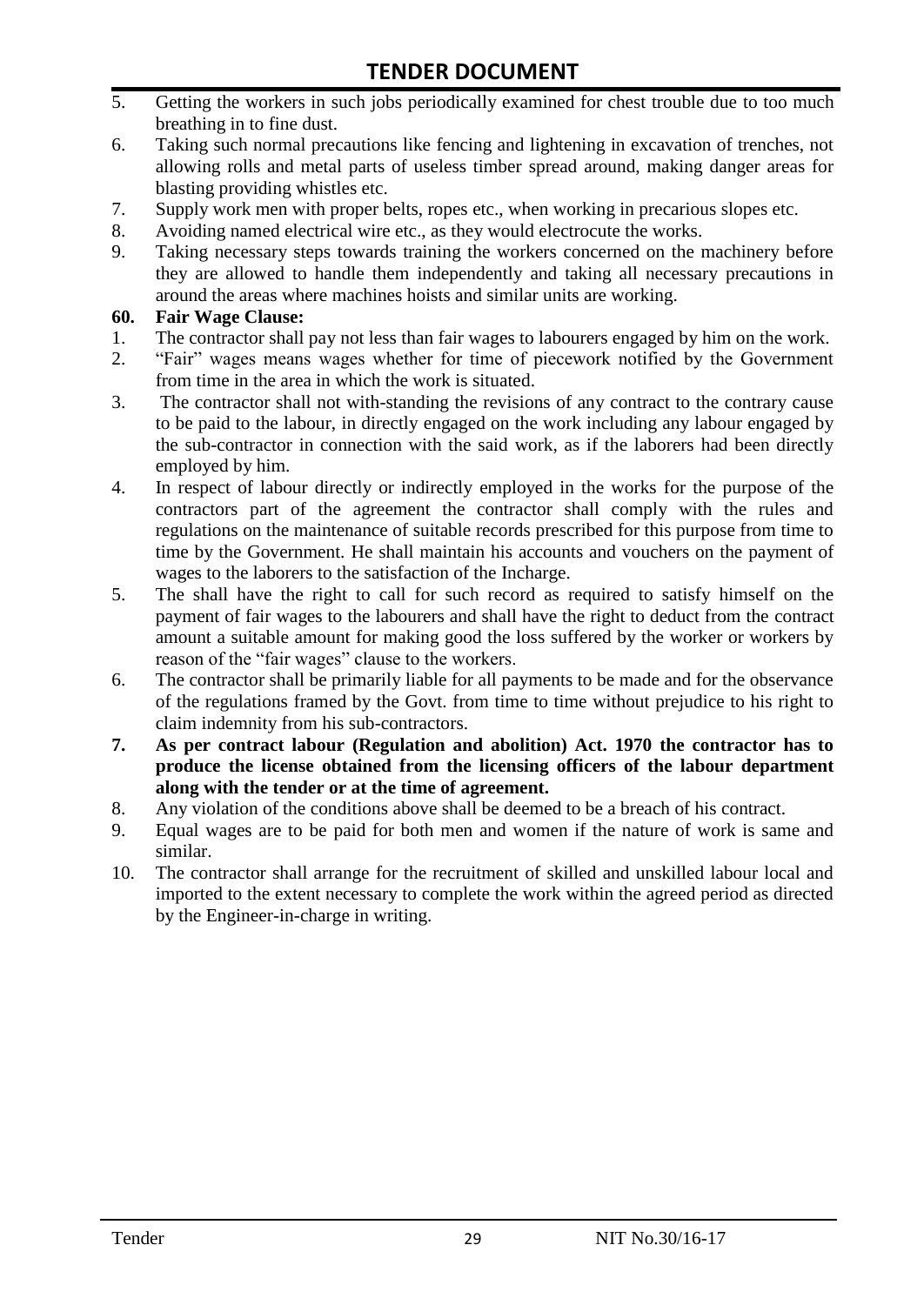#### **61. Indemnity Bond:**

**Name of work: Brick edge soling in the farm road at Main Campus of ICAR RCER Patna.**

**I …………………………………. contractor S/o……………………………………..... aged ……………………………Resident of ……………………………………………. do hereby bind myself to pay all the claims may come (a) under Workmen's Compensation Act. 1933 with any statutory modification there of and rules there under or otherwise for or in respect of any damage or compensation payable in connection with any accident or injury sustained (b) under Minimum wages Act 1948 (c) under payment of wages Act.1936 (d) under the Contractor labour (Regulation and Abolition) Act. 1970 by workmen engaged for the performance of the business relating to the above contract i.e., failing such payment of claims of workmen engaged in the above work, I abide in accepting for the recovery of such claims, effected from any of my assets with the departments.**

**62. Compliance with Labour Regulations:**

**During continuance of the contract, the contractor and his sub contractors shall abide at all times by all existing labour enactments and rules made there under, regulations, notifications and bye laws of the State or Central Government or local authority and any other labour law (including rules), regulations, bye laws that may be passed or notifications that may be issued under any labour law in future either by the State or the Central Government or the local authority and also applicable labour regulations, health and sanitary arrangements for workmen, insurance and other benefits. Salient features of some of the major labour laws that are applicable to construction industry are given below. The contractor shall keep the Department indemnified in case any action is taken against Department by the competent authority on account of contravention of any of the provisions of any Act or rules made there under, regulations or notifications including amendments. If the Department is caused to pay or reimburse, such amounts as may be necessary to cause or observe, or for non-observance of the provision stipulated in the notifications/bye laws/Acts/Rules/regulations including amendments, if any, on the part of the contractor, the Incharge /Department shall have the right to deduct any money due to the contractor including his amount of performance security. The Department/Incharge shall also have right to recover from the contractor any sum required or estimated to be required for making good the loss or damage suffered by the Department.**

**The employees of the Contractor and the Sub-contractor in no case shall be treated as the Department of the Department at any point of time.**

- **63. Salient features of some major labour laws applicable to establishment engaged in buildings and other construction work:**
- **(a) Workmen compensation Act 1923: The Act provides for compensation in case if injury by accident arising out of and during the course of employment.**
- **(b) Payment of Gratuity Act 1972: Gratuity is payable to an employee under the Act on satisfaction of certain conditions on separation if any employee has completed 5 years service or more, or on death, the rate of 15 days wages for every completed year of service. The Act is applicable to all establishments, employing 10 or more employees.**
- **(c) Employees P.F. and Miscellaneous provision Act 1952: The Act provides for monthly contributions by the Department plus workers @ 10% or 8.33%. The benefits payable under the Act are:**
- **(i) Pension or family pension on retirement or death, as the case may be.**
- **(ii) Deposit linked insurance on the death in harness of the worker.**
- **(iii) Payment of P.F. accumulation on retirement/death etc.,**
- **(d) Maternity Benefit Act 1951: The Act provides for leave and some other benefits to women employees in case of confinements or miscarriage etc.**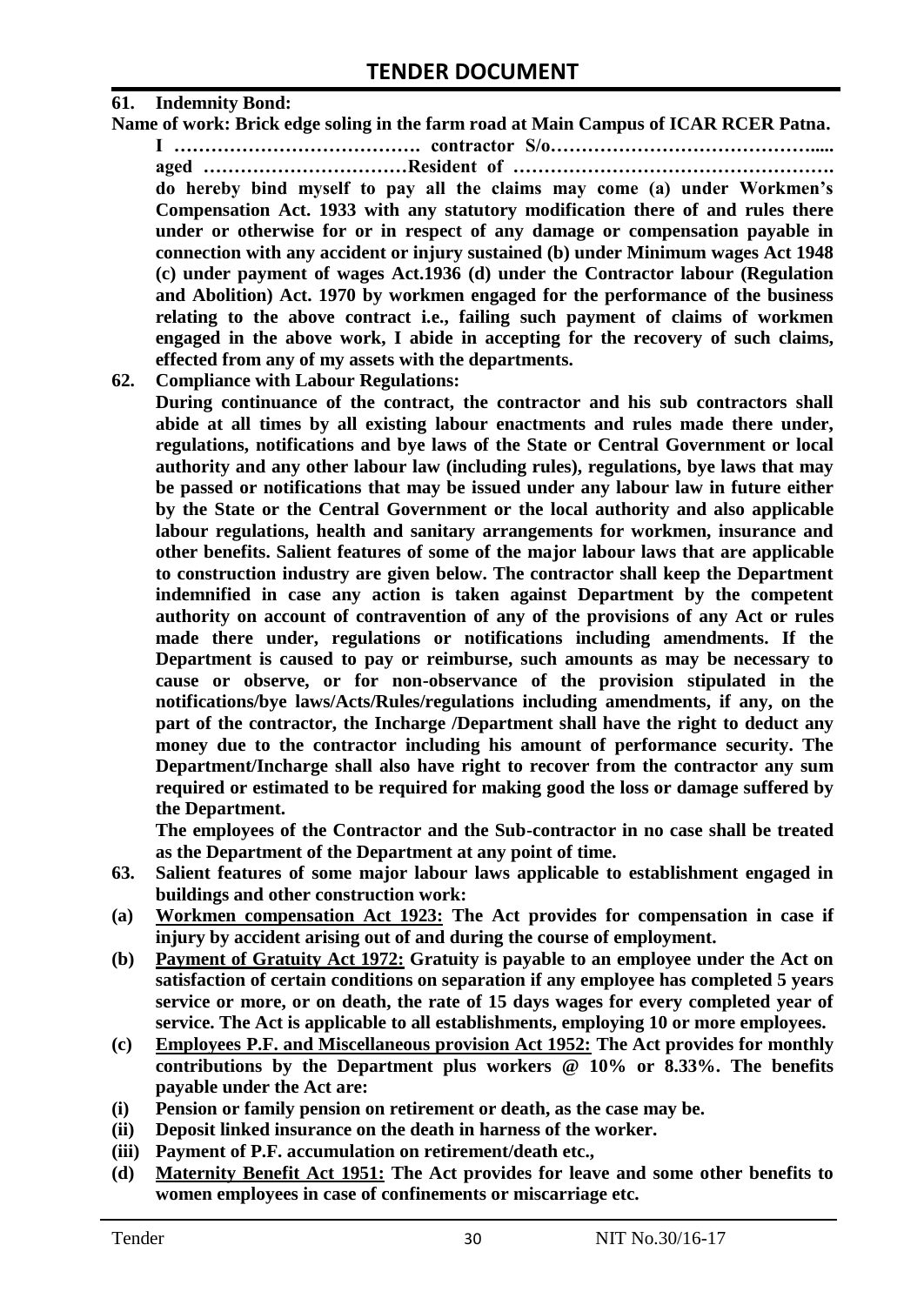# **TENDER DOCUMENT**

- **(e) Contract Labour (Regulation & Abolition) Act 1970: The Act provides for certain welfare measures to be provided by the contractor to contract labour and in case the Contractor fails to provide, the same are required to be provided by the Principal Department by Law. The Principal Department is required to take certificate of Registration and the contractor is required to take license from the designated Officer. The Act is applicable to the establishments or Contractor of Principal Department if they employ 20 or more contract labour.**
- **(f) Minimum wages Act 1948: The Department is supposed to pay not less than the Minimum wages fixed by appropriate Government as per provisions of the Act if the employment is a scheduled employment construction of Buildings, Roads, Runways are scheduled employments.**
- **(g) Payment of wages Act 1936: It lays down as to by what date the wages are to be paid, when it will be paid and what deductions can be made form the wages of the workers.**
- **(h) Equal Remuneration Act 1979: The Act provides for payment of equal wages for work of equal nature to Male or Female workers and for not making discrimination against Female employee in the matters of transfers, training and promotions etc.**
- **(i) Payment of Bonus Act 1965: The Act Is applicable to all establishments employing 20 or more employees. The Act provides for payment of annual bonus subject to a minimum of 8.33% of wages and maximum of 20% of wages to employees drawing Rs. 3500/- per month or less. The bonus to be paid to employees getting Rs.2500/- per months or above and upto Rs.3500/- per month shall be worked out by taking wages as Rs.2500/- per monthly only. The Act does not apply to certain establishments. The newly set-up establishments are exempted for five years in certain circumstances. Some of the State Governments have reduced the employment size from 20 to 10 for the purpose of applicability of this Act.**
- **(j) Industrial Disputes Act 1947: The Act lays down the machinery and procedure fo resolution of Industrial disputes, in what situations a strike or lock- out becomes illegal and what are the requirements for laying off or retrenching the employees or closing down the establishment.**
- **(k) Industrial Employment (Standing Orders) Act 1946: It is applicable to all establishments employing 100 or more workmen (employment size reduced by some of the State and Central Government to 50). The Act provides for laying down rules governing the conditions of employment by the Department on matters provided in the Act and get the same certified by the designated Authority.**
- **(l) Trade Unions Act 1926: The Act lays down the procedure for registration of trade unions of workmen and Departments. The Trade Unions registered under the act have been given certain immunities from civil and criminal liabilities.**
- **(m) Child Labour (Prohibition & Regulation) Act 1986: The Act prohibits employment of children below 14 years of age in certain occupations and processes and provides for regulation of employment of children in all other occupations and processes, Employment Child Labour is prohibited in Building and Construction Industry.**
- **(n) Inter-State Migrant workmen's (Regulation of Employment & Conditions of service) Act 1979: The Act applicable to an establishment, which employs 5 or more interstate migrant workmen through an intermediary (who has recruited workmen in one state for employment in the establishment situated in another State). The inter State migrant workmen, in an establishment to which this Act becomes applicable, are required to be provided certain facilities such as housing, medical aid, traveling expenses from home upto the establishment and back, etc.**
- **(o) The Building and Other Construction workers (regulation of Employment and conditions of service) Act 1996 and the Cess Act of 1996: All the establishments who carryon any building or other construction work and employs 10 or more workers are covered under this Act. All such establishments are required to pay cess at the**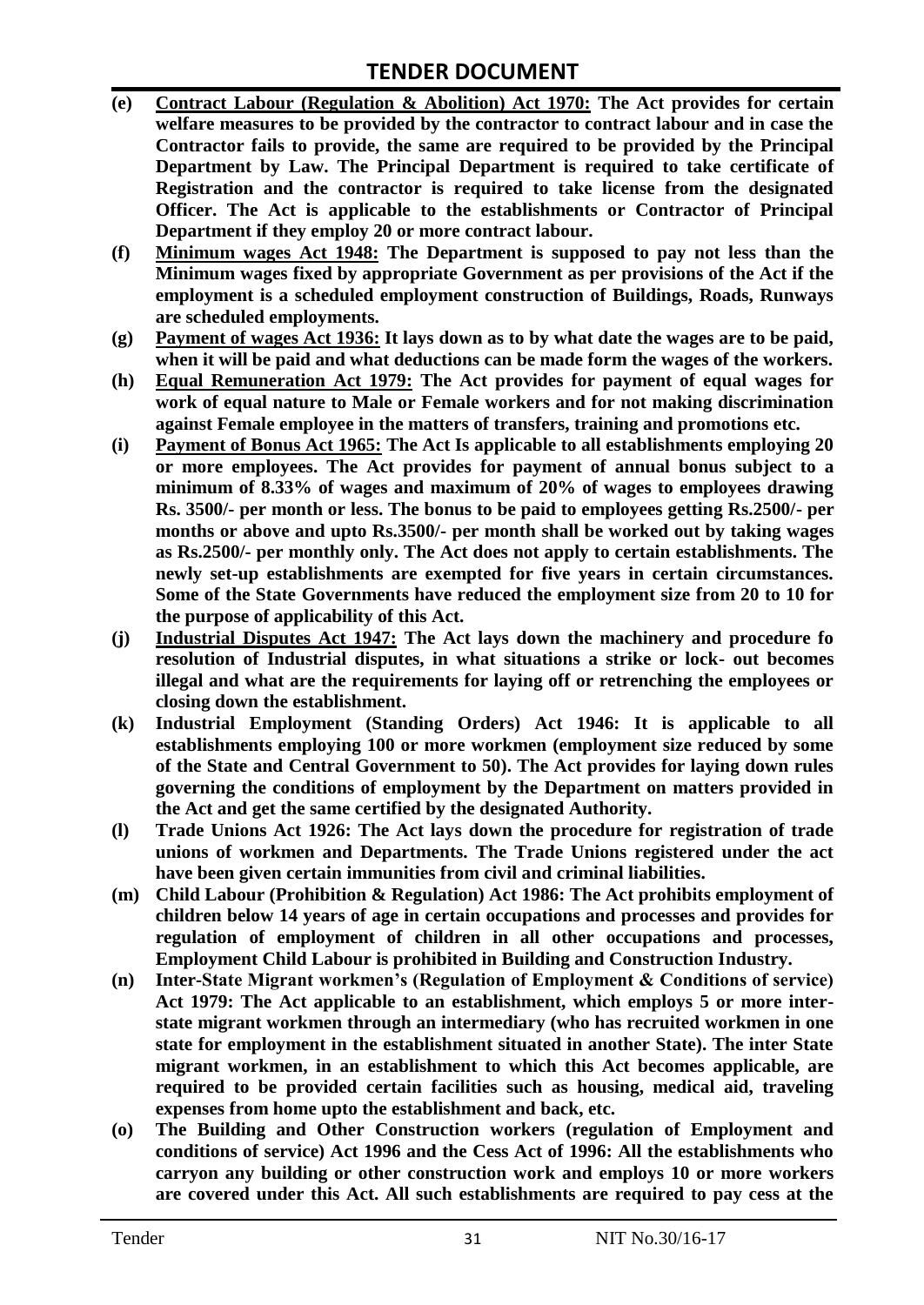**rate not exceeding 2% of the cost of construction as may be modified by the Government. The Department of the establishment is required to provide safety measures at the Building or construction work and other welfare measures, such as Canteens, First-aid facilities, Ambulance, Housing accommodations for workers near the work place etc. The Department to whom the Act applies has to obtain a registration certificate from the Registering Officer appointed by the Government.**

**(p) Factories Act 1948: The Act lays down the procedure for approval of plans before setting up a factory, health and safety provisions, welfare provisions, working hours, annual earned leave and rendering information regarding accidents or dangerous occurrences to designated authorities. It is applicable to premises employing 10 person or more with aid of power or 20 or more persons without the aid of power engaged in manufacturing process.**

#### **64. Liabilities of the Contractor**

- 64.1 Accident Relief and workmen compensation:
	- The contractor should make all necessary arrangements for the safety of workmen on the occurrence of the accident, which results in the injury or death of any of the workmen employed by the contractor, the contractor shall within 24 hours of the happenings of the accident and such accidents should intimate in writing to the Consultant and Incharge of the Centre. The contractor shall indemnify Centre against all loss or damage sustained by the Centre resulting directly or indirectly from his failure to give intimation in the manner aforesaid including the penalties or fines if any payable by Centre as a consequence of Centre failure to give notice under workmen"s compensation Act or otherwise conform to the provisions of the said Act in regard to such accident.
- 64.2 In the event of an accident in respect of which compensation may become payable under the workmen"s compensation Act VIII 23 whether by the contractor, by the Government it shall be lawful for the Incharge to retain such sum of money which may in the opinion of the Incharge be sufficient to meet such liability. The opinion of the Incharge shall be final in regard to all matters arising under this clause.
- 64.3 The contractor shall at all times indemnify the Centre against all claims which may be made under the workmen"s compensation act or any statutory modification thereafter or rules there under or otherwise consequent of any damage or compensation payable in consequent of any accident or injuries sustained or death of any workmen engaged in the performance of the business relating to the contractor.

#### **65. Contractor's Staff, Representatives and Labour:**

- (a) The contractor shall, at all times, maintain on the works, staff of qualified Engineers, and Supervisors of sufficient experience of similar other jobs to assure that the quality of work turned out shall be as intended in the specifications. The contractor shall also maintain at the works, a Work Manager or sufficient status, experience and office and duly authorize him to deal with all aspects of the day-today work. All communications to any commitments by the Work Manager shall be considered as binding on the Contractor.
- (b) The Contractor shall at all times submit details of skilled and unskilled labour and equipment employed to the Incharge in prescribed proforma as he may require to assess and ensure the proper progress of work.
- (c) If the contractor does not employ the technical person agreed to on the work a fine may be imposed as decided by the Competent Authority.

#### **66. Accommodation and food:**

The contractor should arrange accommodation he needs, at his own cost. The contractor shall make his own arrangements for supply of food grains, fuel and other provision to his staff and labourers including controlled commodities.

#### **67. Relationship :**

Contractor shall have to furnish information along with tender, about the relationship he is having with any officer of the Centre.

#### **68. Protection of adjoining premises:**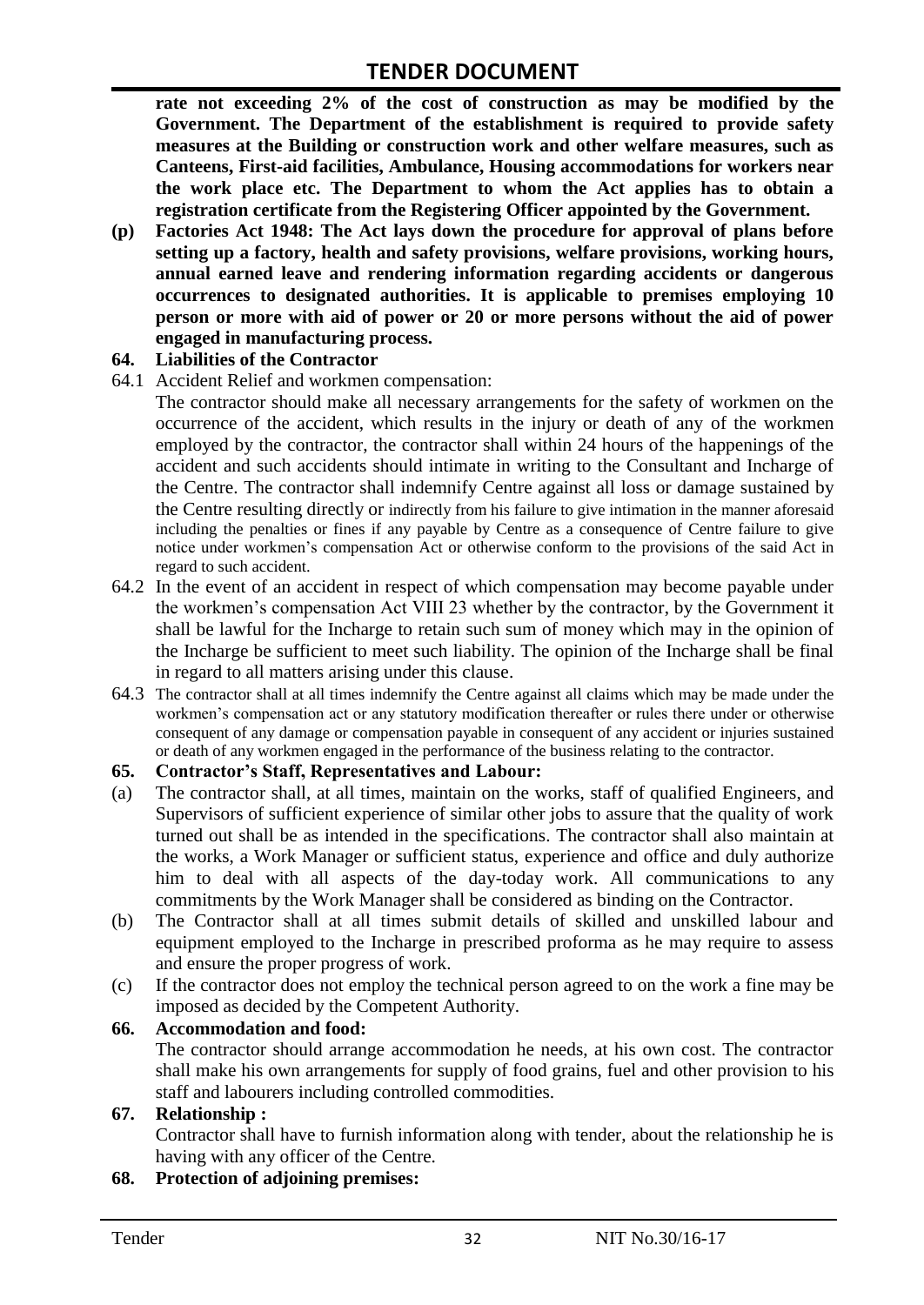The contractor shall protect adjoining sites against structural, decorative and other damages that could be caused by the execution of these works and make good at his cost any such damages.

#### **69. Work during night or on Sundays and holidays:**

The works can be allowed to be carried out during night, Sundays or authorised holidays in order to enable him to meet the schedule targets and the work shall require almost round the clock working keeping in view:

- (i) The provisions of relevant labour laws being adhered to:
- (ii) Adequate lighting, supervision and safety measures are established to the satisfaction of the and
- (iii) The construction programme given by the Contractor and agreed upon by the envisages such night working or working during Sundays or authorised holidays

#### **70. Layout of materials stacks:**

The contractor shall deposit materials for the purpose of the work on such parts only of the ground as may be approved by the Incharge before starting work. A detailed survey, clearly indicating position and areas where materials shall be stacked and sheds built is to be conducted by the contractor at his own cost and only after obtaining necessary approval of the plan for use of sites by the Incharge, the Contractor can use the sites accordingly.

#### **71. Use of blasting materials:**

Procurement of blasting materials and its storage is the responsibility of the contractor. The contractor shall engage licensed blaster for blasting operation. The contractor is to act in accordance with Indian Explosive Act and other rules prevailing, during the execution of work. It is the responsibility of the contractor to see, that works by other agencies in the vicinity are not hampered, in such cases if any claim is made by other agencies that should be borne by the contractor. Carriage of blasting materials, from the magazine to the work site, is the responsibility of the contractor.

#### **72. Plant and Equipment:**

- 72.1 The contractor shall have sufficient plant, equipment and labour and shall work such hours and shifts as may be necessary to maintain the progress on the work as per the approval progress schedule. The working and shifts hours shall comply with the Govt. Regulations in force.
- 72.2 It is to expressly and clearly understood that contractor shall make his own arrangements to equip himself with all machinery and special tools and plant for the speedy and proper execution of the work and the department does not undertake responsibility towards their supply.
- 72.3 The department shall supply such of the machinery that may be available on hire basis but their supply cannot be demanded as matter of right and no delay in progress can be attributed to such non-supply of the plant by the department and the department cannot be made liable for any damage to the contractor. The Contractor shall be responsible for safe custody of the departmental machinery supplied to him (which will be delivered to contractor at the machinery yard at site of work) and he has to make good all damages and losses if any other than fire, wear and tear to bring it to the conditions that existed at the time of issue to the contractor before handing over the same to the department. The hire charges for the machinery handed over to the contractor will be recovered at the rate prevalent at the time of supply. The contractor will have to execute supplemental agreement with at the time of supply of the machinery.
- 72.4 The acceptance of departmental machinery on hire is optional to the contractor.

#### **73. Steel forms:**

Steel forms should be used for all items involving and use of centering and shuttering shall be single plane without any dents and undulations.

#### **74. Inconvenience to public:**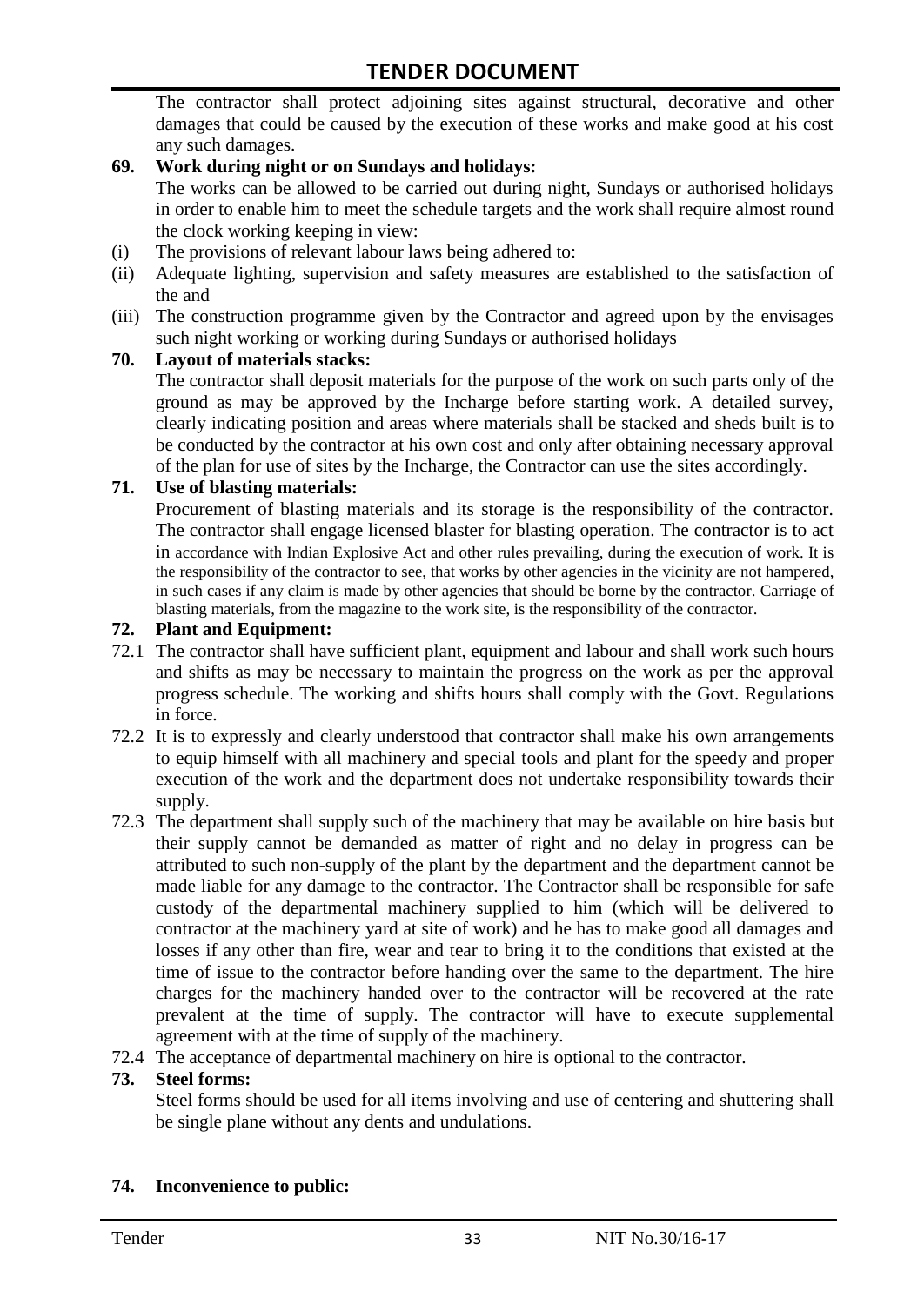The contractor shall not deposit materials at any site, which will cause inconvenience to public. The Incharge may direct the contractor to remove such materials or may undertake the job at the cost of the contractor.

#### **75. Conflict of interest:**

**Any bribe, commission, gift or advantage given, promised or offered by on behalf of contractor or his partner, agent or servant or any one on his behalf to any officer, servant, representatives, agents of Incharge or any persons on their behalf, in relation to the obtaining or to execution of this, or any other contract with Incharge shall in addition to any criminal liability, which it may occur, subject to the cancellation of this or all other contracts and also to payment of any loss or damage resulting from any such cancellation. Incharge shall then be entitled to deduct the amount, so payable from any money, otherwise due to the contractor under this or any other contract.**

#### **76. Contract documents and materials to be treated as confidential:**

All documents, correspondences, decisions and orders, concerning the contract shall be considered as confidential and/or restricted in nature by the contractor and he shall not divulge or allow access to them by any unauthorized person

#### **77. General obligations of Contractor:**

- 77.1 The contractor shall, subject to the provision of the contract and with due care and diligence, execute and maintain the works in accordance with specifications and drawings.
- 77.2 The contractor shall promptly inform the Department and the Incharge of any error, omission, fault and such defect in the design of or specifications for the works which are discovered when reviewing the contract documents or in the process of execution of the works.
- 77.3 If Contractor believes that a decision taken by the Incharge was either outside the authority given to the Incharge by the Contract or that the decision was wrongly taken, the decision shall be referred to the technical expert within 14 days of the notification of the Incharge's decisions.
- 77.4 Pending finalisation of disputes, the contractor shall proceed with execution of work with all due diligence

#### **78. Security measures:**

- a) Security requirements for the work shall be in accordance with the Government's general requirements including provisions of this clause and the Contractor shall conform to such requirements and shall be held responsible for the actions of all his staff, employees and the staff and employees of his sub-contractors
- b) All contractors' employees, representatives and sub-contractor's employees shall wear identifications badges provided by the contractor. Badges shall identify the contractor, showing and employee"s number and shall be worn at all times while at the site. Individual labour will not be required to wear identification badges.
- c) All vehicles used by the contractor shall be clearly marked with contractor"s name.
- d) The contractor shall be responsible for the security of the works for the duration of the contract and shall provide and maintain continuously adequate security personnel to fulfil these obligations. The requirements of security measures shall include, but not limited to maintenance of order on the site, provision of all lighting, fencing, guard flagmen and all other measures necessary for the protection of the works within the colonies, camps and elsewhere on the site, all materials delivered to the site, all persons employed in connection with the works continuously throughout working and non working period including nights, Sundays and holidays for duration of the contract.
- e) Other contractors working on the site concurrently with the contractor will provide security for their own plant and materials. However, their security provisions shall in no way relieve the contractor of his responsibilities in this respect.
- f) Separate payment will not be made for provision of security services.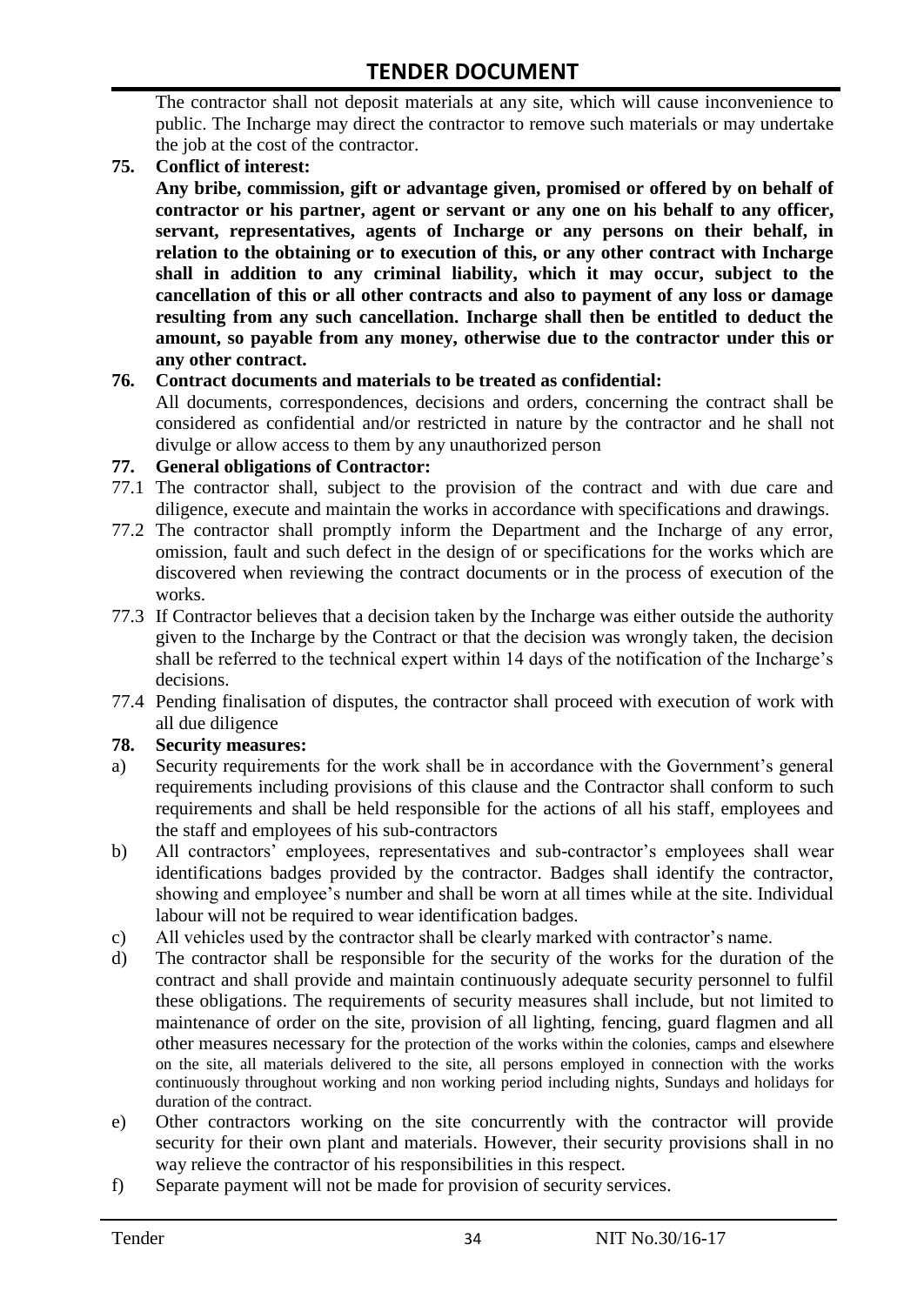#### **79. Fire fighting measures:**

- a) The contractor shall provide and maintain adequate fire fighting equipment and take adequate fire precaution measures for the safety of all personnel and temporary and permanent works and shall take action to prevent damage to destruction by fire of trees shrubs and grasses.
- b) Separate payment will not be made for the provision of fire prevention measures.

#### **80. Sanitation:**

The contractor shall implement the sanitary and watch and ward rules and regulations for all forces employed under this contract and if the Contractor fails to enforce these rules, the Incharge may enforce them at the expenses of the Contractor.

#### **81. Training of personnel:**

The contractor, shall, if and as directed by the Incharge provide free of any charge adequate facilities, for vocational training of Government Officers, students, Engineers, supervisors, foremen, skilled workmen etc. not exceeding six in number at any one time on the contractor"s work. Their salaries, allowances etc. will be borne by the Government and the training schemes will be drawn up by the Incharge in consultation with the contractor.

#### **82. Ecological balance:**

- a) The contractor shall maintain ecological balance by preventing de-forestation, water pollution and defacing of natural landscape. The contractor shall so conduct his construction operation as to prevent any unnecessary destruction, scarring, or defacing of the natural surrounding in the vicinity of the work. In respect of the ecological balance, Contractor shall observe the following instructions.
- i) Where unnecessary destruction, scarring, damage or defacing may occur, as result of the operation, the same shall be repaired replanted or otherwise corrected at the contractor's expense. The contractor shall adopt precautions when using explosives, which will prevent scattering of rocks or other debris outside the work area. All work area including borrow areas shall be smoothened and graded in a manner to conform to the natural appearances of the landscape as directed by the Incharge.
- ii) All trees and shrubbery which are not specifically required to be cleared or removed for construction purposes shall be preserved and shall be protected from any damage that may be caused by the contractor's construction operation and equipment. The removal of trees and shrubs will be permitted only after prior approval by the Incharge. Special care shall be exercised where trees or shrubs are exposed to injuries by construction equipment, blasting, excavating, dumping, chemical damage or other operation and the contractor shall adequately protect such trees by use of protective barriers or other methods approval by the Incharge. Trees shall not be used for anchorages. The contractor shall be responsible for injuries to trees and shrubs cause by his operations. The term "injury" shall include, without limitation bruising, scarring, tearing and breaking of roots, trunks or branches. All injured trees and shrubs be restored as nearly as practicable without delay to their original condition at the contractor's expense.
- (iii) The contractor's construction activities shall be performed by methods that will present entrance or accidental spillage of solid matter contaminants, debris and other objectionable pollutants and wastage into river. Such pollutant and waste include earth and earth products, garbage, cement concrete, sewage effluent, industrial wastes, radio-active substances, mercury, oil and other petroleum products, aggregate processing, mineral salts and thermal pollution. Pollutants and wastes shall be disposed off in a manner and at sites approved by the Incharge.
- (iv) In conduct of construction activities and operation of equipments the contractor shall utilize such practicable methods and devices as are reasonably available to control, prevent and otherwise minimize the air pollution. The excessive omission of dust in to the atmosphere will not be permitted during the manufacture, handling and storage of concrete aggregates and the contractor shall use such methods and equipment as a necessary for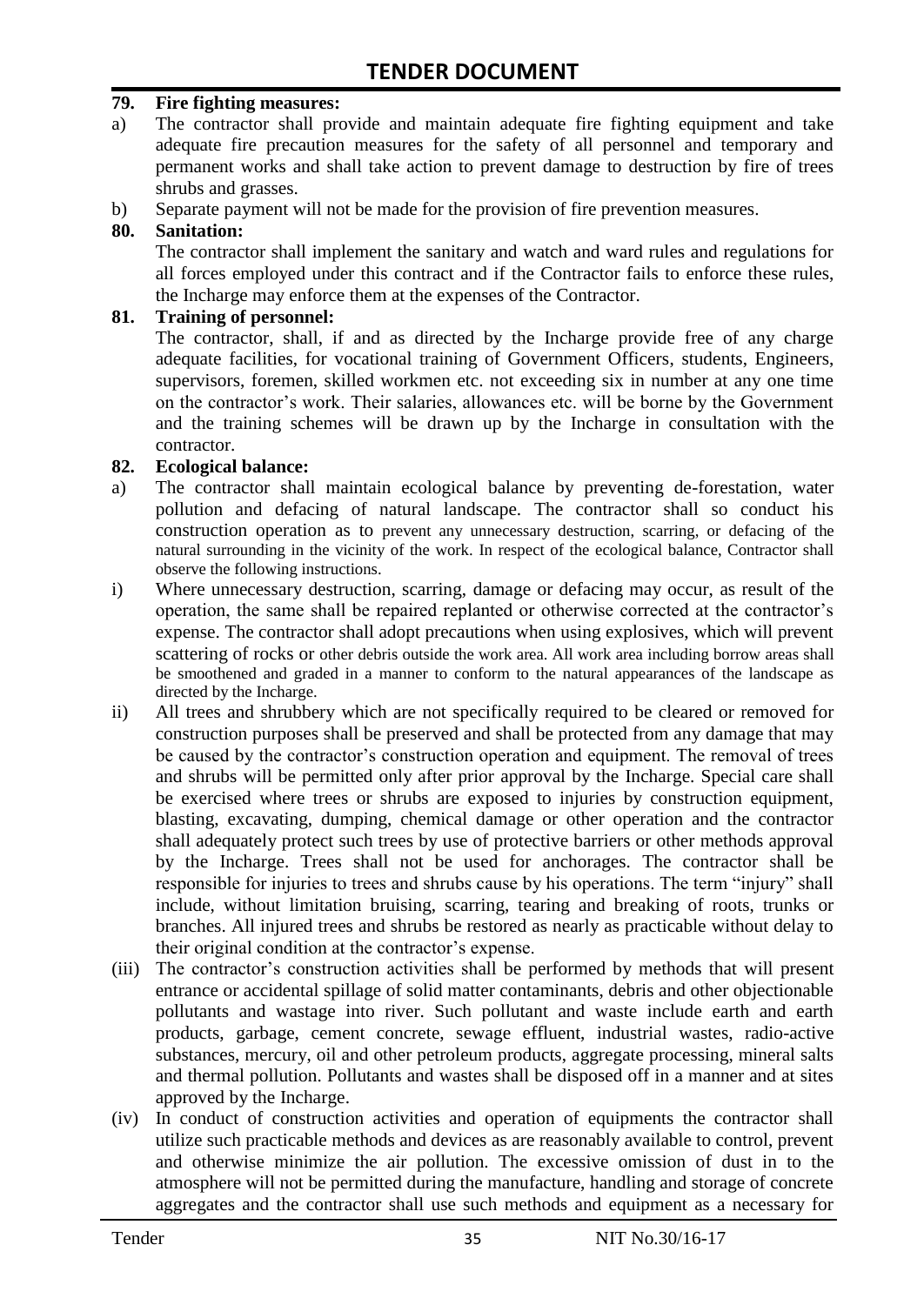collection and disposal or prevention of dust during these operation. The contractor's methods of storing and handling cement shall also include means of eliminating atmospheric discharges of dust, equipment and vehicles that give objectionable omission of exhaust gases shall not be operated. Burning of materials resulting from clearing of trees, bushes, combustible construction materials and rubbish may be permitted only when atmospheric conditions for burning are considered favourable.

b) Separate payment will not be made for complying with the provisions of this clause and all cost shall be deemed to have been included in the unit rates and prices included in the contract if any provision is not complied with within a reasonable time even after issue of a notice in this respect, the necessary operations would be carried out by the Incharge at the cost of the Contractor, Orders of the Incharge in this respect would be final and binding on the contractor.

#### **83. Preservation of existing vegetation:**

- a) The contractor will preserve and protect all existing vegetation such as trees, on or adjacent to the site which do not unreasonably interfere with the construction as may be determined by the Incharge. The contractor will be held responsible for all unauthorized cutting or damage of trees, including damage due to careless operation of equipment, stockpiling of materials or tracking of grass areas by equipment. Care shall be taken by the Contractor in felling tress authorised for removal to avoid any unnecessary damages to vegetation and tress that are to remain in place and to structures under construction or in existence and to workmen.
- b) All the produce from such cutting of trees by the contractor shall remain the property of Government and shall be properly stacked at site, approved by the Incharge. No payment whatsoever, shall be made for such cutting and its stacking by the Contractor. If an produce from such cutting is not handed over to the Government by the contractor, he shall be charged for the same at the rates to be decided by the Incharge. The recovery of this amount shall be made in full from the intermediate bill that follows.
- c) The contractor shall also make arrangements of fuel deposits for supply of required fuel for the labourer to be employed for cooking purpose at his own cost in order to prevent destruction of vegetation growth in the surrounding area of the work site.

#### **84. Possession prior to completion:**

The Incharge shall have the right to take possession of or use any completed part of work or works or any part there of under construction either temporarily or permanently. Such possession or use shall not be deemed as an acceptance of any work either completed or not completed in accordance with the contract, except where expressly otherwise specified by the Incharge.

#### **85. Payment upon termination:**

If the contract is terminated because of a fundamental breach of contract by the contractor, the Incharge shall issue a certificate for the value of the work done less advance payment received upon the date of the issue of the certificate and less the rate to apply to the work not completed as indicated in the contract data. Additional liquidated damages shall not apply. If the total amount due to the Department exceeds any payment due to the contractor the difference shall be a debt payable to the Department. In case of default for payment within 28 days from the date of issue of notice to the above effect, the contractor shall be liable to pay interest at 12% per annum for the period of delay.

#### **86. Access to the contractor's books:**

Whenever it is considered necessary by the Incharge to ascertain the actual cost of execution of any particular extra item of work or supply of the plant or material on which advance is to be made or of extra items or claims, he shall direct the contractor to produce the relevant documents such as payrolls, records of personnel, invoices of materials and any or all data relevant to the item or necessary to determine its cost etc. and the contractor shall when so required furnish all information pertaining to the aforesaid items in the mode and manner that may be specified by the Incharge.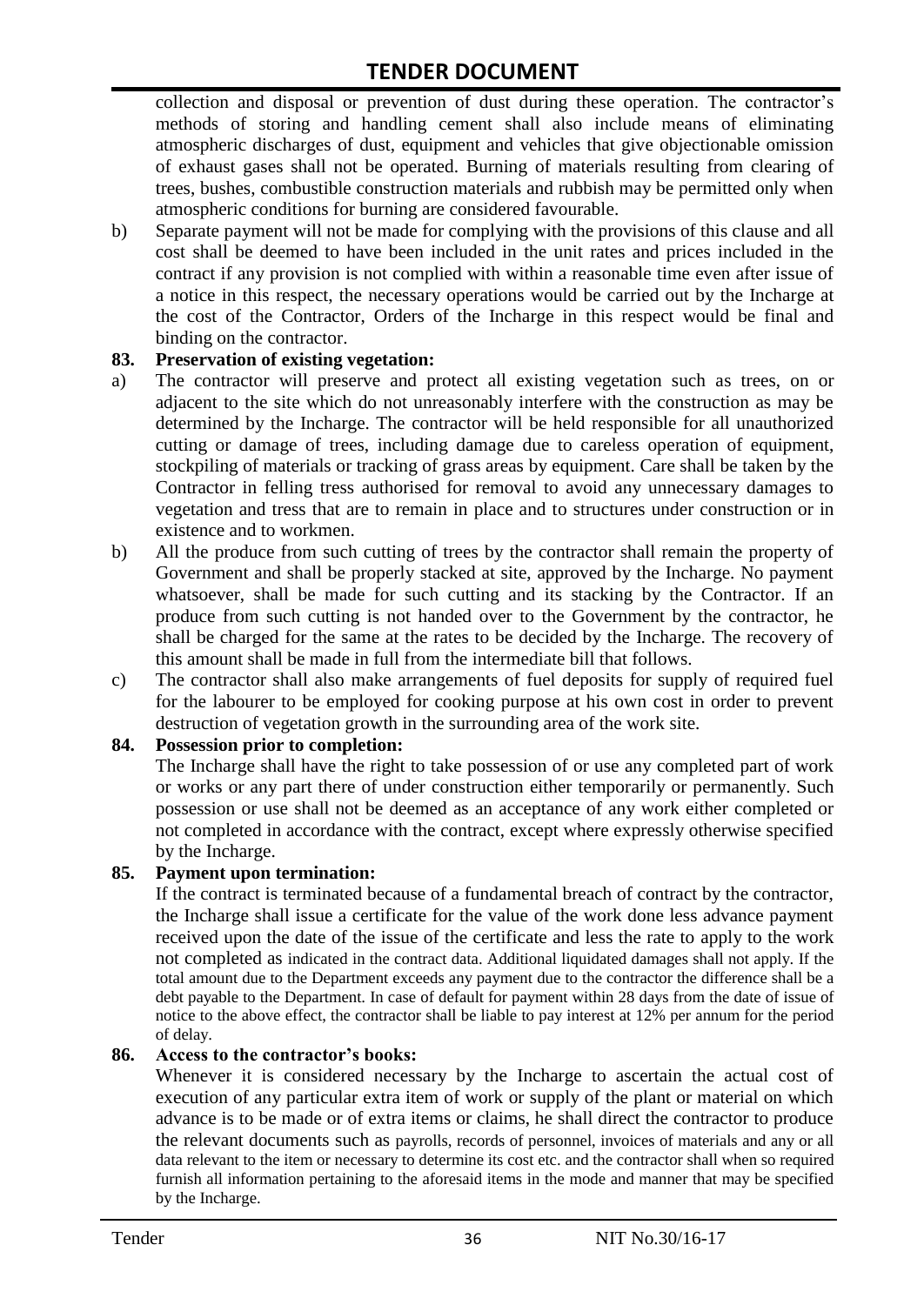#### **87. Drawing to be kept at site:**

One copy of the drawings furnished to the contractor shall be kept by the contractor on the site and the same shall at all reasonable time be available for inspection and use by the Incharge and the Incharge"s representative and by any other persons authorized by the Incharge in writing.

#### **88. B.I.S. [I.S.I.] books to be kept at site:**

A complete set of Indian Standard specification referred to in "Technical Specifications" shall be kept at site for reference.

#### **89. Site Order Book:**

An order book shall be kept at the site of the work. As far as possible, all orders regarding the work are to be entered in this book. All entries shall be signed and dated by the Department Officer in direct charge of the work and by the contractor or by his representative. In important cases, the Incharge will countersign the entries, which have been made. The order book shall not be removed from the work, except with the written permission of the Incharge.

#### **90. Variations by way of modification, omissions or additions:**

For all modifications, omissions from or additions to the drawings and specifications, the will issue revised plans, or written instructions, or both and no modification, omission or addition shall be made unless so authorised and directed by the Incharge in writing. The shall have the privilege of ordering modifications, omission or additions at any time before the completion of the work and such orders shall not operate to annual those portions of the specifications with which said changes do not conflict. "s Decision:

It shall be accepted as in separable part of the contract that in matters regarding materials, workmanship, removal of improper work, interpretation of the contract drawings and contract specification, mode of the procedure and the carrying out o the work, the decision of the Incharge, which shall be given in writing shall be binding on the contractor.

#### **91. Income tax**

- **a) During the currency of the contract deduction of income tax at 2.24% shall be made from the gross value of each bill of the contract, the contract value of which is in excess of Rs. 10,000/- for deduction of tax at rates lower than 2.24% procedure stipulated under section 194-C(4) of Income Tax Act, 1961 shall be followed.**
- **b) Income Tax clearance certificate should be furnished before the payment of final bill.**
- **c) The contractor's staff, personnel and labour will be liable to pay personnel income taxes in respect of their salaries and wages as are chargeable under the laws and regulations for the time being in force, and the contractor shall perform such duties in regard to such deductions thereof as may be imposed on him by such laws and regulations.**
- **92. Value Added Tax (VAT):**
- **92.1. The Contractor has to pay the Sales Tax/ VAT wherever payable.**
- **92.2. The contractor should produce a valid Value Added Tax Clearance Certificate before the payment of the final bill, otherwise payment to the contractor will be withheld.**

#### **93. Supply of construction materials:**

- i) The contractor has to make his own arrangements for procurements, supply and use of construction materials.
- ii) All materials so procured should confirm to the relevant specifications indicated in the bidding documents.
- iii) The contractor shall follow all regulations of the Department/Government of India in respect of import licenses etc., of the procurement of the materials is through imports and he shall be responsible for the payment of applicable duties and taxes, port clearances, inland transportation etc.
- iv) The contractor shall make his own arrangements for adequate storage of the materials.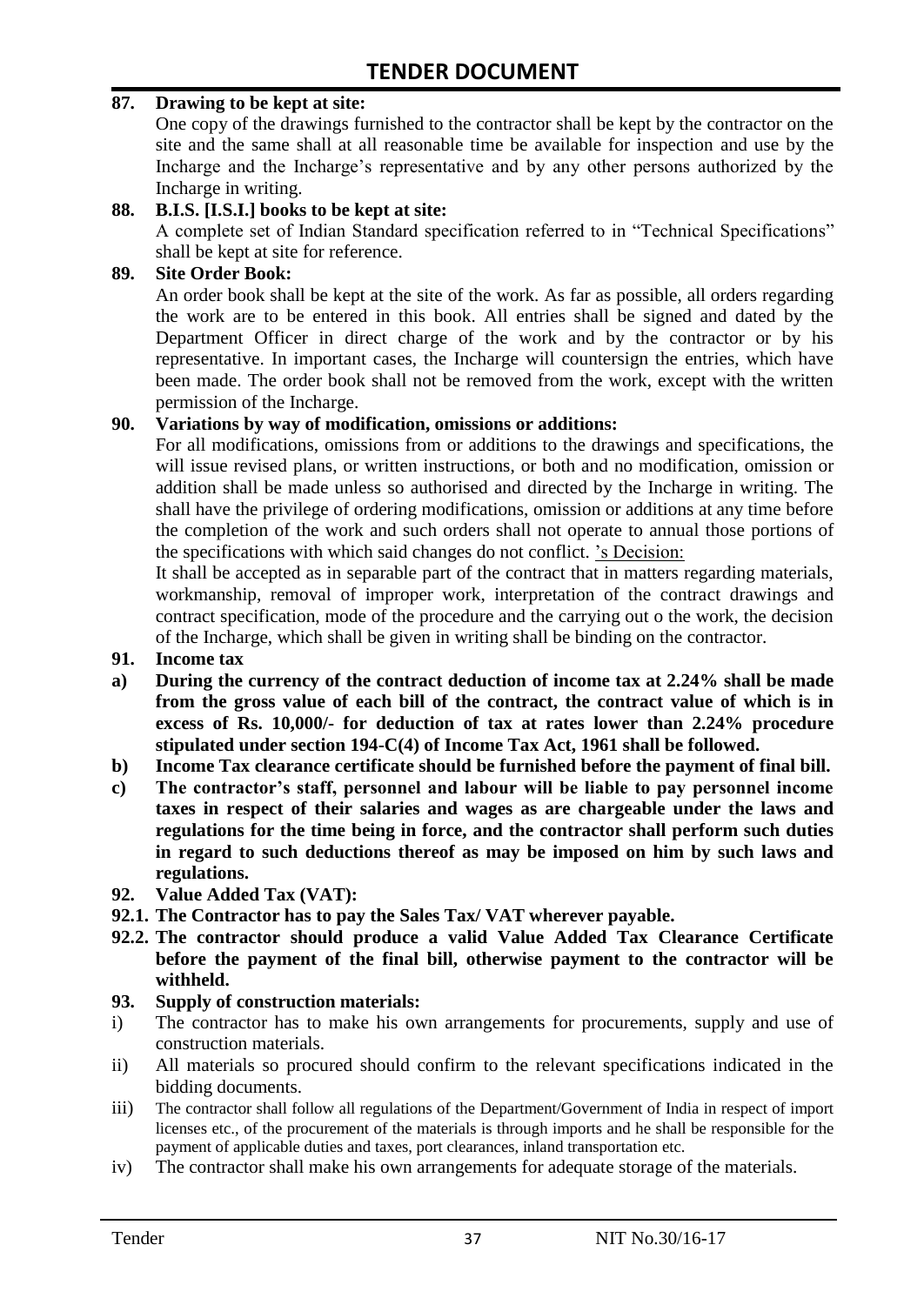# **ADDITIONAL CONDITIONS TO TENDER NOTICE**

A Statement giving brief particulars of equipment and resources that will be put at the disposal of the work under the following classification should accompany the tender

- 1. a. Equipment transport for material viz. Lorrie / Carts, Crushers etc.,
	- b. Organization: 1.Technical 2. Unskilled
	- c. Methods that will be adopted to speed up the work to ensure completion within the prescribed time.
- 2. The contractor shall make his own arrangements for all the tools and plants required for the execution of the work. The equipment if any, available with the Department may be hired to the contractor at rates and conditions prescribed by the Department.
- 3. National Savings Certificates and other Government Bonds will not be accepted towards the Earnest Money Deposit.
- 4. A Separate tender must be submitted to each work as mentioned in the list of works enclosed. Tenders submitted for more than one work in one cover will be rejected. Only one tender should be enclosed in the cover.
- 5. All rejected materials shall be removed from the site, within 24 hours after written instructions of rejecting and materials and ordering their removal have been issued in case of default, on the part of the contractor to carryout such order, the materials will be got removed through other agency at the contractor's risk and cost.
- 6. All materials rejected or obstructing traffic shall be removed by the Contractor, with the least possible delay, within the time specified, failing which it is open to the Department to remove them at the contractor's risk, through other agency. All labour in testing and measuring during measurements and check measurements should be borne by the contractor.
- 7. The contractor shall with his own expenses, make all the arrangements and take all possible steps and precautionary measures, for the safety of the public, during the execution of the electrical works. The rates offered by the contractor should be inclusive of such incidental charges.
- 8. Fully accepted agreement rates will be paid only after all the items of work are completed. The agreement executing authority will decide the exact items, the rates of which are considered to be high, for the purpose of this clause and his decision of the Incharge shall be final and binding on the contractor.
- **9. As per new section 104 – C of the Income Tax 1961, deduction at the rate of 2.24% on the gross amounts of payments, will be made towards Income Tax should the value of the contract exceeds Rs. 10,000/- (Vide Government of India Reference F. N. 275 / 100/ 72 –1 – TJI – dated 29-5-72).**
- 10. Where the value of the contract exceeds the sum of Rs. 10,000/- the contractor has to produce a valid income tax clearance certificate along with the tender, atleast at the time of payment of final bill of the work. In case the final bill is withheld, the bill will be paid only after production of the certificate.
- 11. Once a contractor buys a tender schedule he shall not be permitted to return the schedule.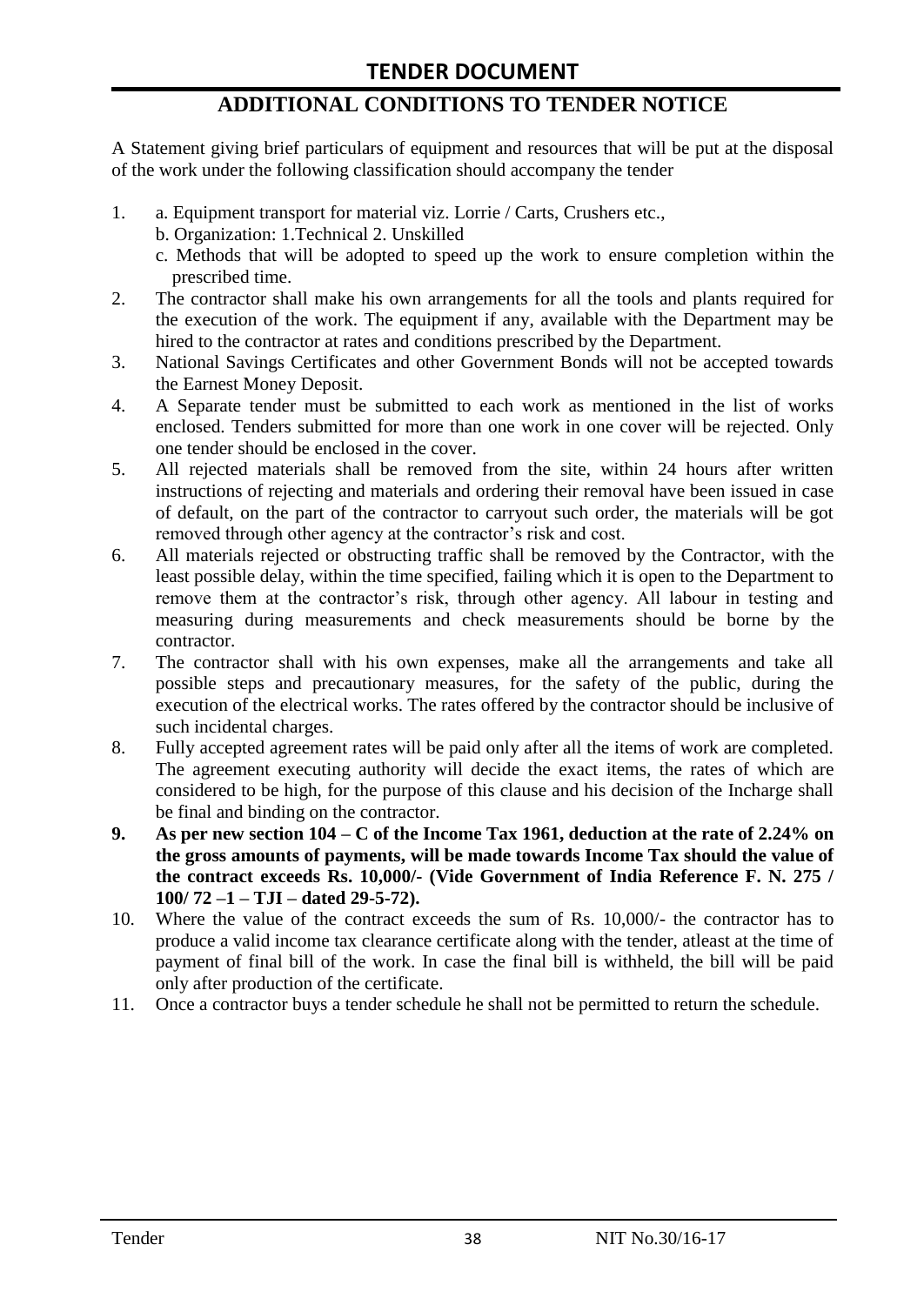# **GENERAL SPECIFICATIONS**

#### **1. General Specifications for (Name of the work)**

#### **2. General Specifications and Instructions for Electrical Work**

- 1. I.E. RULES 1956: The installation shall generally be carried out in conformity with the Indian Electricity rule 1956 as amended from time to time and National Electrical code which contains specific regulations to be adhered to in the supply and use of electricity energy in the interest of safety.
- 2. PRESSURE AND FREQUENCY OF SUPPLY: All current consuming devices shall be suitable for the pressure and frequency of supply stated in the special conditions of contract
- 3. SYSTEM OF WIRING: The wiring shall be carried out on such a system as may be specified in the conditions of contract. "Power wiring shall be kept separate and distinct from lighting wiring. All conductors shall be run as far as possible along the walls and ceiling, so as to be easily accessible for inspection. The balancing of circuits in 3 phase

#### **a) General Conditions for Electrical Works**

- 1. The make of material mentioned in the Schedule A, should be used on the work in variably and the Department reserves the right to insist upon using any of the make of the material mentioned in the Schedule – A from their choice.
- 2. The work shall be carried out strictly in conformity with (i) code of practice for Electrical wiring and fittings in Government Building (ii) The Indian Standard Specification (iii) The Department specification, if the work carried out does not comply with the code of practice and Departmental specifications and if the work man ship is unsatisfactory it will be binding of the contractor to redo the job without any extra cost and pay penalty as decided by the department towards inconvenience caused , if any.
- 3. The work should be carried out under the direct supervision of persons holding a certificate of competency for the type of work involved.
- 4. After completion of work a plan of building should be furnished indicating the location of various main and sub- boards and all the fittings together with a circuit diagram duly numbered ( in the diagram)
- 5. The contractor will be responsible for any defect noticed during either improper workmanship or defective materials supplied by him for two calendar years from the date of final completion of work.
- 6. Lugs should be provided for all earth connections.
- 7. The contractor himself should arrange for the transportation of men and material to their work spot.
- 8. All Civil works and patch works indicated for providing electrical installations should be well finished to the satisfaction of the authorities. A certificate from them should be obtained to the effect that the Civil and patch work done is to the satisfaction of authorities. It will be the responsibility of the electrical contractor to obtain such certificate from the Engineer. Unless such certificate is produced this office will have right to with held the bill.
- 9. Concreting to the pole and providing independent earthing should be done in presence of departmental staff.
- 10. The distribution boards with Switch controls shall be separate in each floor for normal supply and essential supply.
- 11. The lighting circuits shall be provided with separate conductor to enable to connect the normal lighting and essential lighting without linking to any of the above systems to ensure to switch over to essential supply in order to have minimum lighting to avoid inconvenience to the staff working.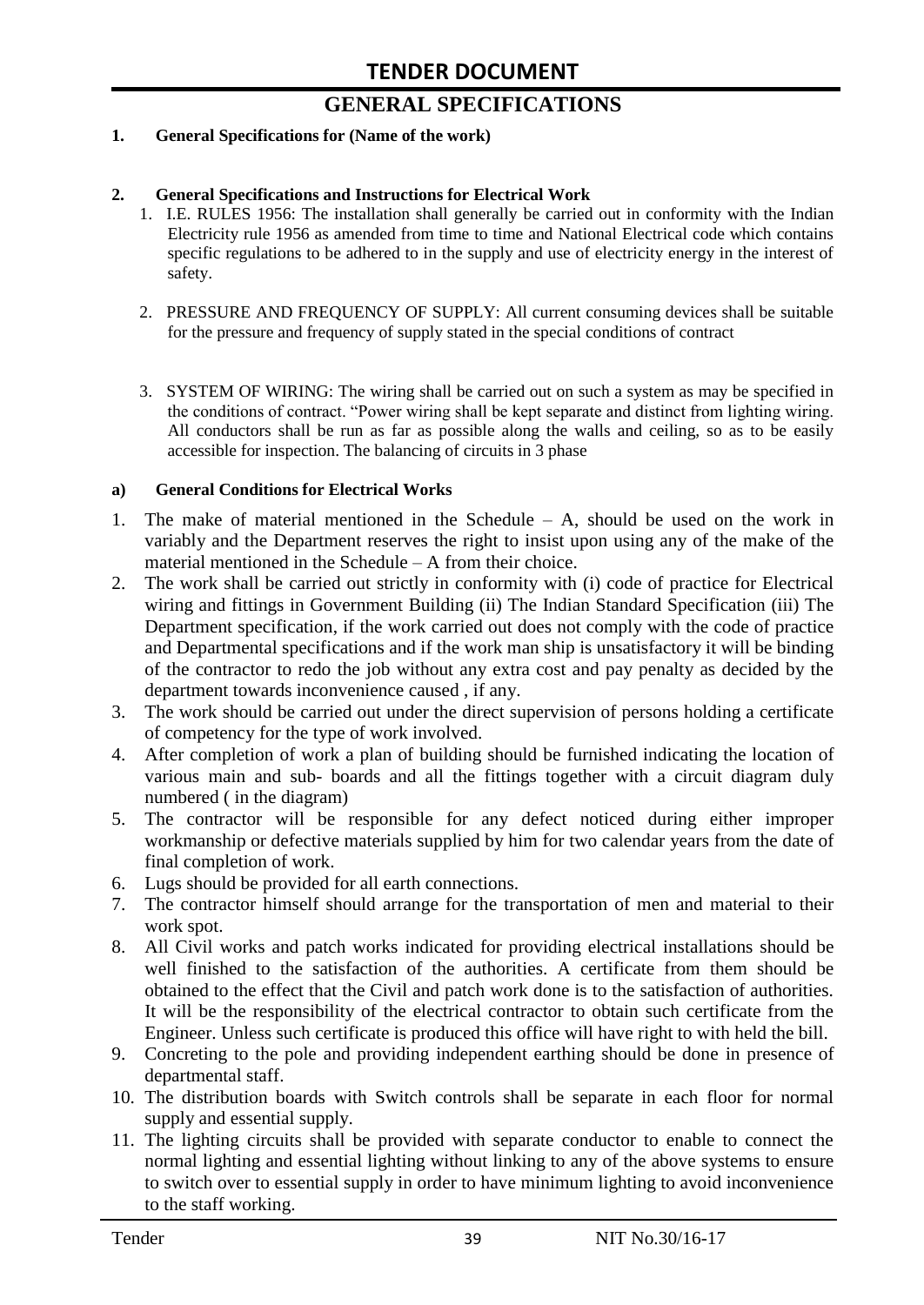# **TENDER DOCUMENT**

- 12. The control for the luminaire to be provided in the hall for both to be connected to the normal supply and essential supply shall be separate and away from the each system.
- 13. For the points to be connected to essential supply, a separate conduit system is to be laid as enumerated in the above conditions includes circuit main of any system.
- 14. The locations for the D. B"s and Switch controls for essential supply will be decided during the course of execution where the circuit conduit way have to be terminated.
- 15. The tenderer / agency is bound to supply the materials prescribed in Schedule A and no change of specification and make will be entertained. The tenderer has to survey the market regarding availability of the materials for specified item brand / specified make in schedule – A of the tender schedules before tendering for the work. In case of Discrepancy Final Decision will be taken by the tender accepting authority.
- 16. The tenderer has to furnish the copy of the relevant test certificates /delivery challan against the materials supplied in support of genuine electrical materials.
- 17. Tenderer has to furnish compliance report comprising the details of the testing of the installation duly indicating IR values and fitness before the Energisation as per IE rules and he is solely responsible after Energisation of the installation during the defect liability.
- 18. It is bounded duty of the tenderer to see that the site is taken over after issue of the work order or after signing the agreement and should commence the work without delay. Any failure in this regard will be viewed seriously and necessary penalty will be levied as per agreement conditions.
- 19. The tenderer has to keep the necessary test equipment at site at his own cost for the convenience of the inspecting officers till the work is completed.

#### **Drawings**

#### **1. Discrepancies**

- 1.1 In case of discrepancies between documents the following order of procedure shall apply:-
- 1.1.1 Between the written description of written dimensions in the drawings and the corresponding one in the specifications, the latter shall apply.
- 1.1.2 Figured dimensions shall supersede scaled dimensions. The drawings on a larger scale shall take precedence over those on a smaller scale.
- 1.1.3 Drawings issued as construction drawings from time to time shall supersede tender drawings and also the correspondence drawings previously issued.
- Note: The contractor should not execute any component of work without obtaining the working drawings. Any work done without drawings shall be at the contractor"s responsibility only. Acceptance for such work will be at the discretion of the Incharge.

#### **2.0 SECRECY CLAUSE**

The drawings and specifications made available to the tenderer shall exclusively be used on the work and they are retained from passing on each plan to any unauthorized hand either in parts or in full under the provisions of Section-3 and 5 of the official secrets Act 1923. Any violation in this regard will entail suitable action under appropriate clause or official secret Act 1923.

- 3. The Drawings enclosed to the tender are as follows:
	- a. Site plan and Building Plan **(as per page No.).**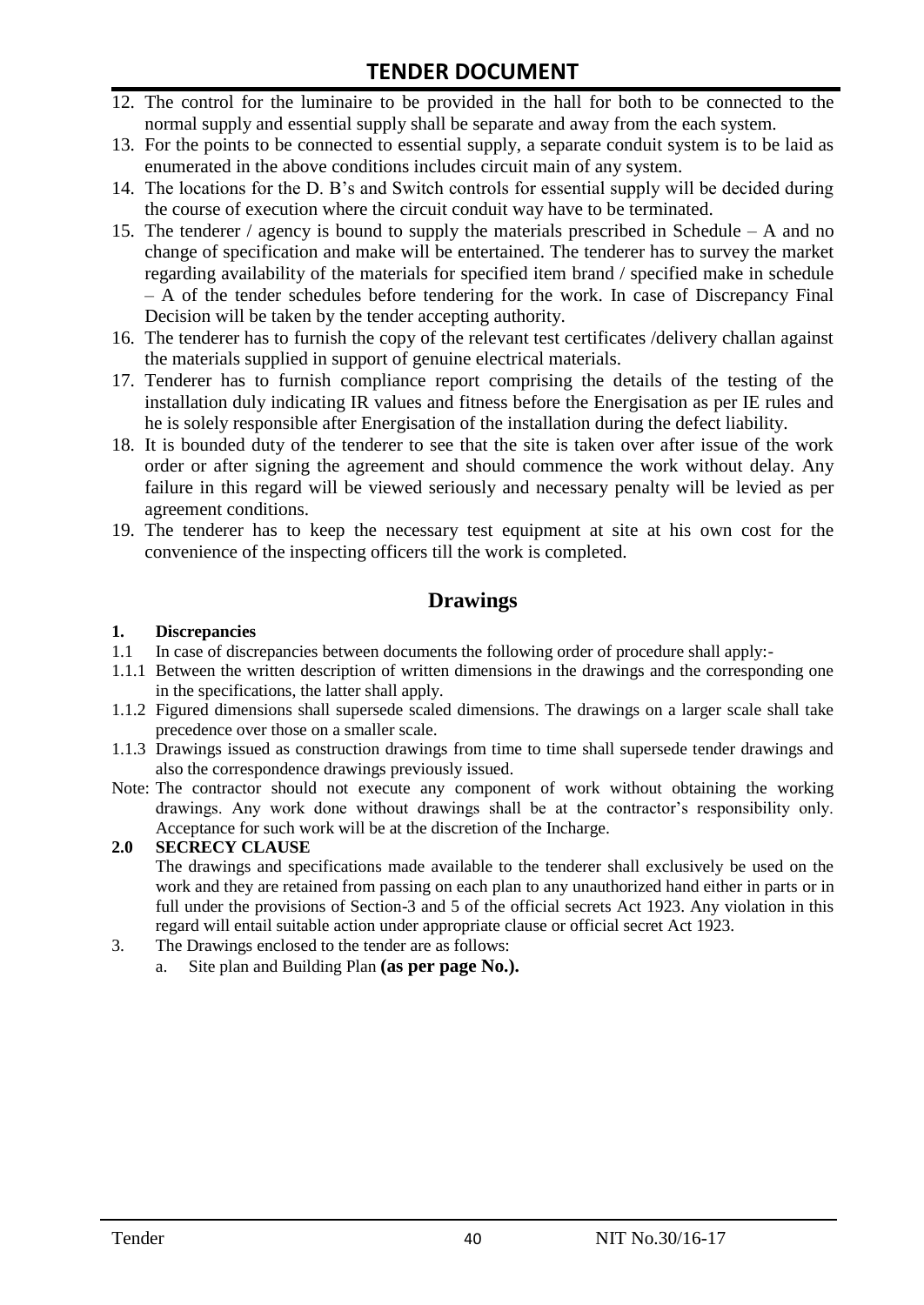#### **BILL OF QUANTITIES**

#### **Name of work: Brick edge soling in the farm road at Main Campus of ICAR RCER Patna. PREAMBLE**

- 1. The Bill of Quantities shall be read in conjunction with the instructions to Tenderers, General and Special conditions of Contract Technical Specifications and Drawings.
- 2. The quantities given in the Bill of Quantities are estimated and provisional and are given to provide common basis for tendering. The quantities here given are those upon which the lumpsum tender cost of the work is based but they are subject to alterations, omissions, deductions or additions as provided for in the conditions of this contract and do not necessarily show the actual quantities of work to be done. The basis of payment will be actual quantities of work ordered and carried out as measured by the Contractor and verified by the Engineer and valued at the estimate rate plus or Bill of Quantities where applicable, and otherwise at such rates and prices as the Incharge may fix within the terms of Contract.
- 3. The estimate rates in the Bill of Quantities shall, except in so-far as it is otherwise provided under the Contract include cost of all constructional material, labour, machinery, transportation, erection, maintenance, profit, taxes and duties together with all general risks, liabilities and obligations set out or implied in the Contract.
- 4. The plans enclosed with the tender are liable to be altered during execution of work as per necessity of site conditions. The Tender rate quoted by the tenderer shall hold good for execution of work even with altered plans.
- 5. The whole cost of complying with the provisions of the Contract shall be included in the estimated rates for items provided in the Bill of Quantities and where no items are provided in the Bill of Quantities, their cost shall be deemed to be distributed among the estimate rates entered for the related items of work.
- 6. General directions and descriptions of work and materials are not necessarily repeated nor summarised in the Bill of Quantities. References to the relevant sections of the Contract documentation shall be made before entering estimate rate against each item in the Bill of Quantities.
- 7. The method of measurements of completed work for payment shall be in accordance with the relevant B.I.S. Codes.
- 8. All items of work are to be executed as per the drawings / specifications supplied with the contract documents. If there is any contradiction between the drawings and the text of the specifications, the
- later shall prevail. 9. The Tenderer should inspect and select the quarries of his choice before he quotes the tender rate in the Schedule of Bill of Quantities and satisfy himself about the availability of required quantum of materials.
- 10. Diversion drains should be excavated before completion of the embankments and the useful soils should be used in the nearby embankments.
- 11. The actual mix proportion by weight to be adopted during execution will be got designed in the laboratories to suit the grade of concrete and mortar to be used. It will be the responsibility of the contractor to manufacture concrete and mortar of required strength.
- 12. The quantum of measurement for all items of earthwork involving conveyance manually or by machinery shall be as assessed by level measurement. The measurements for the embankment will be for the consolidated banks only.
- 13. Wherever bailing out of water is involved either for excavation or for foundations or for constructions, the rate quoted shall take into account the dewatering charges necessary. No separate payment will be made for dewatering.
- 14. Wherever embankment work is involved, useful soils approved by the Incharge from the cutting reaches and diversion drains shall be taken and used for forming nearby embankments soils used for constructions will be at free of cost.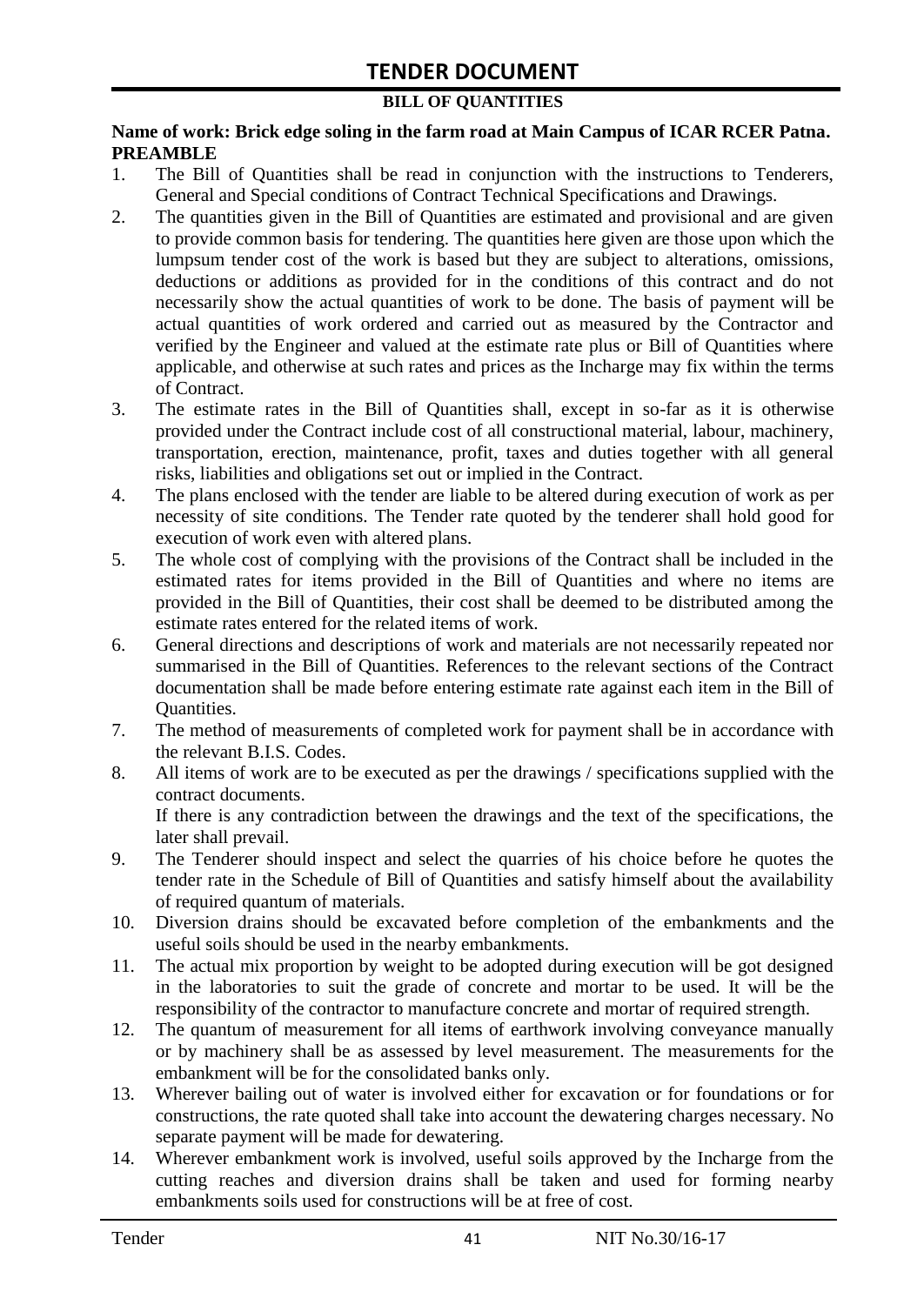# **TENDER DOCUMENT**

- 15. The quoted tender rates shall also include the work of any kind necessary for the due and satisfactory construction, completion and maintenance of the works according to the drawings and these specifications and further drawings and orders that may be issued by the Incharge from time to time. The quoted tender rate shall include compliance by the Contractor with all the general conditions of contract, whether specifically mentioned or not in the various clauses of these specifications, all materials, machinery, plant, equipment, tools, fuel, water, strutting, timbering, transport, offices, stores, workshop staff, labour and the provision of proper and sufficient protective works, diversions, temporary fencing and lighting. It shall also include safety of workers, first aid equipments suitable accommodation for the staff and workmen, with adequate sanitary arrangements, the effecting and maintenance of all insurances, the payment of all wages, salaries, fees, royalties / Taxes, duties or other charges arising out of the execution of works and the regular clearance of rubbish, reinstatement and clearing-up of the site as may be required on completion of works safety of the public and protection of the works and adjoining land. The work of Building in quality control / assurance shall be deemed to be covered in the quoted rate.
- 16. The Contractor shall ensure that, the quoted tender r a t e shall cover all stages of work such as setting out, selection of materials, selection of construction methods, selection of equipment and plant, deployment of personnel and supervisory staff, quality control testing etc. The work quality assurance shall be deemed to be covered in the tender rate.
- 17. a) The special attention of the tenderer is drawn to the conditions in the tender notices and the Standard preliminary specifications containing therein. These preliminary specifications shall apply to the agreement to be entered into between the contractor and the ICAR-RCER and shall form an in-separable condition of the contract along with the estimate. All these documents taken together shall be deemed to form one contract and shall be complimentary to another.

b) The tenderer shall examine, closely the BIS also the standard preliminary specifications contained therein and sign the Incharge office copy of the BIS and its addenda volume in token of such study before submitting his overall tender rate which shall be for finished work in-situ. He shall also carefully study the drawings and additional specifications and all the documents, which form part of the agreement to be entered into by the successful tenderer.

- 18. The tenderers attention is directed to requirements for materials conforming to the Bureau of Indian Standards specifications etc., shall be used on the work and the tenderers shall quote his overall tender rate accordingly.
- 19. The tenderer has to do his own testing of materials and satisfy himself that they conform to the specifications of respective I.S.I. Codes before tendering.
- 20. The contractor shall himself procure the required construction materials of approved quality including the earth for formation of embankment and water from quarries / sources of his choice. All such quarries / sources of materials required for the work shall be got approved by the Incharge in writing well before their use of the work.
- 21. The contractor shall himself procure the steel, cement, Bitumen, Blasting materials, sand, metal, soils, etc., and such other materials required for the work well in advance. The contractor has to bear the cost of materials for conveyance. The department will not take any responsibility for fluctuations in market in cost of the materials, transportation and for loss of materials etc.
- 22. Inspection of site and quarries by the tenderer: Every tenderer is expected before quoting his overall tender rate, to inspect the site of proposed work. He should also inspect the quarries and satisfy himself about the quality, and availability of materials. The best class of materials to be obtained from quarries, or other sources shall be used on the work. In every case the materials must comply with the relevant standard specifications. Samples of materials as called for in the standard specifications or in this tender notice, or as required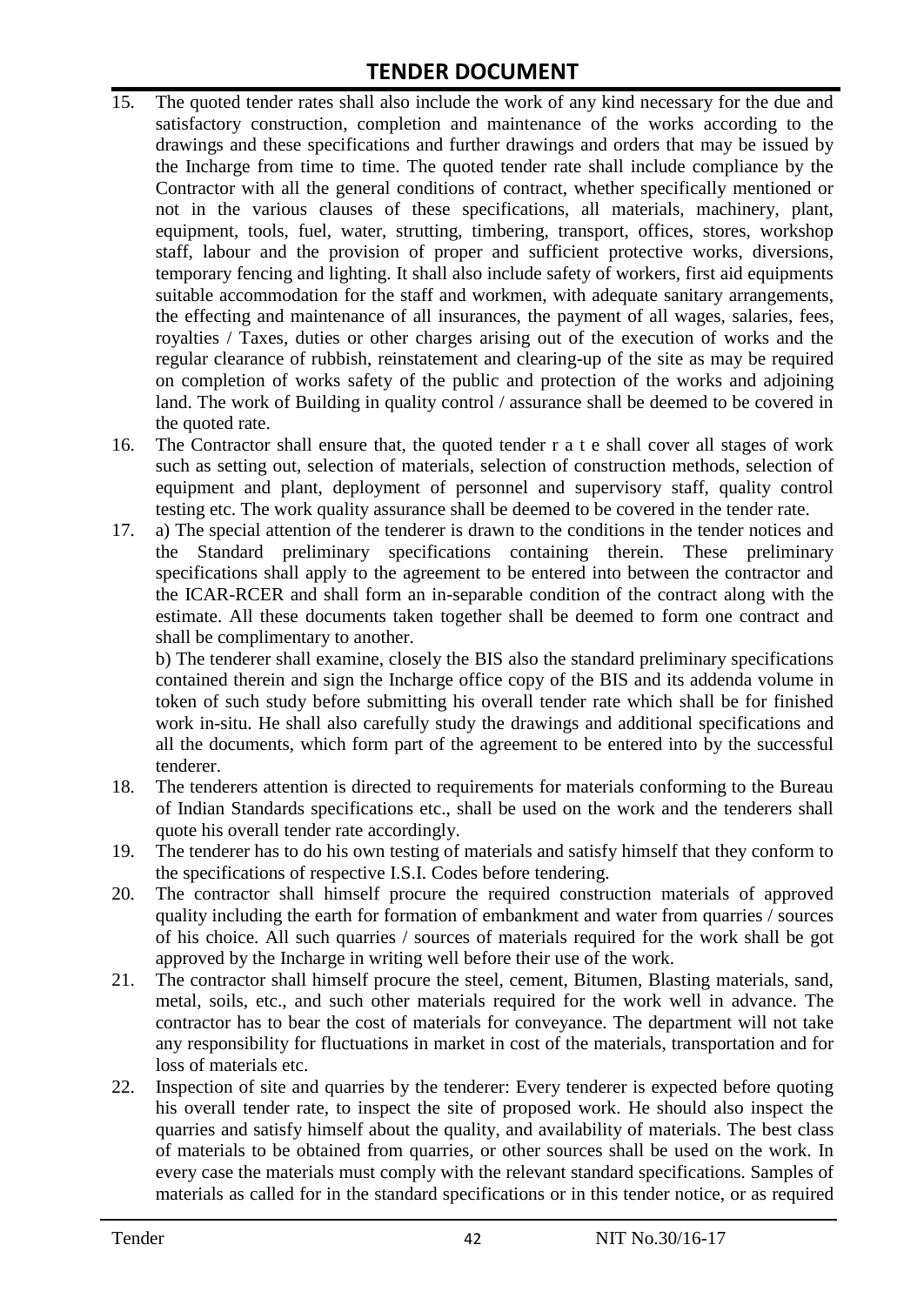by the, in any case, shall be submitted for the "s approval before the supply to site of work is begun.

- 23. The tenderer"s particular attention is drawn to the sections and clauses in the BIS/CPWD specification dealing with
	- a) Test, inspection and rejection of defective materials and work.
	- b) Carriage
	- c) Construction plant
	- d) Water and lighting
	- e) Cleaning up during the progress and for delivery.
	- f) Accidents
	- g) Delays
	- h) Particulars of payments.

The contractor should closely peruse all the specification clauses, which govern the overall tender rate he is tendering.

- 24. The defect liability period of contract in terms of GO Ms No: 8, T(R&B)Dept.dated: 8.1.2003 is twenty four months.
- 25. The estimate rates for items shown in the Schedule "A" include all construction materials. No escalation in rates will be paid unless specified in the tender document. The tenderer has to quote an overall tender rate considering all the aspects of the tender to complete the finished item of work as per the B.I.S. specifications, the special specifications appended, Drawings etc.
- 26. If there is any contradiction between UE / and B.I.S. specifications, listed and detailed technical specifications, the latter shall prevail.
- 27. In case of a job for which specifications are not available with the Schedule or in B.I.S. code and are required to be prescribed, such work shall be carried out in accordance with the written instructions of the Incharge.
- 28. The contractor should use the excavated useful soils and stone for construction purpose. Soils used for construction either for homogeneous section in hearting or in casing zone based on the suitability will be at free of cost and the cost of stone used for construction purpose will be recovered from the contractor's bill.

The contractor should quote his tender rate keeping in view of the above aspects.

- 29. Additions and alternations by the Tenderer in the Schedule of quantities will disqualify the tender.
- 30. In the case of discrepancies between the written description of the item in the Schedule "A" and the detailed description in the specification of the same item, the latter shall be adopted.
- 31. The Unit rates noted below are those governing payment of extras or deductions for omissions according to the conditions or the contract as set-forth in the preliminary specifications of the Indian standard specifications and other conditions of specification of this contract.
- 32. It is to be expressly understood that the measured work is to be taken according to the actual quantities when in place and finished according to the drawings or as may be ordered from time to time by the and the cost calculated by measurement or weight at their respective rates without any additional charge for any necessary or contingent works connected works connected herewith. The rate quoted are for works in situ and complete in every respect.
- 33. For all items of work in excess of the quantities indicated the rates payable for such excess quantities will be tendered rates.
- 34. For all items of work, intermediate payment will be made provisionally as per relevant clause. Full-accepted agreement rates will be paid only after all the items of works are completed.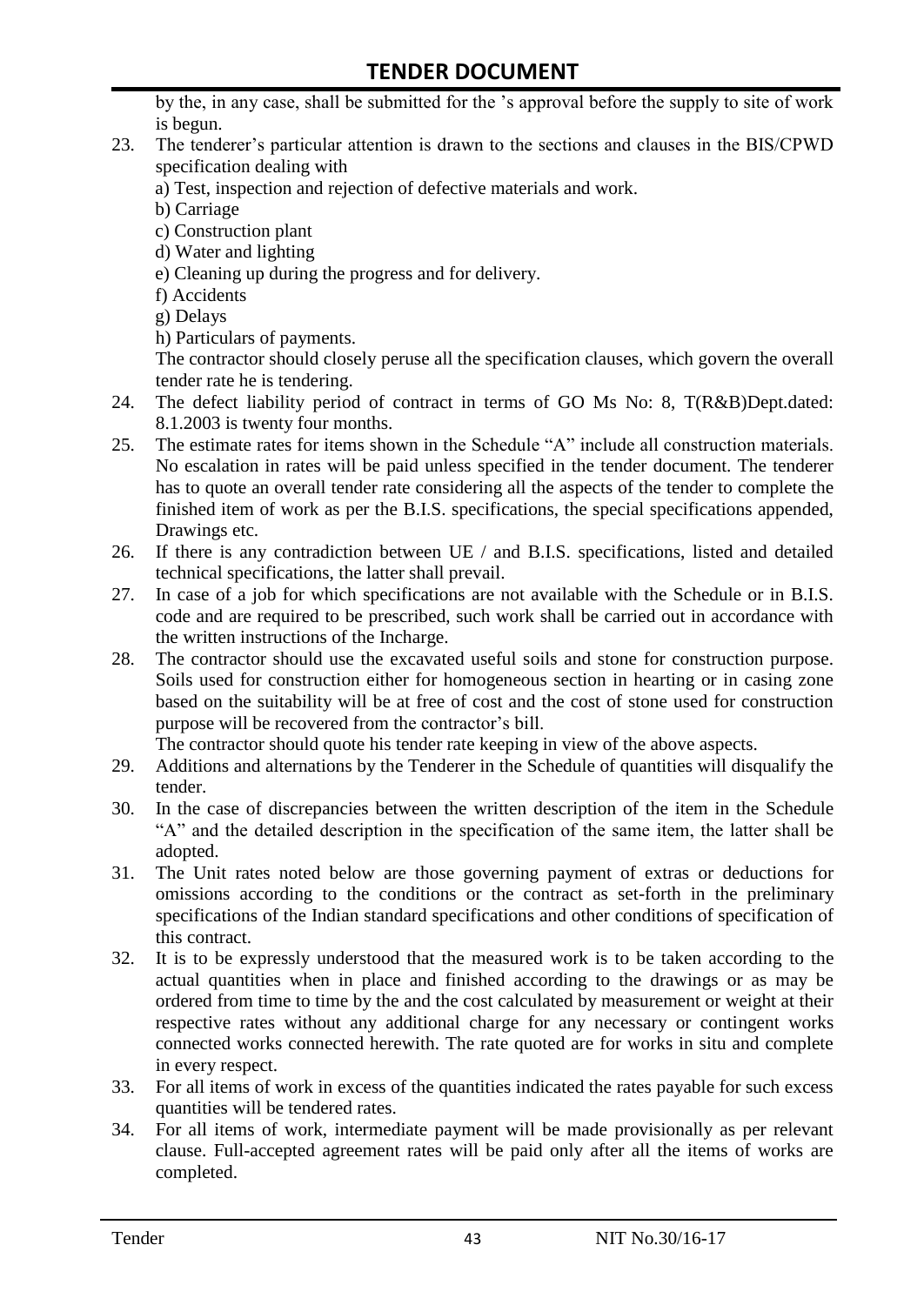- 35. The contractor is bound to execute all supplemental works that are found essential incidental and inevitable during execution of main work.
- 36. The payment of rates for supplement items of work will be regulated as under.

Supplemental items directly deductible from similar items in the original agreement.

The rates shall be derived by adding to or subtracting from the agreement rate of such similar item the cost of the difference in the quantity of materials labour between the new items and similar items in the agreement worked out with reference to the schedule of rates adopted in the sanctioned estimate with which the tenders are compared.

a) Similar items but the rates of which cannot be directly deducted from the original agreement.

b) Purely new items which do not correspond to any item in the agreement.

The rate of all such items shall be overall tender rate.

#### **37. ENTRUSTMENT OF ADDITIONAL ITEMS.**

- a) Where ever additional items not contingent on the main work and outside the scope of original agreement are to be entrusted to the original contractor dispensing with tenders and if the value of such items exceeds the limits upto which the officer is empowered to entrust works initially to contractor without calling for tenders approval of next higher authority shall be obtained. Entrustment of all such items on nomination shall be rates not exceeding the estimate rates.
- b) Entrustment of supplement items contingent on the main work will be authorised by the officers upto the monetary limits upto which they themselves are competent to accept items in the original agreement so long as the total amounts upto which they are competent to accept in an original agreement rates for such items shall be worked in accordance with the procedure prescribed by CPWD.
- c) Entrustment of either the additional supplemental items shall be further subject to the provisions under CPWD Code viz., the items shall not be ordered by an officer on his own responsibility if the revised estimate or deviation statement providing for the same requires the sanction of higher authority.
- Note:It may be noted that the term estimate rate used above means the rate in the sanctioned estimate with which the tender"s compared or if no such rate is available in the estimate the rate derived will be with reference to the schedule of rates adopted in the sanctioned estimate with which tenders are compared.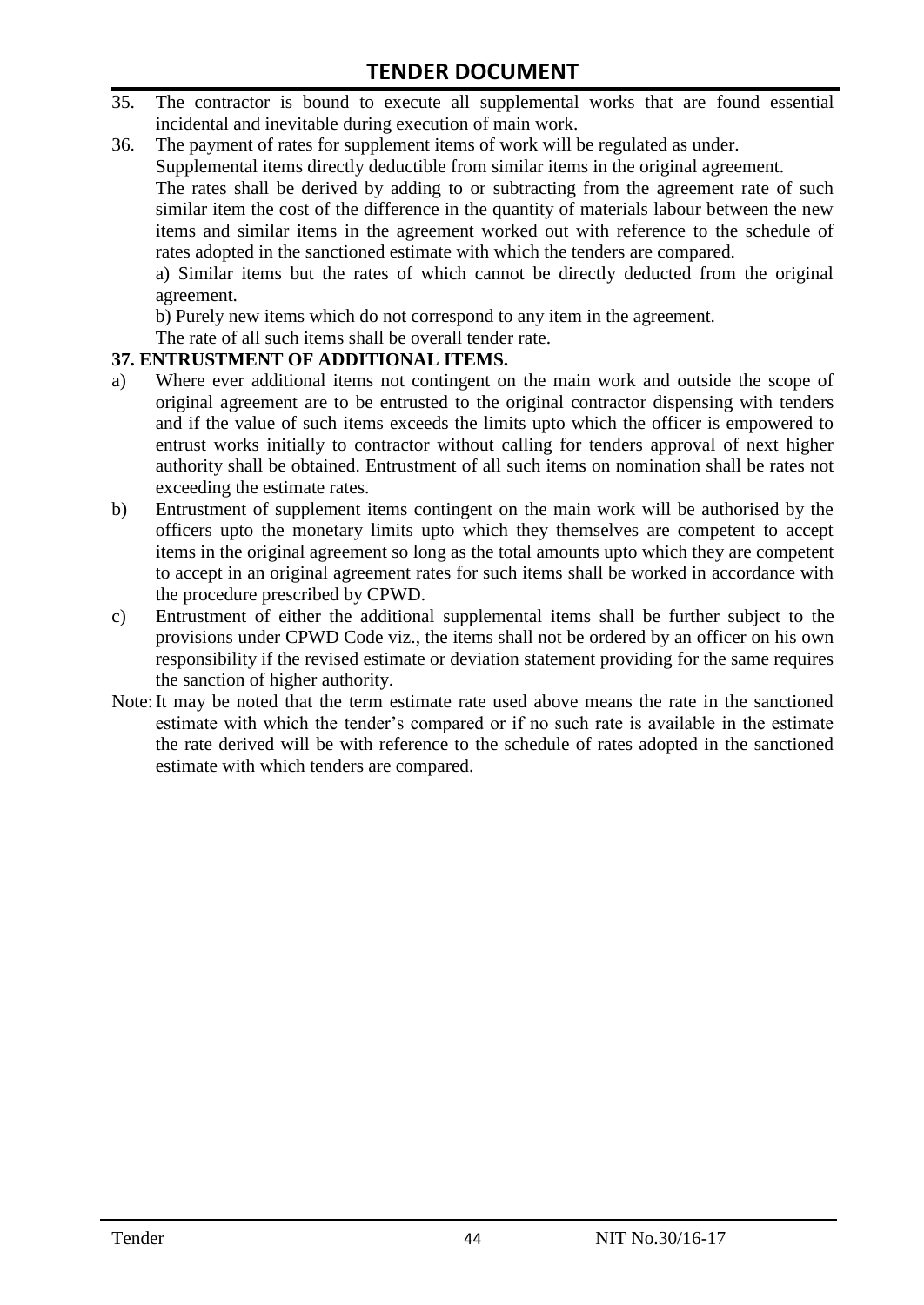# **Schedule - A Price Schedule & Bill of Quantities**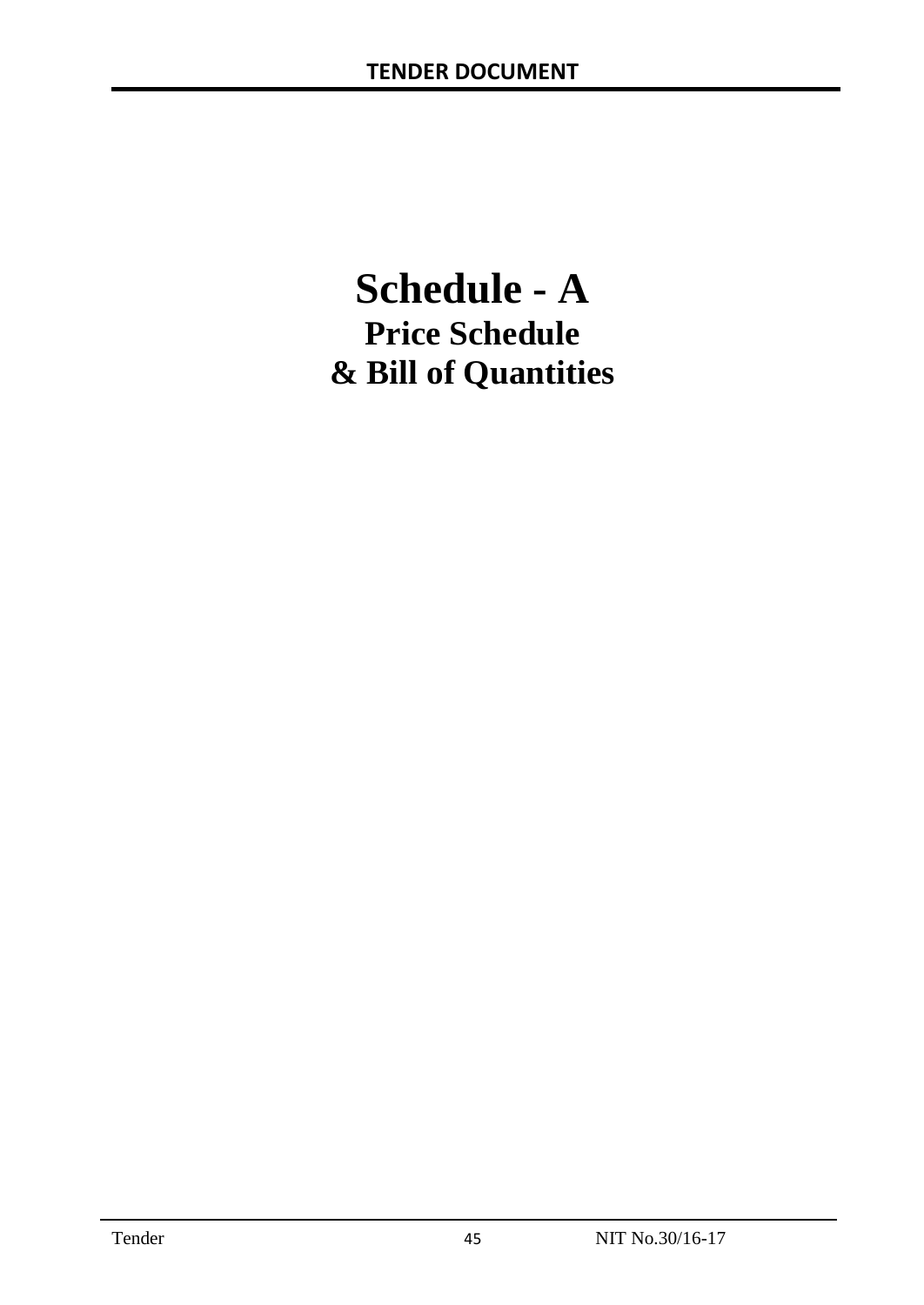#### **PRICE SCHEDULE OF CONTRACT**

Date : …………………

To, Director, ICAR-RCER, ICAR Parisar, Patna-14 Sir,

I/We do hereby tender and if this tender is accepted, undertake to execute the following work viz **Brick edge soling in the farm road at Main Campus of ICAR RCER Patna** as per the specifications, drawings and such other data furnished.

I/We have studied the scope of work, including item wise specifications, with unit rates and agree to execute the work, when the lump sum payment under the terms of the agreement is varied by payment on measurement quantities. I/We certify that I/We have inspected the site of the work before quoting my rate excess or less on ECV, I/We have satisfied about the quality, availability and transport facilities for all the materials.

I/We undertake to execute the work indicated in price schedules of this tender at the rates quoted below:

| Package   Description | Price    | Price      |
|-----------------------|----------|------------|
| of package            | (In Rs.) | (In Words) |
| Civil Works           |          |            |
|                       |          |            |

I/We hereby distinctly and expressly, declare that the rates quoted by us is inclusive of all taxes and duties, prevailing at the time of execution of work. Further, I/We declare that I/We will not claim any price escalation or extra compensation on this account.

I/We agreed to keep the offer in this tender valid for a period of 6 (Six) Months mentioned in Tender Notice and not to modify the whole or any part of it for any reason within above period. If the tender is withdrawn by me / us for any reasons whatsoever, the earnest money deposit (EMD) paid by me / us will be forfeited to the Government.

IF MY / OUR tender is not accepted the sum shall be returned to me/us on application when intimation is sent to me/us of rejection or at the expiration of three months from last date of receipt of this tender, whichever is earlier. If my/our tender is accepted the earnest money shall be retained by the Government as security for the due fulfilment of this contract. If upon written intimation to me/us by the Office, I/We fail to attend the said office on the date herein fixed or if upon intimation being given to me/us or acceptance of my/our tender, and if I/We fail to make the additional security deposit or to enter into the required agreement as defined in the tender notice, then I/We agree the forfeiture of the earnest money. Any notice required to be served on me/us here under shall be sufficiently served on me/us if delivered to me/us hereunder shall be sufficiently served on me/us if delivered to me/us personally or forwarded to me/us by post to (registered or ordinary) or left at my/our address given herein. Such notice shall if sent by post be deemed to have been served on me/us at the time when in due course of post it would be delivered at the address to which it is sent.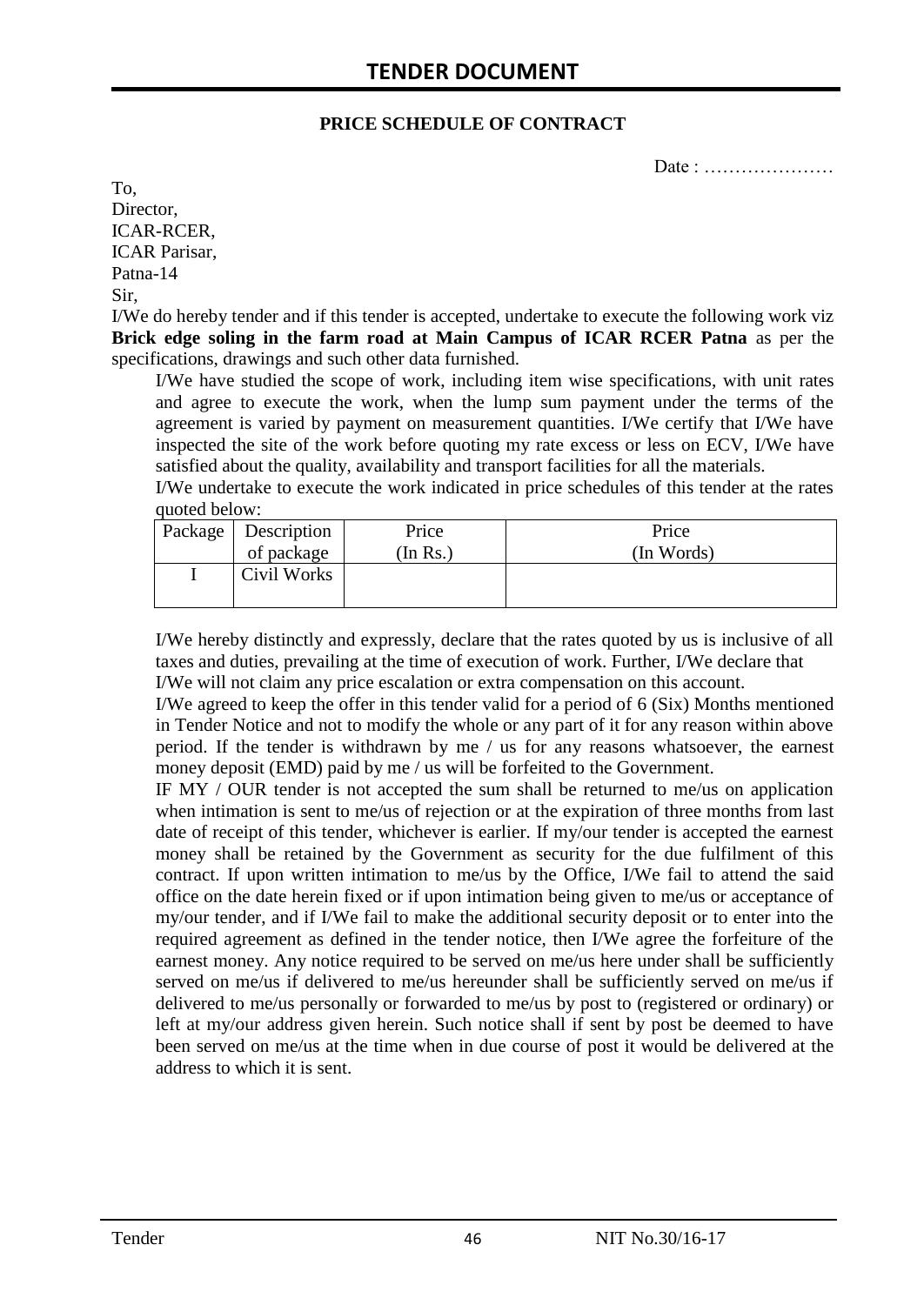I/WE fully understand that the written agreement to be entered into between me/us and Government shall be the foundation of the rights of the both the parties and the contract shall not be deemed to be complete until the agreement has first been signed by me/us and then by the proper officer authorised to enter into contract on behalf of Government. The bid form of the tender is duly signed by the authorized signatory of the Firm/company and sealed in presence of the following witness.

| Address of the Tenderer:                                                                  | (Signature of Tender). |
|-------------------------------------------------------------------------------------------|------------------------|
|                                                                                           |                        |
|                                                                                           |                        |
|                                                                                           |                        |
| $(Fax No: \dots \dots \dots \dots \dots \dots \dots \dots \dots \dots \dots \dots \dots)$ |                        |
|                                                                                           |                        |

#### WITNESS:

| ⌒ |  |
|---|--|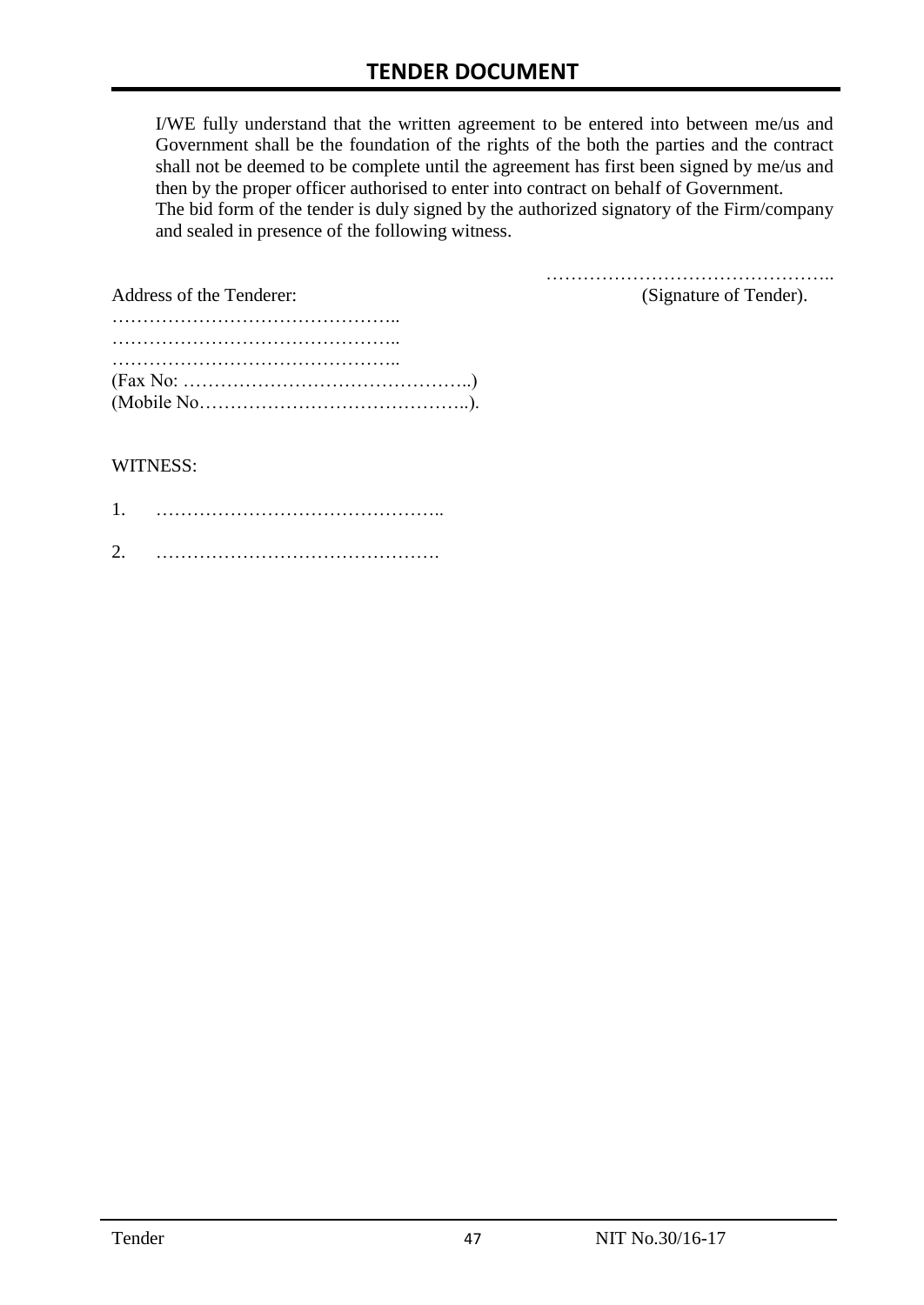#### **PRICE SUMMARY**

**Name of the work: Brick edge soling in the farm road at Main Campus of ICAR RCER Patna**

PACK-I : CIVIL & ALLIED WORKS: AMOUNT. (Rs).

1 Civil Works.

GRAND TOTAL FOR PROJECT (INCL.TAXES)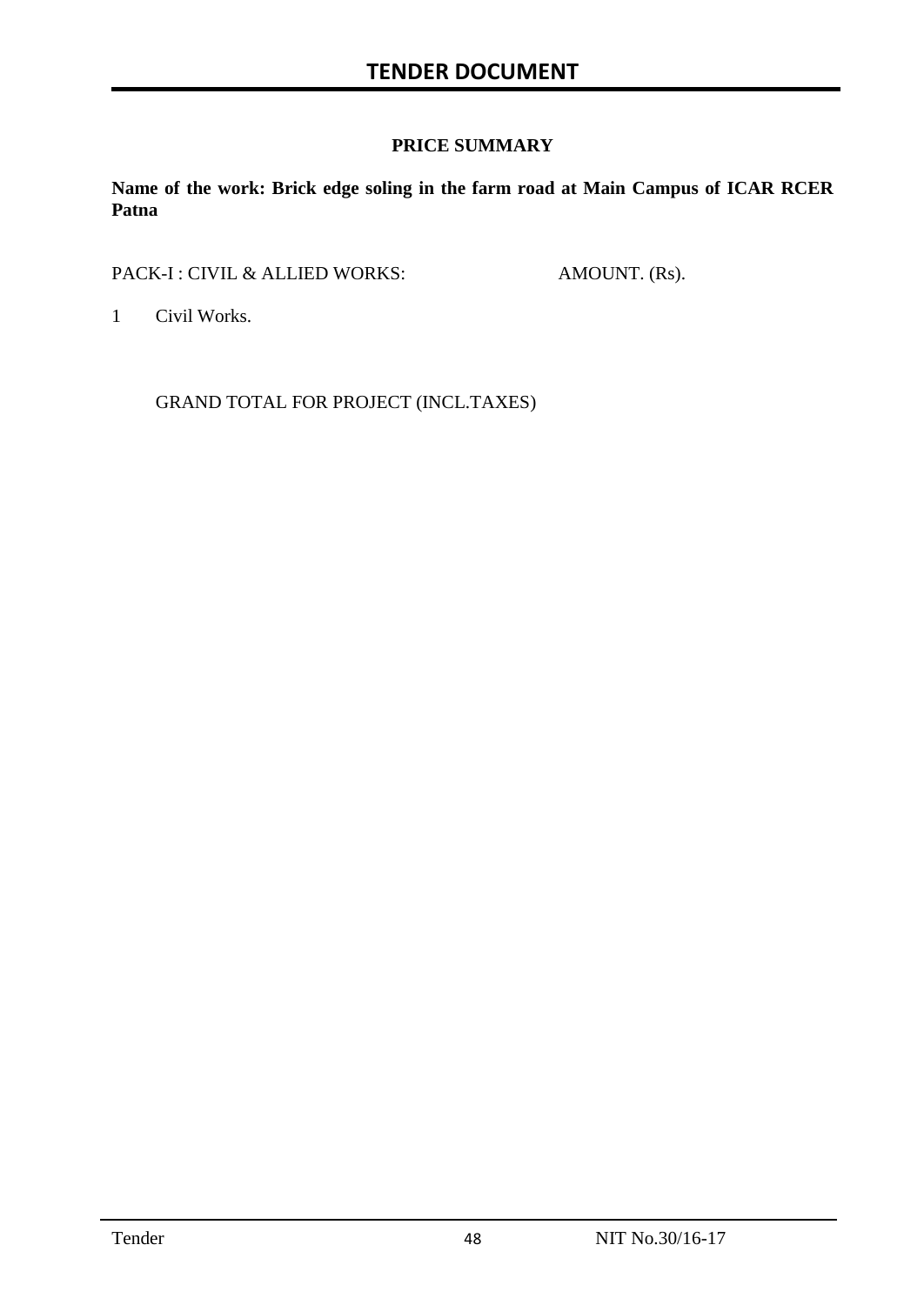### **Price Schedule for: Brick edge soling in the farm road at Main Campus of ICAR RCER Patna**

|                       | Name of Work:- Brick edge soling in the farm road at Main Campus of ICAR RCER Patna                                                                                                                                                                                                                   |            |            |                          |                           |
|-----------------------|-------------------------------------------------------------------------------------------------------------------------------------------------------------------------------------------------------------------------------------------------------------------------------------------------------|------------|------------|--------------------------|---------------------------|
| Sl.<br>N <sub>0</sub> | <b>Description of item</b>                                                                                                                                                                                                                                                                            | Qty        | Unit       | Rate                     | <b>Amount</b><br>(in Rs.) |
| 1<br>$\overline{2}$   | Dry brick on edge flooring in required pattern<br>with bricks of class designation 7.5 on a bed of 12<br>mm mud mortar, including filling joints with<br>jamuna sand, with common burnt clay non<br>modular bricks. $530 \times 2.4 = 1272$ sqm<br>Filling available excavated earth (excluding rock) | 1272<br>30 | Sqm<br>Cum |                          |                           |
|                       | in sides of soiling etc. in layers not exceeding 20<br>cm in depth, consolidating each deposited layer by<br>ramming and watering including supplying and<br>carriage<br>$1/2x0.125x0.45x(530x2.4x2)=29.94>30$ cum                                                                                    |            |            |                          |                           |
|                       |                                                                                                                                                                                                                                                                                                       |            |            | <b>Grand Total (Rs.)</b> |                           |

**(Signature of Contractor/Firm with seal and date)**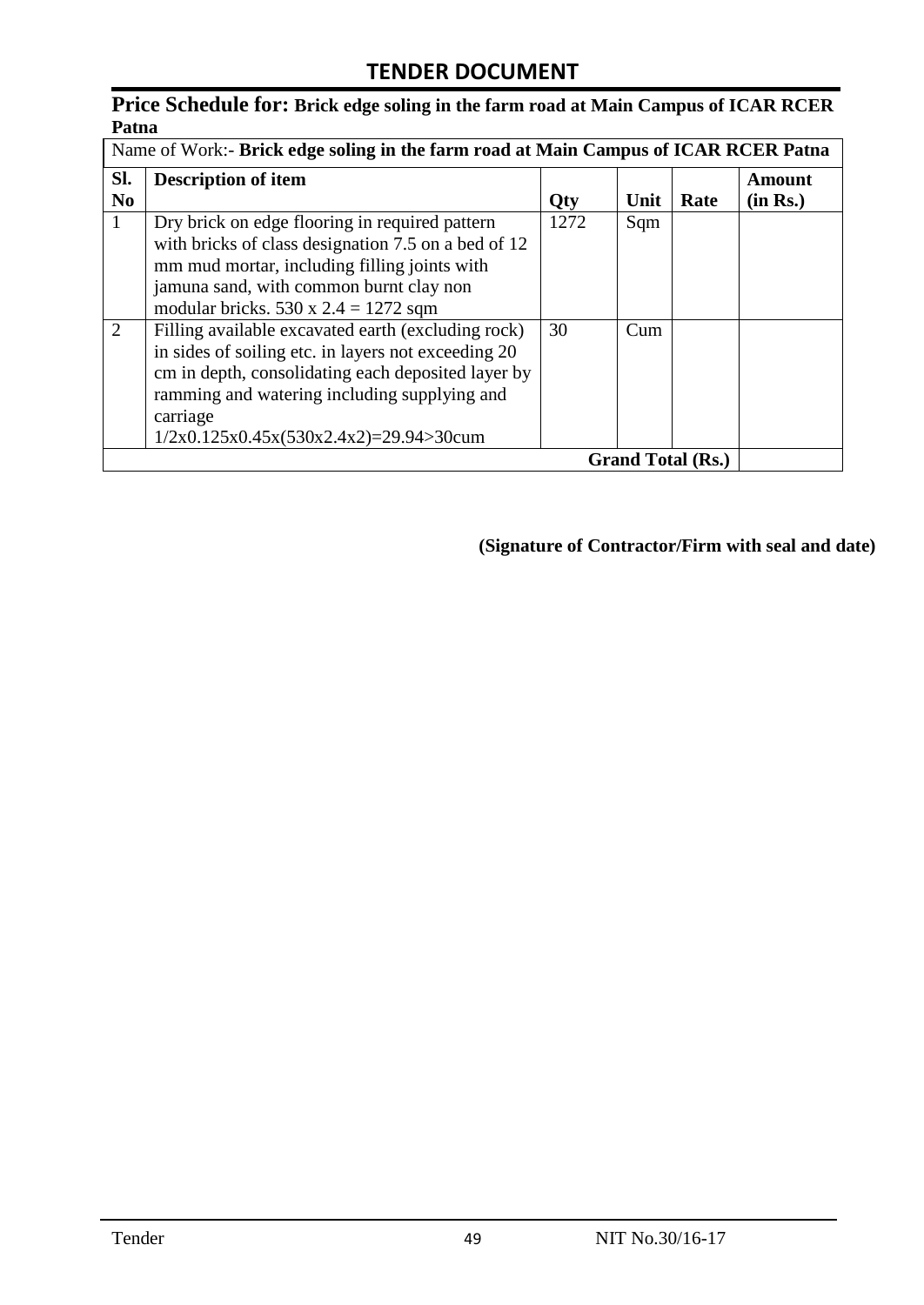# **TENDER DOCUMENT**

#### **CONTRACT FORM**

| This Contract made the |                                                                                                          |
|------------------------|----------------------------------------------------------------------------------------------------------|
|                        | (Month), _______________(Year) between the Hon'ble President of Indian Council of                        |
|                        | Agricultural Research acting through the Director, ICAR Research Complex for Eastern                     |
|                        | <b>Region</b> (Indian Council of Agricultural Research), <b>Patna – 800014</b> (Bihar) (name and address |
|                        |                                                                                                          |
|                        | (name and address of contractor) (hereinafter called "the <b>Contractor</b> " of the other party).       |

WHEREAS the Employer is desirous that the Contractor executes the Work of:-

#### **1. Brick edge soling in the farm road at Main Campus of ICAR RCER Patna.**

(Ref. No………………………………….) (name and identification number of contract) (hereinafter called "the **Works**") at ICAR-RCER, Patna -800014 (Bihar) and the **Employer** has accepted the Bid by the **Contractor** for the execution and completion of such works and the remedying of any defects therein, at a contract price of **Rs……………(Rupees …………………………………… only)**

#### NOW, THEREFORE, IT IS HEREBY AGREED BETWEEN THE PARTIES AS FOLLOWS:

- 1. In this Contract, words and expressions shall assume the same meanings as are respectively assigned to them in the conditions of Contract hereinafter referred to and they shall be deemed to form and be read and construed as part of this Agreement.
- 2. In consideration of the payments to be made by the Employer to the Contractor as hereinafter mentioned, the Contractor hereby covenants with the Employer to execute and complete the works and remedy the defects therein in conformity in all aspects with the provisions of the contract.
- 3. The Employer hereby covenants to pay the Contractor in consideration of the execution and completion of the works and in remedying the defects wherein the Contract Price or such other sum as may become payable under the provisions of the Contract at the times and in the manner prescribed by the Contract.
- 4. The following documents shall be deemed to form and be read and construed as part of this Contract, viz.:
	- i) Letter of Acceptance
	- ii) Notice to proceed with the works
	- iii) Contractor's Bid
	- iv) Bidding data
	- v) General conditions of contract (including special conditions of contract)
	- vi) Specifications
	- vii) Drawings
	- viii) Bill of quantities
	- ix) Any other documents listed in the contract data as forming part of the contract